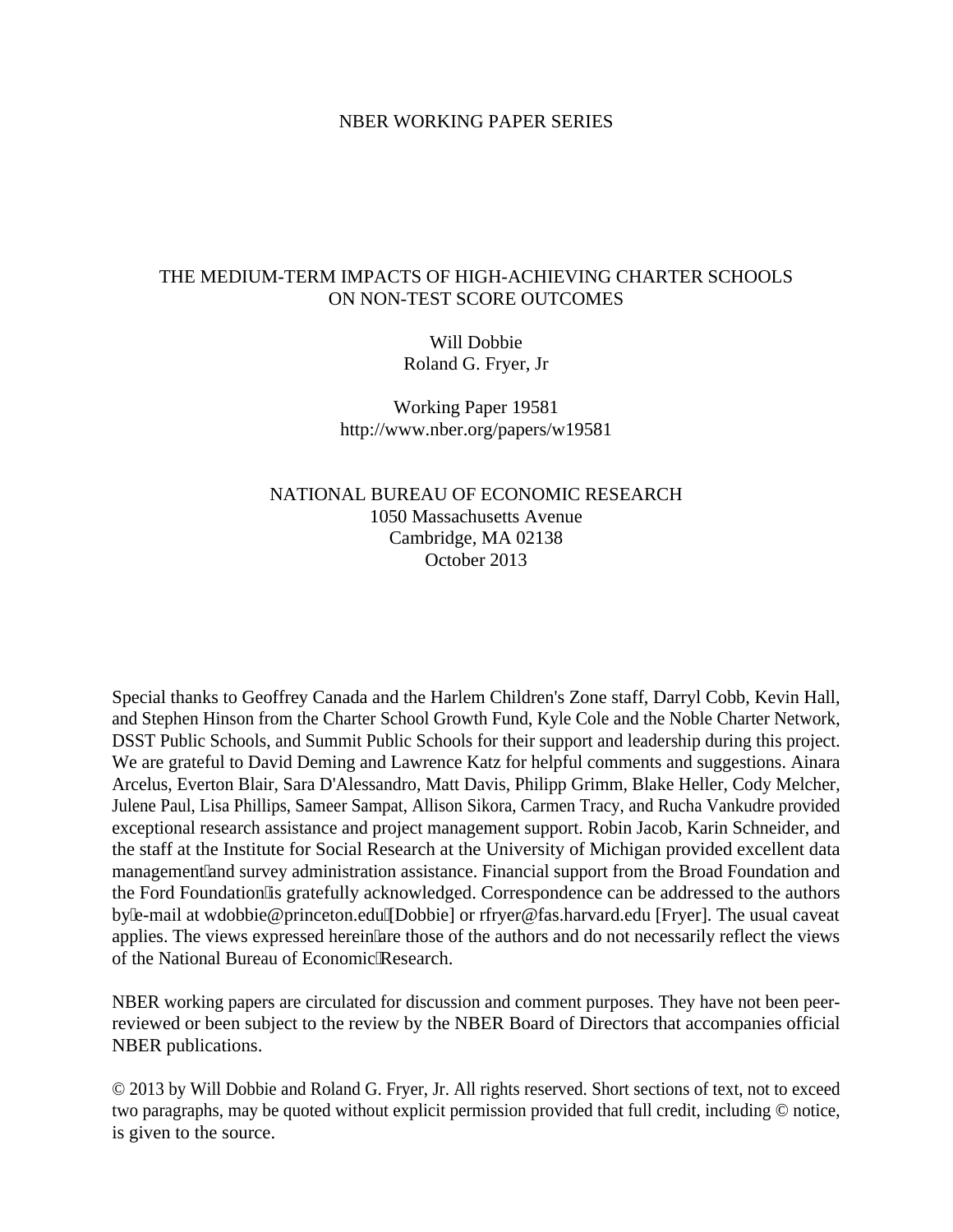The Medium-Term Impacts of High-Achieving Charter Schools on Non-Test Score Outcomes Will Dobbie and Roland G. Fryer, Jr NBER Working Paper No. 19581 October 2013 JEL No. J01,J15

## **ABSTRACT**

High-performing charter schools can significantly increase the test scores of poor urban students. It is unclear whether these test score gains translate into improved outcomes later in life. We estimate the effects of high-performing charter schools on human capital, risky behaviors, and health outcomes using survey data from the Promise Academy in the Harlem Children's Zone. Six years after the random admissions lottery, youth offered admission to the Promise Academy middle school score 0.283 standard deviations higher on a nationally-normed math achievement test and are 14.1 percentage points more likely to enroll in college. Admitted females are 12.1 percentage points less likely to be pregnant in their teens, and males are 4.3 percentage points less likely to be incarcerated. We find little impact of the Promise Academy on self-reported health. We conclude with speculative evidence that highperforming schools may be sufficient to significantly improve human capital and reduce certain risky behaviors among the poor.

Will Dobbie Industrial Relations Section Princeton University Firestone Library Princeton, NJ 08544-2098 wdobbie@princeton.edu

Roland G. Fryer, Jr Department of Economics Harvard University Littauer Center 208 Cambridge, MA 02138 and NBER rfryer@fas.harvard.edu

An online appendix is available at: http://www.nber.org/data-appendix/w19581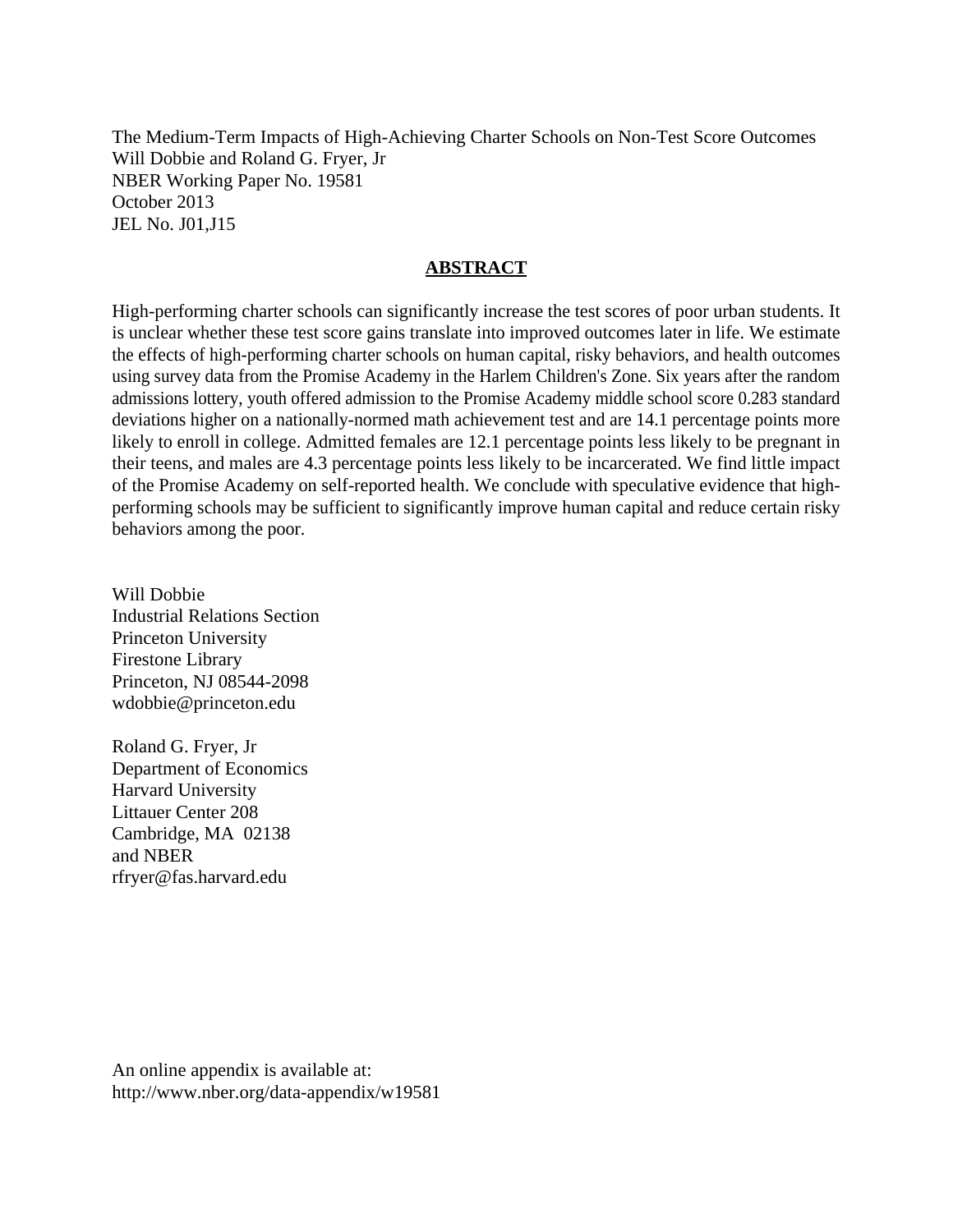"Education is the best provision for old age."  $\sim$  Aristotle

## 1 Introduction

The typical charter school is no more effective at increasing test scores than the typical traditional public school (Gleason et al. 2010). Yet, an emerging body of research using admissions lotteries suggests that high-performing charter schools can significantly increase the achievement of poor urban students. Students attending over-subscribed Boston-area charter schools score approximately 0.4 standard deviations (hereafter  $\sigma$ ) higher per year in math and 0.2 $\sigma$  higher per year in reading (Abdulkadiroglu et al. 2011). Promise Academy students in the Harlem Children's Zone (HCZ) score  $0.229\sigma$  higher per year in math and  $0.047\sigma$  higher per year in reading (Dobbie and Fryer 2011a). The Knowledge is Power Program (KIPP) schools – America's largest network of charter schools – and the SEED urban boarding school in Washington D.C. experience similar test score gains (Angrist et al. 2010, Tuttle et al. 2010, Curto and Fryer forthcoming).

An important open question is whether these increases in student achievement translate into comparable gains on medium-term outcomes such as high school graduation, college enrollment, drug-use, teen pregnancy, or incarceration. Charter advocates argue that high-performing charter schools are effective at implementing educational "best-practices" – frequent teacher feedback, datadriven instruction, an extended school day and year, and a relentless focus on achievement – which develop basic skills that lead to both gains on short-run state test scores and longer-term non-tested measures (Carter 2000, Thernstrom and Thernstrom 2004, Whitman 2008).<sup>1</sup> Conversely, critics argue that high-performing charter schools increase test scores through intense test prep (Haladyna, Nolen, and Hass 1991, Haladyna 2006, Jacob 2005), a paternalistic environment (Whitman 2008), strategic resource allocation (Jacob 2005), or blatant cheating (Jacob and Levitt 2003), without instilling long-term or general knowledge in their students.

In this paper, we use data from the Promise Academy in the HCZ to provide a "proof of concept" that the best practices used by high-performing charter schools can impact mediumterm outcomes (in section 5.1 we also analyze data from four additional high performing charter schools). Like many other high-performing charters, the Promise Academy largely adheres to

<sup>&</sup>lt;sup>1</sup>There is also evidence that students assigned to high test score value-add teachers are more likely to attend college, earn higher salaries as adults, and are less likely to become pregnant as teenagers (Chetty, Friedman, and Rockoff 2011). Additionally, attending a high-quality public school can reduce crime and increase college enrollment even when there is little impact on state test scores (Cullen, Jacob, and Levitt 2006, Deming 2011, Deming et al. 2011), perhaps due to the development of non-tested forms of intelligence or changes in social networks (Heckman and Rubenstein 2001, Heckman et al. 2006, Segal 2008, Whitman 2008, Chetty et al. 2011).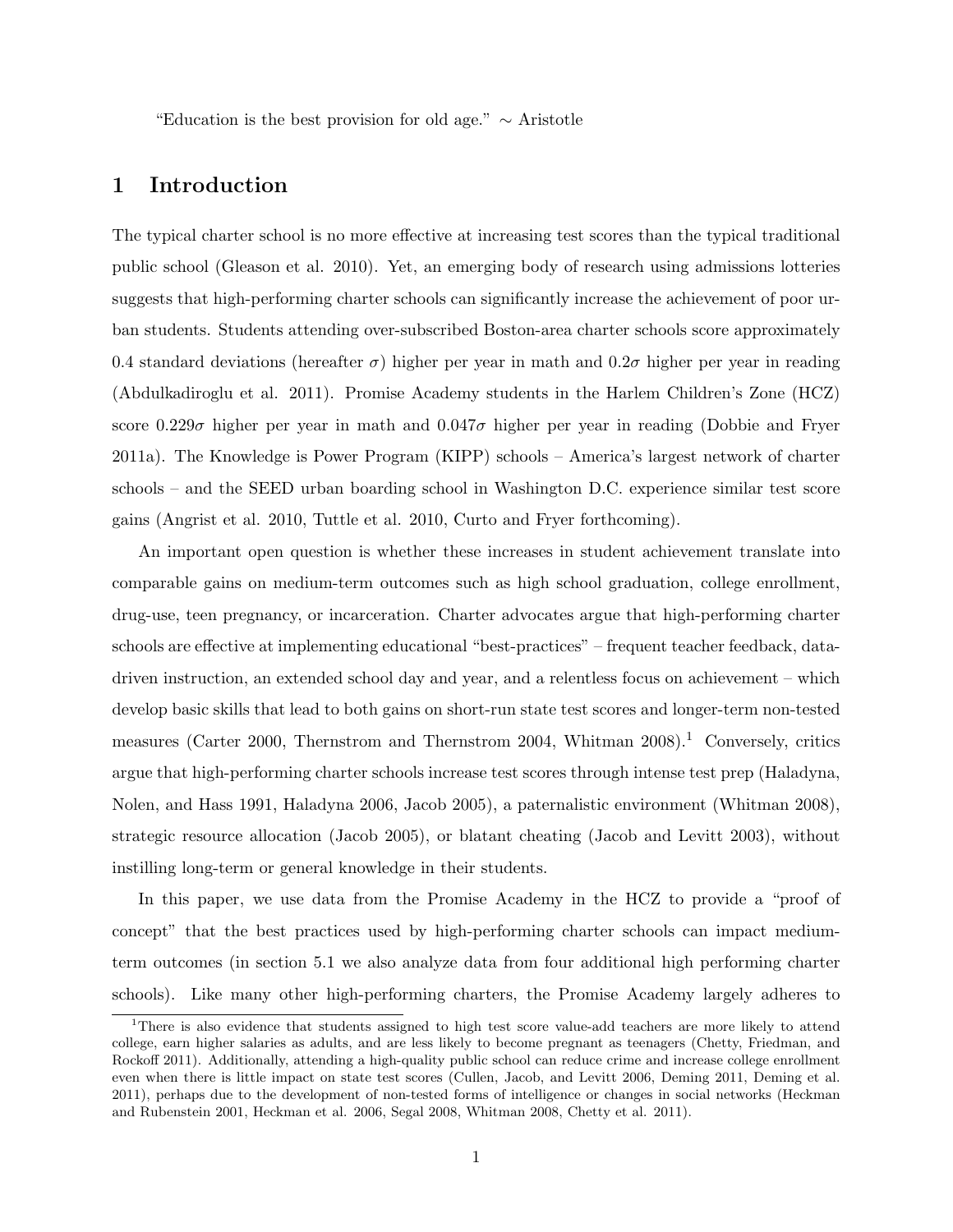the five tenets of effective charter schools identified by Dobbie and Fryer (2011b). The school has an extended school day and year, emphasizes the recruitment and retention of high-quality teachers, uses extensive data-driven monitoring to track student progress and assign students to small group-tutoring sessions based on these data, and makes a concerted effort to change the culture of achievement (Dobbie and Fryer 2011b). Appendix Table 1 provides evidence that suggests the Promise Academy charter school is emblematic of other successful charter schools, not an outlier.

Our identification strategy exploits the fact that the Promise Academy is required to select students by lottery when the number of applicants exceeds the number of available slots for admission. The treatment group is composed of youth who are lottery winners and the control group consists of youth who are lottery losers. This empirical strategy allows us to provide a set of causal estimates of the effects of the Promise Academy.

Outcomes for our analysis come from survey data collected from youth entered in the 2005 and 2006 Promise Academy sixth grade admissions lotteries. The survey included questions about educational achievement and attainment, risky behaviors, and health outcomes. We also administered the Woodcock-Johnson math and reading tests as an alternative measure of cognitive ability, and included questions on a number of potential mechanisms such as non-cognitive skills, social networks, risk aversion, and discount rates. We surveyed 407 out of 570 lottery entrants, a high response rate for survey studies on low-income urban youth (Cullen, Jacob, and Levitt 2006, Kling, Liebman, and Katz 2007, Rodriguez-Planas 2012). We augment this survey data with administrative data on high school course-taking from the New York City Department of Education (NYCDOE) and college enrollment data from the National Student Clearinghouse (NSC).

We find that the Promise Academy increases a wide range of human capital measures. Six years after the admissions lottery, lottery winners outscore lottery losers by  $0.283\sigma$  higher on the no-stakes Woodcock-Johnson math exam, and by  $0.119\sigma$  on the Woodcock-Johnson reading exam. On New York City's high school Regents exams, designed to measure mastery in core subjects, lottery winners pass approximately one additional exam, score  $0.270\sigma$  higher on exams taken by the majority of the sample, and are more than twice as likely to take and pass more advanced exams such as chemistry and geometry. Lottery winners are also 14.1 percentage points more likely to enroll in college compared to lottery losers, and 21.3 percentage points more likely to enroll in a four-year college, a 102 percent increase from the control mean. Lottery winners are also 7.2 percentage points less likely to enroll in a two-year college, likely due to the fact that these youth enroll in a four-year college instead. Combining our five primary human capital variables into a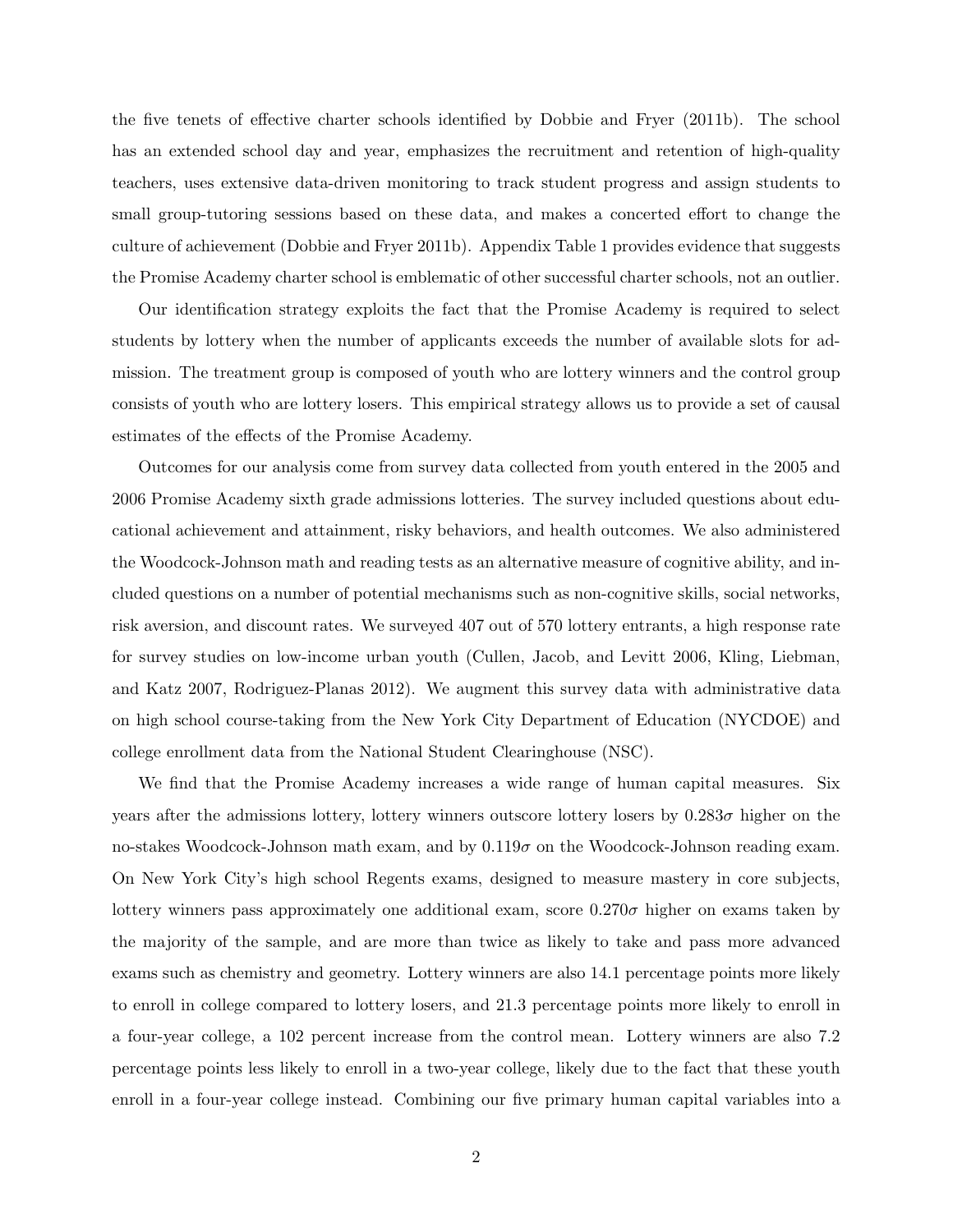single index measure, we find that lottery winners increase their human capital by  $0.277\sigma$  compared to lottery losers.

The Promise Academy's effect on risky behaviors is mixed and we find very little evidence of impacts on self-reported health. Female lottery winners are 12.1 percentage points less likely to report being pregnant during their teenage years, a 71 percent drop from the control mean of 17 percent among lottery losers. Male lottery winners are 4.3 percentage points less likely to be incarcerated, essentially a 100 percent drop. Students who win the lottery to attend the Promise Academy report similar drug and alcohol use and criminal behavior as students who lose the lottery. An index measure of risky behavior that combines all four variables is positive and marginally significant (p-value= 0.06). Finally, there is little impact of the Promise Academy on asthma, obesity, or mental health, though lottery winners are more likely to report eating nutritious foods.

We complement our main analysis with two robustness checks. First, we consider the extent to which differential sample attrition threatens our estimates by calculating Lee (2009) bounds and imputing outcomes for youth who did not respond to the survey. Lottery winners were 11.8 percentage points more likely to respond to our survey. If lottery losers who did not respond to the survey differ in some important way, this could invalidate our empirical design by creating unobserved differences between the treatment and control groups. Second, we account for multiplehypothesis testing by calculating p-values with an algorithm that accounts for the Familywise Error Rate (Westfall and Young 1993, Kling, Liebman and Katz 2007, Anderson 2008). The most conservative bounding procedures reduce some individual effects to statistical insignificance, but our main findings are not significantly altered by these robustness checks.

We conclude with a more speculative discussion on the potential mechanisms driving our results. First, we investigate the empirical importance of the HCZ neighborhood programs and the Promise Academy school policies by separately estimating the effects on youth who are more or less likely to receive neighborhood benefits based on their home address. Consistent with Dobbie and Fryer (2011a), we find little evidence that the neighborhood programs drive our results. To provide additional evidence on this issue, we also collected admissions lottery data and college enrollment data from four additional high-performing charter high schools. In this separate sample of schools, lottery winners are 4.9 percentage points more likely to enroll in college compared to lottery losers, 6.3 percentage points more likely to attend a four-year school, and 6.3 percentage points more likely to attend a selective four-year school. Second, we consider the extent to which changes in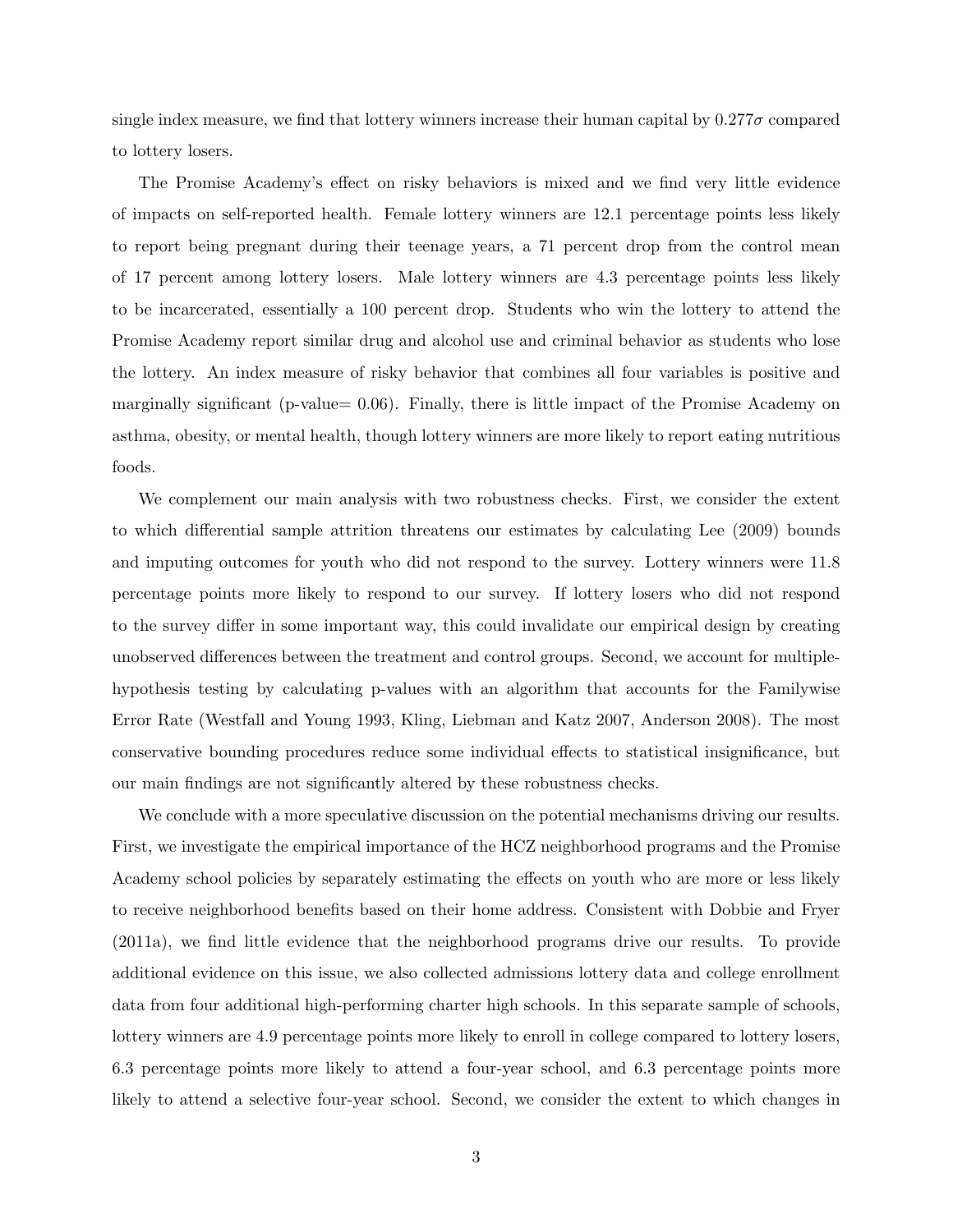test scores might explain the impact of the Promise Academy on non-test score outcomes. Using the cross-sectional relationship between test scores and non-test score outcomes reported by Chetty, Friedman, and Rockoff (2011), we find that only a small portion of our estimated effects can be explained by the test score change. Third, we estimate the impact of the Promise Academy on a number of other possible mechanisms. We find little impact on non-cognitive skills, social networks, or discount rates, though lottery winners are more averse to risk than lottery losers.

Our analysis has three important caveats. First, our primary source of data is from only one New York City charter school, which could differ from other high-performing schools in important ways that limit our ability to generalize the results. As discussed earlier, the inputs and impacts of the Promise Academy are similar to other high-performing charter schools, data from four other high-performing charter schools provide similar results, and turn-around efforts that use congruent practices have yielded similar results on state test scores (Angrist et al. 2010, Tuttle et al. 2010, Abdulkadiroglu et al. 2011, Dobbie and Fryer 2011a, Fryer 2011b). We chose to obtain a higher response rate on a detailed face-to-face survey with lottery entrants from one school, as opposed to a lower rate with lottery entrants from multiple schools using online or other methods, in order to maximize the internal validity of our study. The cost of this face-to-face approach – roughly \$2,150 per student, or \$895,000 for the entire sample – necessitated the focus on a single school.<sup>2</sup>

Second, the survey respondents may not have truthfully answered our questions. In particular, it is plausible that Promise Academy students were directly or indirectly pressured to overstate the impact of the school. Arguing against this, results using administrative outcomes are even larger than the survey results, suggesting this issue does not significantly impact our findings.

Third, our analysis is necessarily limited to various medium-term outcomes. Longer-term outcomes, such as college graduation, earnings, and mortality, are not a part of our analysis due to the age of the lottery entrants.

The remainder of the paper is structured as follows. Section 2 provides a brief overview of the Harlem Children's Zone. Section 3 describes the data collected for this paper and our lottery-based research design. Section 4 estimates the impact of the Promise Academy on human capital, risky behaviors, and health. Section 5 discusses potential mechanisms. Section 6 concludes. There are six Web Appendices. Web Appendix A presents additional analyses to supplement the results in

<sup>&</sup>lt;sup>2</sup>Interviewing a random subsample of lottery entrants from multiple schools proved to be infeasible, as there are not enough charter schools with a large enough alumni sample and binding admissions lotteries for a study with multiple high-performing schools in a single city. The additional cost of interviewing subjects in multiple cities would have forced a much smaller survey population.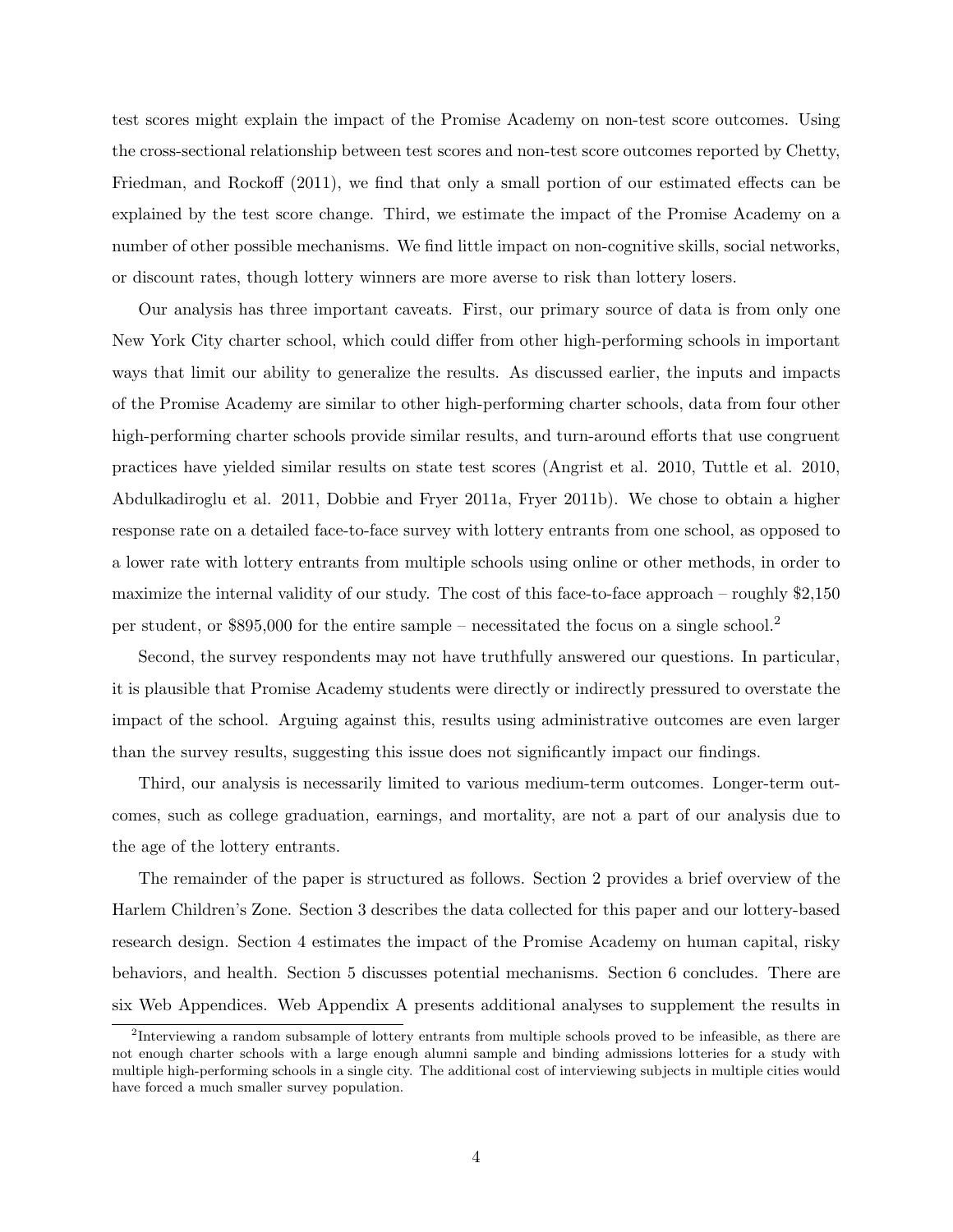the text. Web Appendix B is a data appendix that details our sample and variable construction. Web Appendix C details the tracking and outreach efforts used to contact lottery entrants. Web Appendix D includes the full survey instrument. Web Appendix E details the algorithm used to calculate p-values corrected for multiple hypothesis-testing. Finally, Web Appendix F describes the data for our sample of high-performing charter high schools.

## 2 Harlem Children's Zone

The Harlem Children's Zone consists of over 20 neighborhood and school programs meant to address the myriad problems that children from low income families face – housing, schools, crime, asthma, and so forth – through a "conveyor belt" of services from birth to college. The approach is based on the assumption that one must improve both communities and schools to have a long-term impact on disadvantaged youth. Starting with a 24-block area in central Harlem, the Zone expanded to a 64-block area in 2004 and a 97-block area in 2007.

### Neighborhood Programs

The HCZ neighborhood programs serve as broad investments in community development. These programs include early childhood programs, K-12 tutoring, after-school programs, a college success office, family programs, health programs, a foster-care prevention program, a tax assistance program, and so on. Consistent with Wilson's (1987) theory of non-linear neighborhood effects and cycles of poverty, HCZ's vision is to create a "tipping point" in the neighborhood so that children are surrounded by an enriching environment of college-oriented peers and supportive adults. HCZ neighborhood programs are available to anyone living near HCZ and serve more than 8,000 youth and 5,000 adults each year.

### School Programs

The Promise Academy largely adheres to the five correlates of effective schools identified by Dobbie and Fryer (2011b). The Promise Academy has an extended school day and year with coordinated after-school tutoring and additional classes on Saturdays for children who need remediation in mathematics and English Language Arts skills. Promise Academy middle schoolers spent 1,785 hours in school during the 2010-11 school-year, 46.1 percent more time than the typical New York City public school student and 11.8 percent more than the typical student in a high-performing New York City charter school (Dobbie and Fryer 2011b). The Promise Academy also emphasizes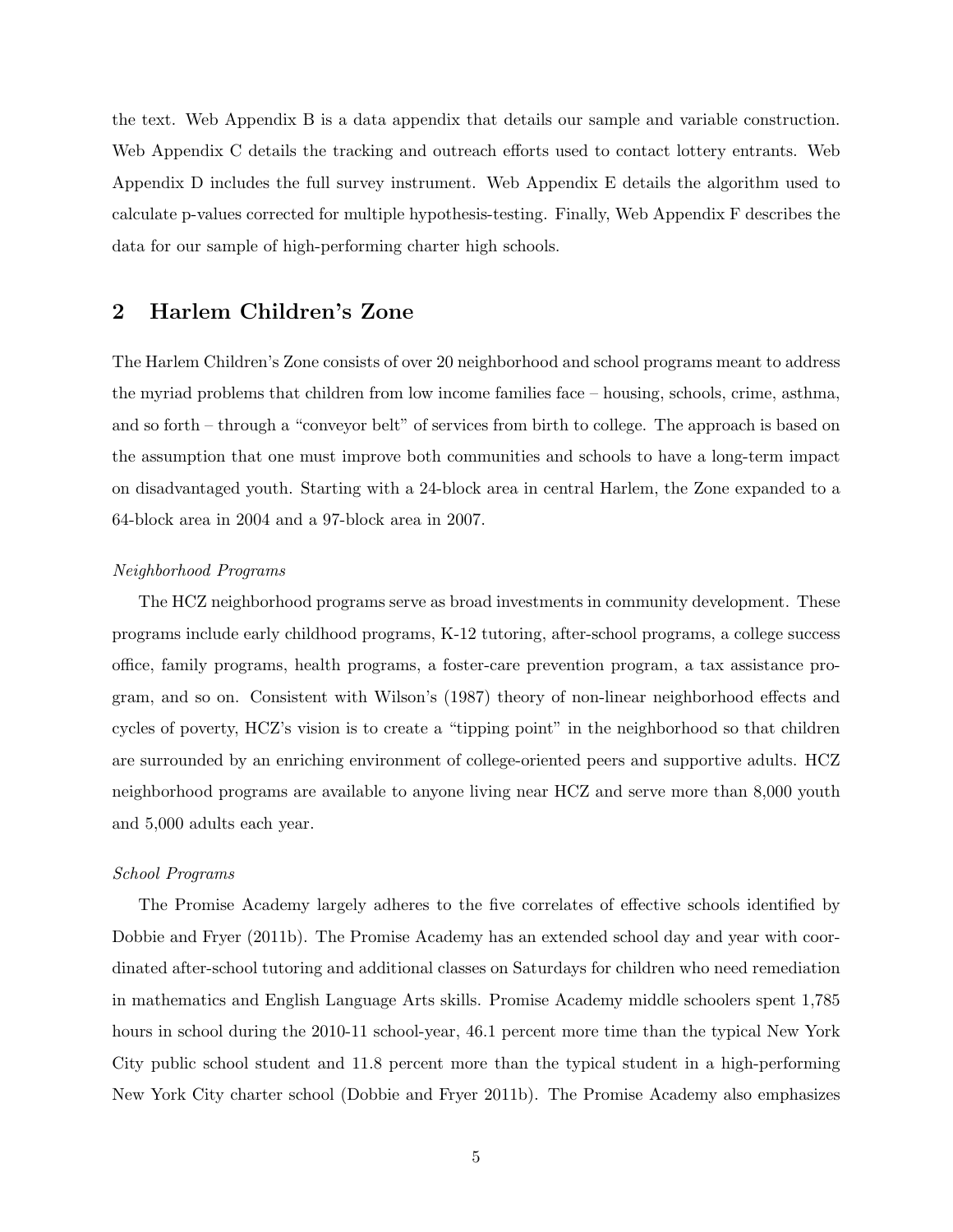the recruitment and retention of high-quality teachers and uses measures of test score value-added to incentivize and evaluate current teachers. In the search for high-achieving teachers, the Promise Academy had high teacher turnover during the first three years of operation, with 48 percent of teachers not returning for the 2005-2006 school year, 32 percent leaving before 2006-2007, and 14 percent leaving before 2007-2008. The Promise Academy also uses extensive data-driven monitoring to track student progress and differentiate instruction, with students who have not met the required benchmarks receiving small-group tutoring. Like other "No Excuses" charters, the Promise Academy also makes a concerted effort to change the culture of achievement, stressing the importance of hard work in achieving success. It is assumed that every student will enroll in college, with the goal of establishing college attendance as the default option.<sup>3</sup>

## 3 Data and Research Design

### 3.1 Data and Summary Statistics

We merge information from lottery files at the Harlem Children's Zone, administrative records on student demographics and outcomes from the New York City Department of Education (NYCDOE), information on college enrollment from the National Student Clearinghouse (NSC), and survey data collected from Promise Academy lottery participants for the purposes of this study.

### Survey Data

In order to investigate the impact of the Promise Academy on various medium-term outcomes, we conducted in-person interviews with youth who entered the 2005 and 2006 sixth grade admissions lotteries. Students entered in the 2005 sixth grade lottery were finishing or had just finished 12th grade at the time of our survey, while students entered in the 2006 sixth grade lottery were finishing or had just finished 11th grade. Web Appendix B contains additional information on the coding of variables. Web Appendix C describes our tracking and survey administration, and Web Appendix D contains the full survey instrument and protocols used to administer the survey. This section summarizes the most relevant information from our Web Appendices.

<sup>&</sup>lt;sup>3</sup>There are at least two potentially important differences between the Promise Academy and the typical highperforming New York charter school. First, the Promise Academy does not require parents or students to sign a behavioral contract, resulting in students that are more similar to the surrounding neighborhood than other charter schools. HCZ argues that only the most motivated and trusting parents are willing to sign even a non-binding contract. Second, Promise Academy students are exposed to a wide range of wrap-around services that are not available at most charter schools. The schools provide free medical and dental services, student incentives for achievement, nutritious cafeteria meals, parental engagement and supports (e.g. bus fare, meals), and so on.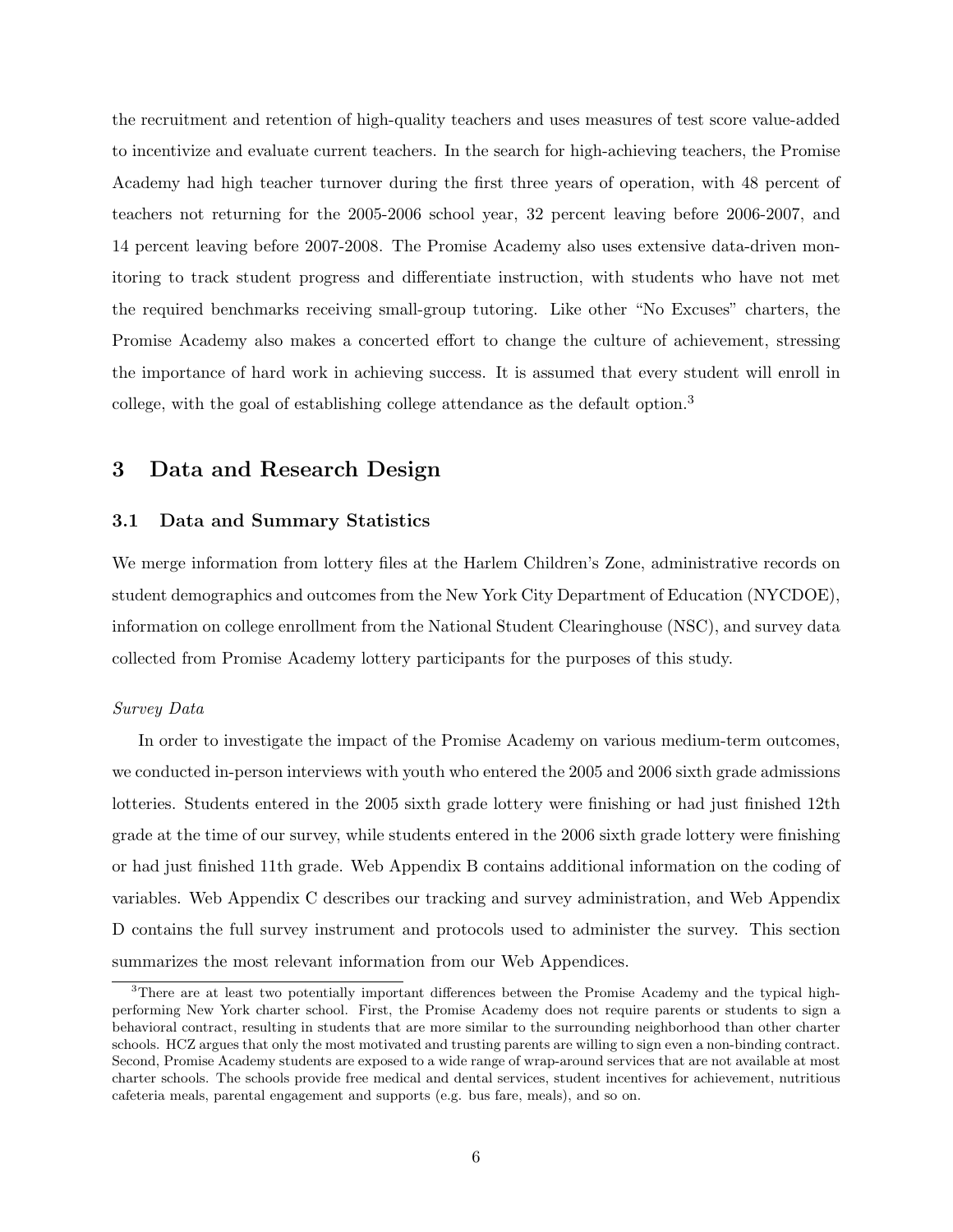From January 2012 through July 2012, we attempted to contact 570 Promise Academy lottery entrants using letters, phone calls, and home visits.<sup>4</sup> Using information from NYCDOE administrative data, internet searches of current addresses, and publicly available address records, we were able to successfully contact 501 of these lottery entrants. Contacted youth were offered a financial incentive between \$40 and \$200 to participate in the study, with the amount increasing as the survey period progressed. Parents were also offered an additional cash incentive to review the consent form. Of the 501 lottery entrants we contacted, 407 agreed to participate in the study, 61 refused to participate in the study, and 33 were unable to participate due to distance, language barriers, health, incarceration, or another obstacle. We obtained a final response rate of 79.4 percent for lottery winners and 67.6 percent for lottery losers. Section 3.2 examines the differences between lottery winners and lottery losers who respond to our survey, finding no evidence of differential selection into our sample along observable characteristics or administrative outcomes.

The questionnaire, based largely on the comprehensive survey used to evaluate the Moving to Opportunity experiment (Kling, Liebman, and Katz 2007), took approximately 110 minutes to complete. The survey was designed to investigate three main outcomes: (1) human capital, (2) risky behaviors, and (3) health. We also asked about non-cognitive skills, peer networks, and economic preferences in order to assess potential underlying mechanisms.

Human capital is measured through the Woodcock-Johnson Broad Math and Reading tests, which is meant to augment the human capital measures available in the NYCDOE and NSC datasets.<sup>5</sup> The Woodcock-Johnson exams are designed to test general knowledge rather than the subject-specific skills emphasized on New York State tests. The assessments are designed to be appropriate for all grades and ability levels and to have a high degree of internal reliability.<sup>6</sup> The Woodcock-Johnson Broad Math score is composed of Applied Problems, Calculation, and Math

<sup>4</sup>There were 599 unique entrants in the 2005 and 2006 Promise Academy admissions lotteries. We randomly selected 30 lottery losers to test and calibrate the survey instrument, leaving 189 lottery winners and 381 lottery losers in the potential survey sample after a duplicate row was discovered in the pretest sample. Results are identical including the pre-test respondents.

<sup>&</sup>lt;sup>5</sup>The Woodcock-Johnson Brief Battery that we use in our survey is an updated version of the Woodcock-Johnson Revised Battery administered as a part of the MTO evaluation. Accordingly, there is not perfect alignment between the sub-tests. We followed the advice of Woodcock-Johnson staff and administered the four sub-tests included in the MTO follow-up – Letter-Word Identification, Passage Comprehension, Applied Problems, and Calculation – in addition to the Math Fluency and Reading Fluency sections. Following Kling, Liebman, and Katz 2007, we omit the Writing sections to reduce the length of the survey. Treatment effects for each individual sub-test can be found in Web Appendix Table 3.

<sup>6</sup>Sanbonmatsu et al. (2006) analyze test results in the Panel Study of Income Dynamics Child Development Supplement and find that the internal reliability of the test is strong for a population similar to ours, with scores for eight to seventeen year-old black students showing a correlation between 0.5 and 0.6 with the same test taken five years earlier. In our sample, the correlation between students' Woodcock-Johnson scores and their eighth grade state test scores is approximately 0.6 in both math and reading.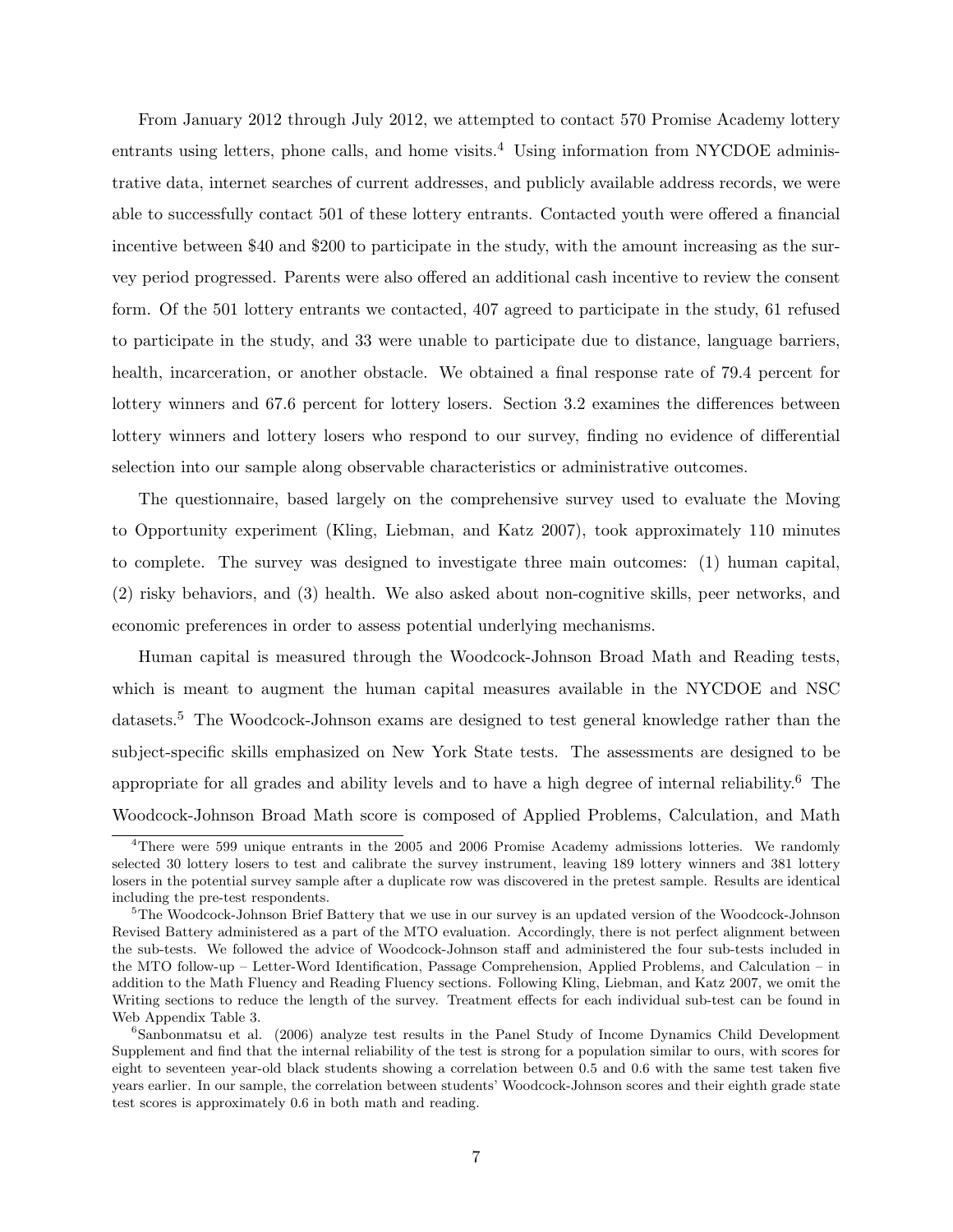Fluency subscores. The Applied Problems section consists of word problems read aloud to youth. The Calculation section tests computation skills ranging from arithmetic to Calculus. The Math Fluency section requires youth to answer as many simple questions as possible in three minutes. The Broad Reading score consists of Letter-Word Identification, Passage Comprehension, and Reading Fluency subscores. The Letter-Word Identification section tests pronunciation of increasingly difficult words. The Passage Comprehension questions require youth to identify a word or phrase that completes a sample sentence. The Reading Fluency section, like the Math section, requires youth to answer as many simple questions as possible in three minutes. Web Appendix B contains additional details on the Woodcock-Johnson and the administration of the tests.

Risky behaviors are measured through a series of questions on pregnancy, controlled substance use, and crime. For pregnancy, we ask female youth if they have ever been pregnant, even if no child was born. In our sample, 14.6 percent of females have been pregnant at some point. We measure criminal behavior using an indicator for being in jail or prison when we contacted the lottery entrant.<sup>7</sup> We also constructed an index based on youth' self-reported criminal behaviors, such as theft, destruction of property, fighting, or carrying a gun. The reported incidence of these behaviors is relatively low. Twenty-two percent of control youth report having ever been in a serious fight, and 14.1 percent report having stolen an item worth less than \$50. Rates of all other criminal behaviors we measure are less than ten percent. To measure drug and alcohol use, we construct a summary index based on whether a youth reports that she has consumed alcohol in the last 30 days, smoked marijuana in the last 30 days, or used hard drugs within the past year.

We measure mental health using the K6 anxiety scale used in Kling, Liebman, and Katz (2007), standardized to have a mean of zero and standard deviation of one in the control group. Physical health is measured using an index based on indicators for self-reported poor health, having had an asthma attack in the past year, having a Body Mass Index (BMI) above the 95th percentile for the respondent's age and gender, and having reported chronic health problems. To investigate health risk factors, we ask about the number of times in the past week the youth has consumed foods such as fruits and vegetables, soft drinks, savory snacks, and fast food. We use these responses to create a nutrition index, reversing the sign on the unhealthy food variables. We also construct a health behavior index from questions about having a physical examination in the past year, the frequency

<sup>7</sup>Criminal records are available for offenders over the age of 18. As much of our sample is under that age, and crimes that were committed before one's 18th birthday will not show up in publicly available records regardless of current age, we rely on survey information as our primary source of incarceration outcomes. Of the three youth that were reported as incarcerated and were over 18 at the time of first contact, we were able to confirm one using common incarceration databases. No other youth in the sample were matched to records in these databases.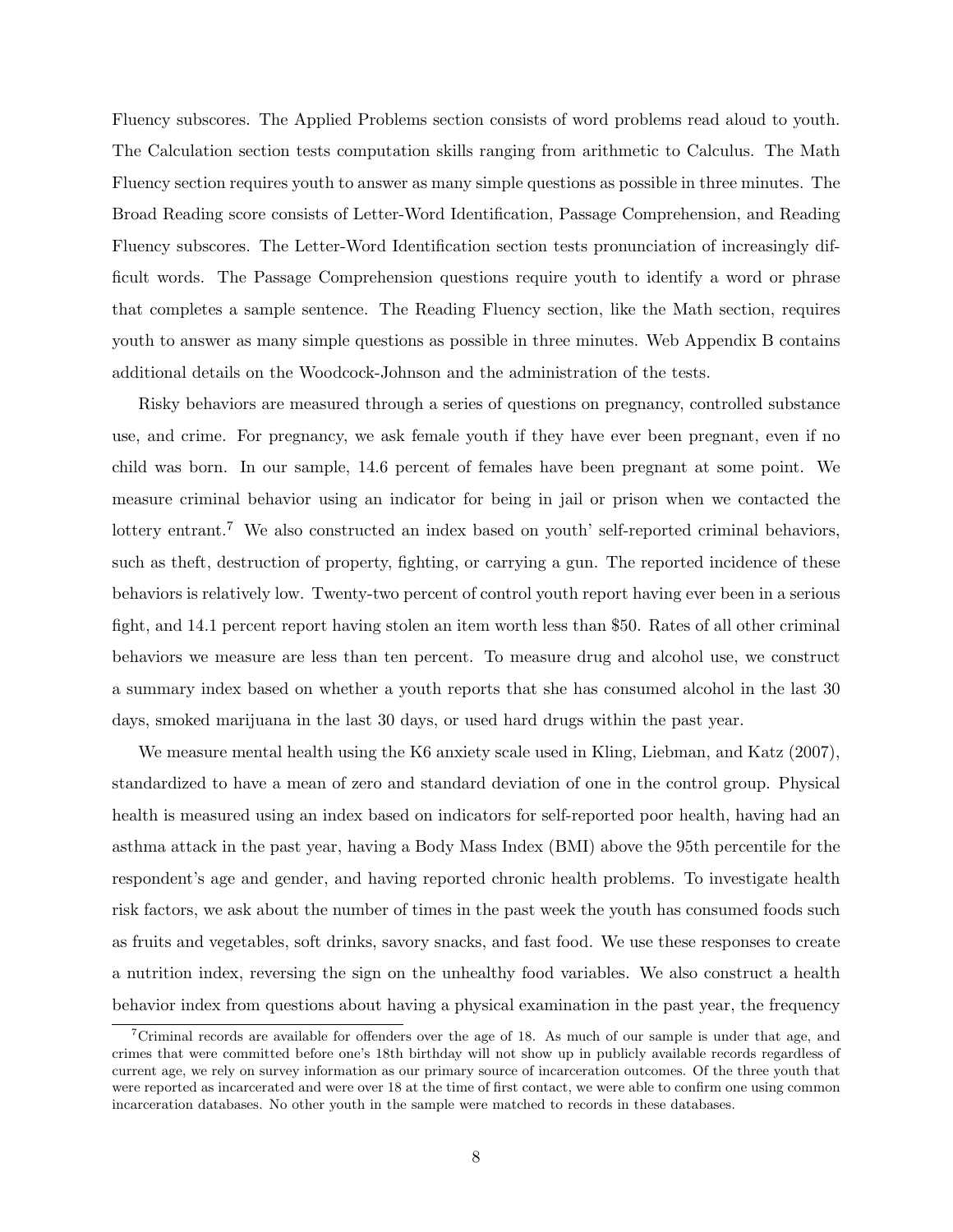of light exercise, the frequency of vigorous exercise, and having a dental exam in the past year. These measures of health-related behavior are important to the extent that many ailments are not easily detected among teenagers. For instance, while black adults are one and a half times more likely to develop hypertension and diabetes than white adults (Lopes and Port 1995), the rates of these diseases among black and white youth are roughly the same (Liese et al. 2006). However, many risk factors for both hypertension and diabetes, such as childhood obesity and youth dietary patterns, are more prevalent in black youth.

The remainder of the survey explores three potential exploratory theories that may explain any impacts of the Promise Academy. First, we explore the importance of non-cognitive skills by assessing self esteem, persistence, and locus of control. Second, we measure differences in peer networks by asking youth to how important it is for their friends to study, stay in school, and attending class regularly, in addition to whether their friends use drugs, drink alcohol, smoke cigarettes, steal, fight, and join gangs. Finally, we measure changes in discount rates and risk aversion, both common determinants of decision-making in economic models.

#### Administrative Data

We augment our in-person survey data with administrative data from the Harlem Children's Zone, NYCDOE, and NSC. The data from the Harlem Children's Zone consist of lottery files from the 2005 and 2006 sixth grade lotteries. To ensure that all youth in the lottery have an equal chance of being admitted to the Promise Academy, we drop entrants with a sibling that received a winning lottery number in a previous year, as these entrants are automatically admitted. Entrants with a sibling entered in a Promise Academy in the same year are included in our analysis, although we control for the fact that these entrants have a higher probability of admission due to potential admission through sibling preference. Results are identical dropping all siblings. When youth enter more than one lottery, we only include them in the first lottery cohort. A typical student's data include her name, birth date, parents' or guardians' names, home address, and lottery outcome. Following Dobbie and Fryer (2011a), we define lottery winners as youth who receive a winning lottery number or whose waitlist number was below the average highest number called across both years. These lottery winners are admitted to both the Promise Academy middle and high schools simultaneously.

Table 1 presents enrollment outcomes for our lottery sample. Sixty-three percent of lottery winners attend the Promise Academy for at least one year, with 42 percent of lottery winners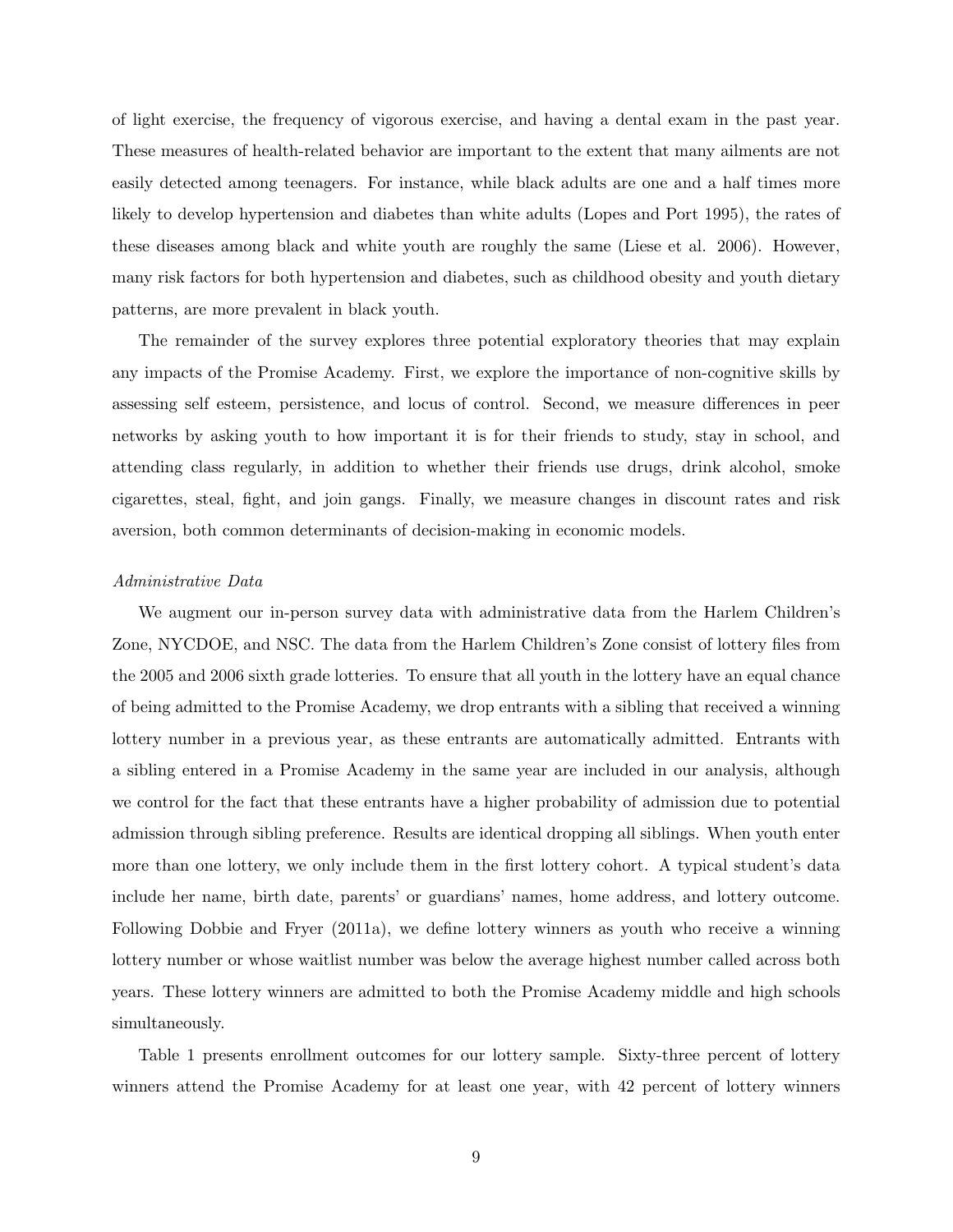attending the Promise Academy high school for at least one year. The typical lottery winner attends the Promise Academy schools for 2.767 years, 2.540 more years than the typical lottery loser.

The NYCDOE data contain student-level administrative data on approximately 1.1 million students across the five boroughs of the NYC metropolitan area. The data include information on student race, gender, free and reduced-price lunch eligibility, behavior, attendance, matriculation for all students, state math and English Language Arts (ELA) test scores for students in grades three through eight, and Regents test scores for high school students. The data also include a student's first and last name, birth date, and address. We have complete NYCDOE data spanning the 2003-2004 to 2011-2012 school years, with test score and basic demographic data available from the 1999-2000 school year onwards. Thus, we observe all high school outcomes for the 2005 lottery cohort and outcomes through 11th grade for the 2006 lottery cohort.

The state math and ELA tests are high-stakes exams conducted every year for third through eighth grade students. All public school students, including those attending charters, are required to take the math and ELA tests unless they are medically excused or have a severe disability. We normalize test scores to have a mean of zero and a standard deviation of one for each grade, subject, and year across the entire New York City sample.

Regents Exams are statewide subject examinations required for high school graduation. In order to graduate, students must score 65 or higher on Global History and Geography, U.S. History and Government, Comprehensive English, at least one math exam, and at least one science exam. To receive Advanced Designation, students must pass all of exams required for graduation, along with two additional math exams and a second science exam. We create two measures to capture general performance on Regents. Our first measure is the total number of Regent exams passed. The second is the average score on the Living Environment, Global History, and Integrated Algebra exams standardized to have a mean of zero and standard deviation of one in the entire New York City sample. These are the only three Regents exams taken by over 70 percent of both lottery winners and lottery losers. If youth are missing one or two of these exams, we impute the mean score in the lottery sample when calculating the average. Results are nearly identical dropping these youth or calculating the average score only on taken exams. Web Appendix Table 1 presents estimates on taking each exam, passing each exam, and exam score conditional on taking.

The HCZ data were matched to the New York City administrative data using name and date of birth. We were able to match 95.8 percent of lottery winners to the NYC data ( $N=189$ ), and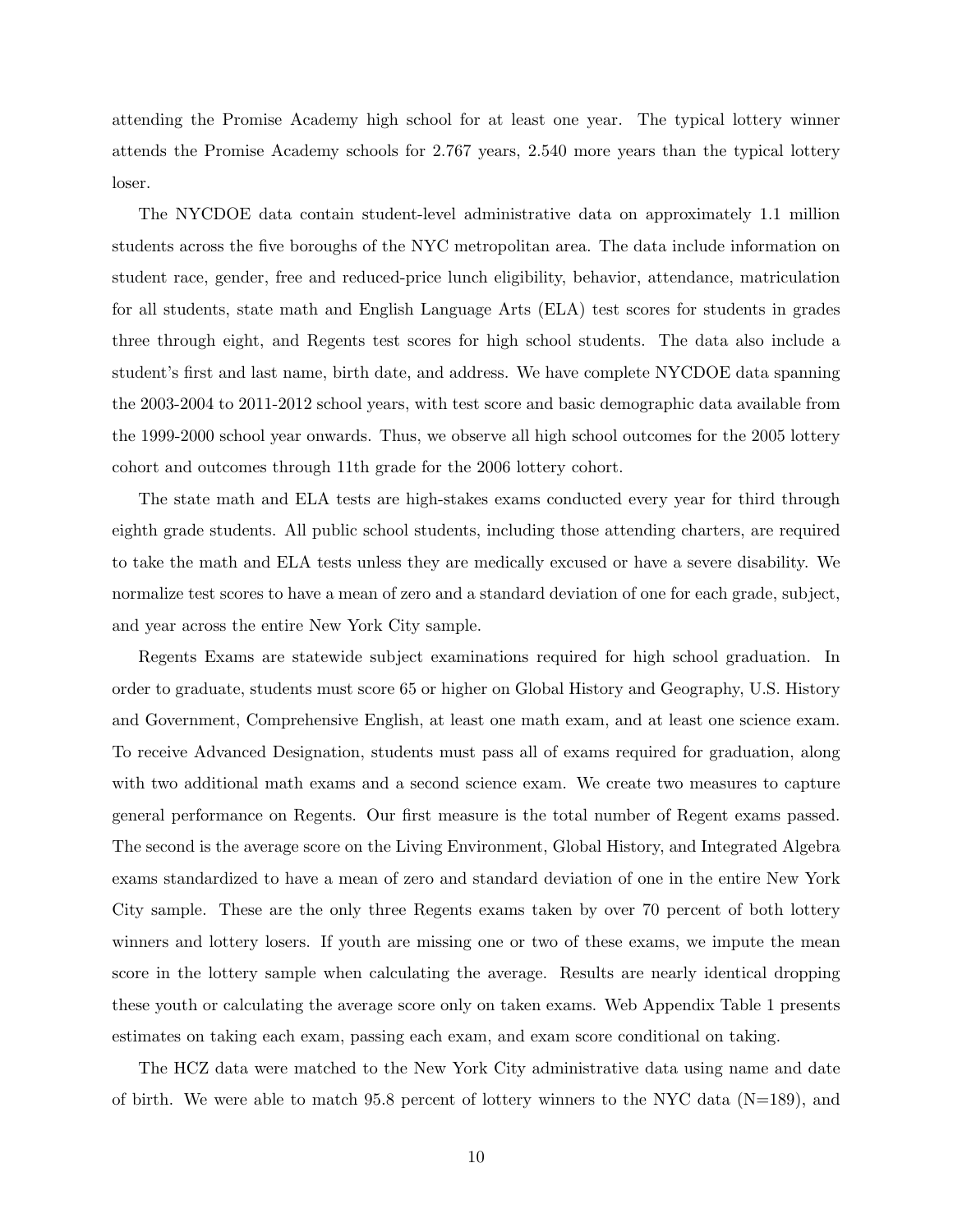95.1 percent of lottery losers  $(N=410)$ . Our match rates and attrition are similar to previous work using charter lottery data (e.g. Hoxby and Muraka 2009, Angrist et al. 2010, Angrist et al. 2011, Curto and Fryer forthcoming, Dobbie and Fryer 2011b, Abdulkadiroglu et al. 2011). Additional information on the match rates and attrition for each lottery cohort are available in Table 1, with additional details on the match procedure available in Web Appendix B.

To explore the impact of HCZ attendance on college outcomes, we also match the lottery admissions records to information on college attendance from the National Student Clearinghouse (NSC), a non-profit organization that maintains enrollment information for nearly every college and university in the country. The NSC data contain information on enrollment and degrees granted for each college that a student attends. The Promise Academy lottery data were matched to the NSC database by NSC employees using each student's full name, date of birth, and high school graduation date. Youth who are not matched to the NSC database are assumed to have never enrolled in college, including one (unknown) student whose record was blocked by her school. NSC data is available for the entire 2005 lottery cohort.

Columns 1 through 4 of Table 2 present summary statistics for baseline characteristics for our lottery sample and two comparison populations. We report separate sample means for all NYC students who were enrolled in 5th grade in the 2004-05 or 2005-06 school year, all such students who live in the HCZ neighborhood, lottery winners, and lottery losers. Eighty-four and a half percent of lottery entrants are black, compared to 32.8 percent of NYC fifth graders and 63.7 percent of neighborhood fifth graders. Promise Academy lottery entrants under-perform the City average on math and ELA tests by roughly a quarter of a standard deviation. Lottery entrants score marginally higher than their neighbors, but the difference is not statistically or economically significant. Taken together, these summary statistics suggest that the Promise Academy serves a disproportionately black population whose academic performance is similar to students in their geographic area.

### 3.2 Research Design

We estimate two empirical models – Intent-To-Treat (ITT) effects and Local Average Treatment Effects (LATEs) – which provide a set of causal estimates of the impact of attending a highperforming charter school on medium-term outcomes. The ITT estimates measure the causal effect of winning the Promise Academy admissions lottery by comparing the average outcomes of youth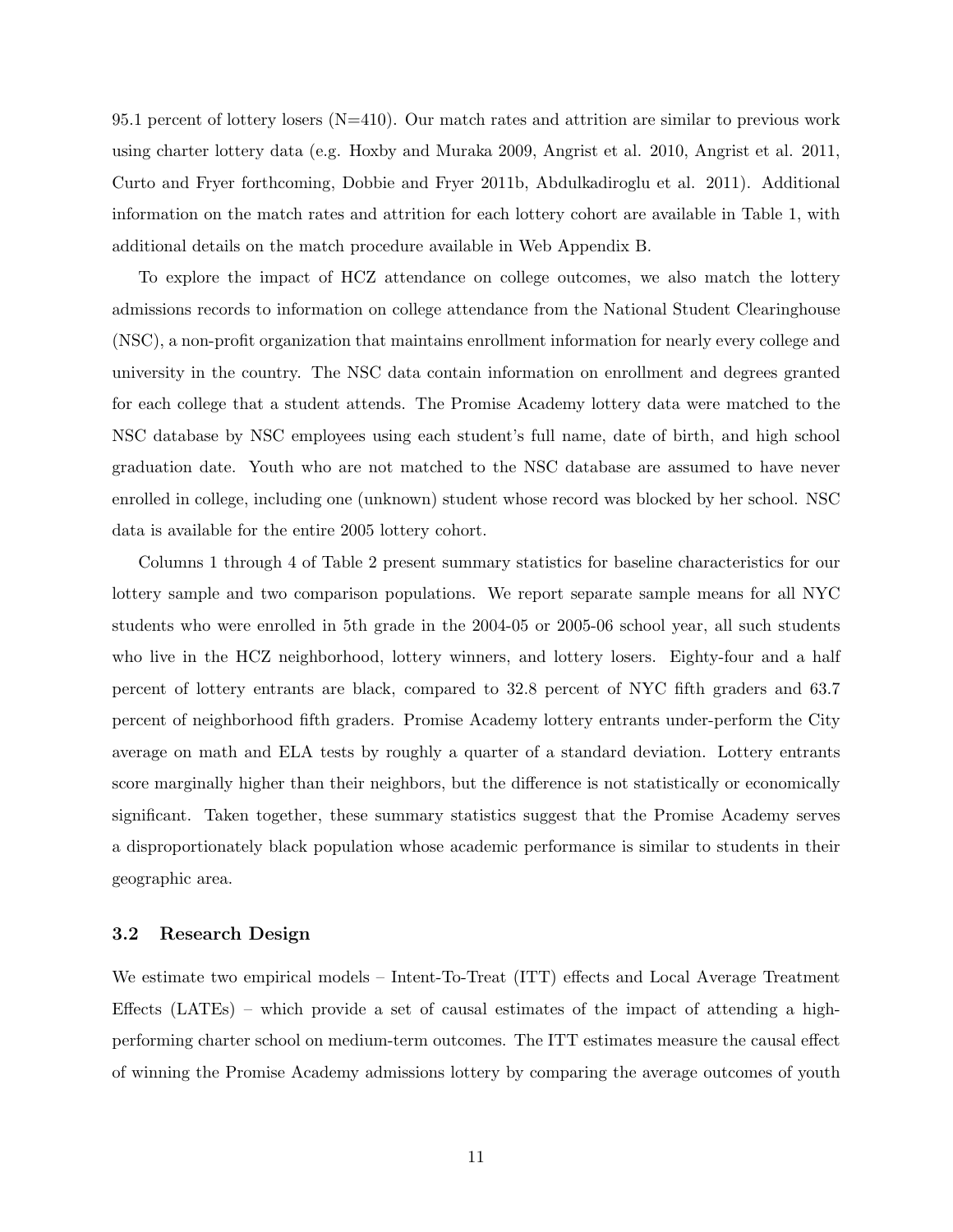who 'won' the lottery to the average outcomes of youth who 'lost' the lottery:

$$
outcome_i = \mu + \gamma X_i + \pi Z_i + \sum_j \nu_j Lottery_{ij} + \sum_j \phi_j Lottery_{ij} * 1(sibling_i) + \eta_i \tag{1}
$$

where  $Z_i$  is an indicator for winning an admissions lottery, and  $X_i$  includes controls for gender, race, 5th grade special education status, eligibility for free or reduced-price lunch, receipt of Limited English Proficiency (LEP) services, and a quadratic in two prior years of math and ELA test scores. Lottery<sub>ij</sub> is an indicator for entering the middle school lottery in year j, and  $1(sibling_i)$  indicates whether student  $i$  had a sibling enter a Promise Academy lottery in the same year. Equation  $(1)$ identifies the impact of being offered a chance to attend the Promise Academy,  $\pi$ , where the lottery losers form the control group corresponding to the counterfactual state that would have occurred for youth in the treatment group if they had not been offered a spot in the charter school.

Under several assumptions (that the lottery outcomes are random, that winning the lottery does not prevent anyone from attending who would have otherwise enrolled, and that being selected affects outcomes through its effect on Promise Academy enrollment), we can also estimate the causal impact of attending the Promise Academy. This parameter, commonly known as the Local Average Treatment Effect, measures the average effect of attending the Promise Academy on youth who attend the school as a result of winning the admissions lottery (Angrist and Imbens 1994). The LATE parameter can be estimated through a two-stage least squares regression of student achievement on an indicator variable for having ever attended the Promise Academy  $(PA_i)$ , using the lottery offer  $Z_i$  as an instrumental variable for the first-stage regression. The second-stage equations for the two-stage least squares estimates therefore take the form:

$$
outcome_i = \mu + \gamma X_i + \pi PA_i + \sum_j \nu_j Lottery_{ij} + \sum_j \phi_j Lottery_{ij} * 1(sibling_i) + \eta_i
$$
 (2)

and the first stage equation is:

$$
PA_i = \alpha + \delta X_i + \lambda Z_i + \sum_j \theta_j Lotter y_{ij} + \sum_j \iota_j Lotter y_{ij} * 1(sibling_i) + \kappa_i
$$
 (3)

where  $\lambda$  measures the impact of the lottery offer on the probability of attending the Promise Academy. There is a powerful first-stage effect of winning the lottery on Promise Academy enrollment. Table 2 shows that 63.2 percent of lottery winners attend the Promise Academy at some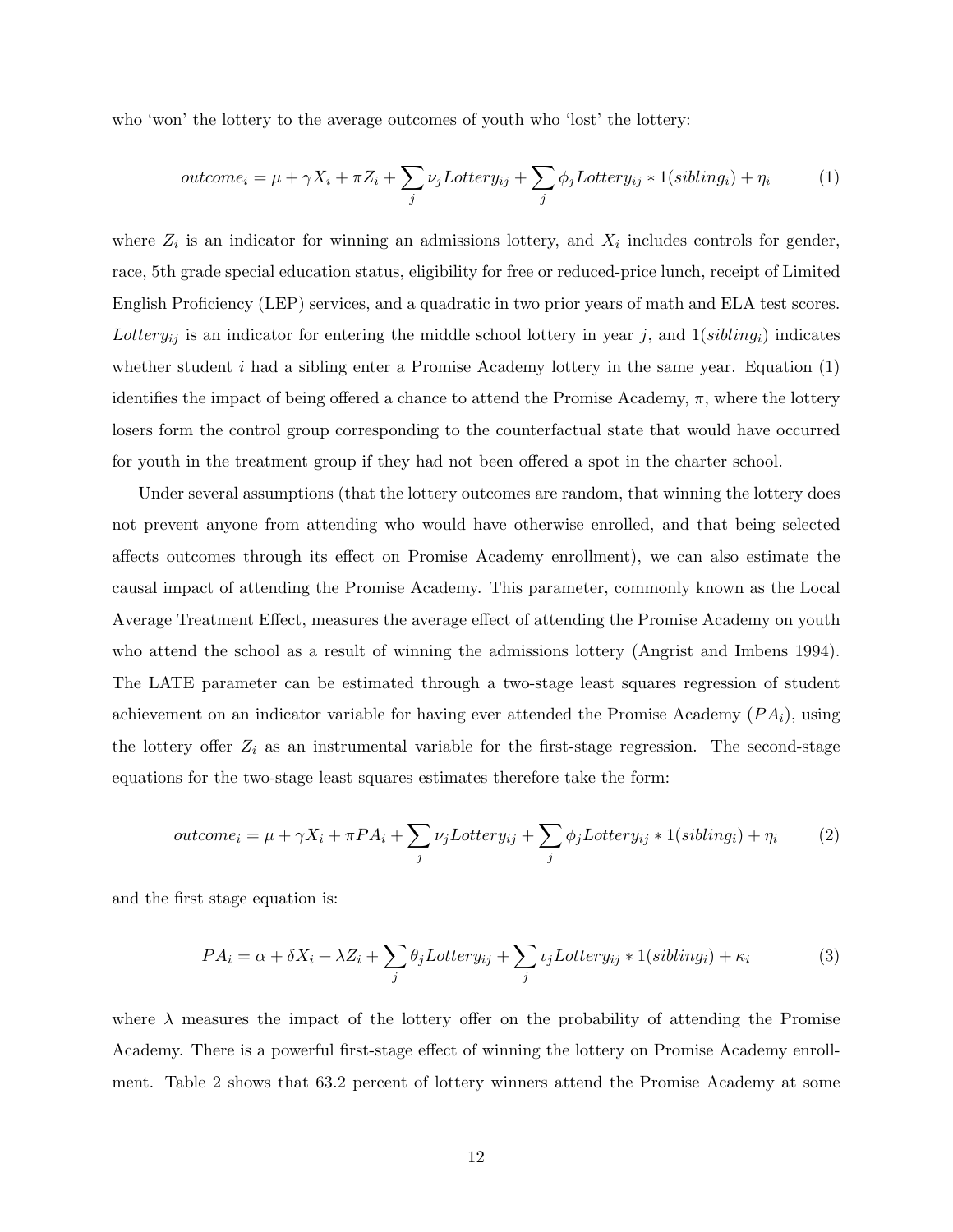point, compared to 6.5 percent of lottery losers. The typical lottery winner attends the Promise Academy for 2.8 years, over 2.5 more years than the typical lottery loser.

One potential threat to a causal interpretation of our estimates is that the Promise Academy admissions offer is not random  $(E[\eta_i|Z_i] \neq 0)$ . We evaluate this possibility in column 5 of Table 2 by examining observed differences between lottery winners and lottery losers in the NYCDOE data. Lottery winners are 8.8 percentage points less likely to be female in the NYC sample. There are no other statistically significant differences between lottery winners and lottery losers, and a joint F-test that all coefficients are equal to zero has a p-value of 0.789.

A second threat to our interpretation of the estimates is that lottery entrants may have selectively responded to our survey. In particular, one may be concerned that lottery winners were 11.8 percentage points more likely to respond (see Table 1). If lottery losers who did not respond to our survey differ in some important way, this could invalidate our empirical design by creating unobserved differences between the treatment and control groups. We investigate selection into the survey sample in three ways: (1) measuring observed differences between lottery winners and lottery losers in the survey sample, (2) correlating survey response with baseline characteristics for lottery winners and lottery losers, and (3) correlating survey response with observed administrative outcomes for lottery winners and lottery losers.

Column 8 of Table 2 reports the difference between lottery winners and lottery losers in our survey sample following our results from column 5. Lottery winners in the survey sample are 10.8 percentage points less likely to be female, and 1.2 percentage points less likely to be white. There are no other statistically significant differences between lottery winners and lottery losers in the survey sample, and a joint F-test that all differences are equal to zero has a p-value of 0.389. Taken together with our results from column 5 of Table 2, these results suggest that selection into the survey sample is similar for lottery winners and lottery losers.

Panel A of Table 3 explores selection into our survey sample further by reporting results from a series of regressions of an indicator for survey response on baseline characteristics. The sample is restricted to lottery entrants in the survey pool who we are able to match to the NYCDOE data. All regressions include cohort fixed effects, an indicator for having a sibling in the same lottery, and a sibling-by-cohort interaction. Column 1 reports regression results for the pooled sample of lottery entrants. The coefficients are all small and statistically insignificant, and a joint F-test of all of the listed variables are equal to zero has a p-value of 0.867. These results suggest that baseline characteristics are not systematically associated with survey response.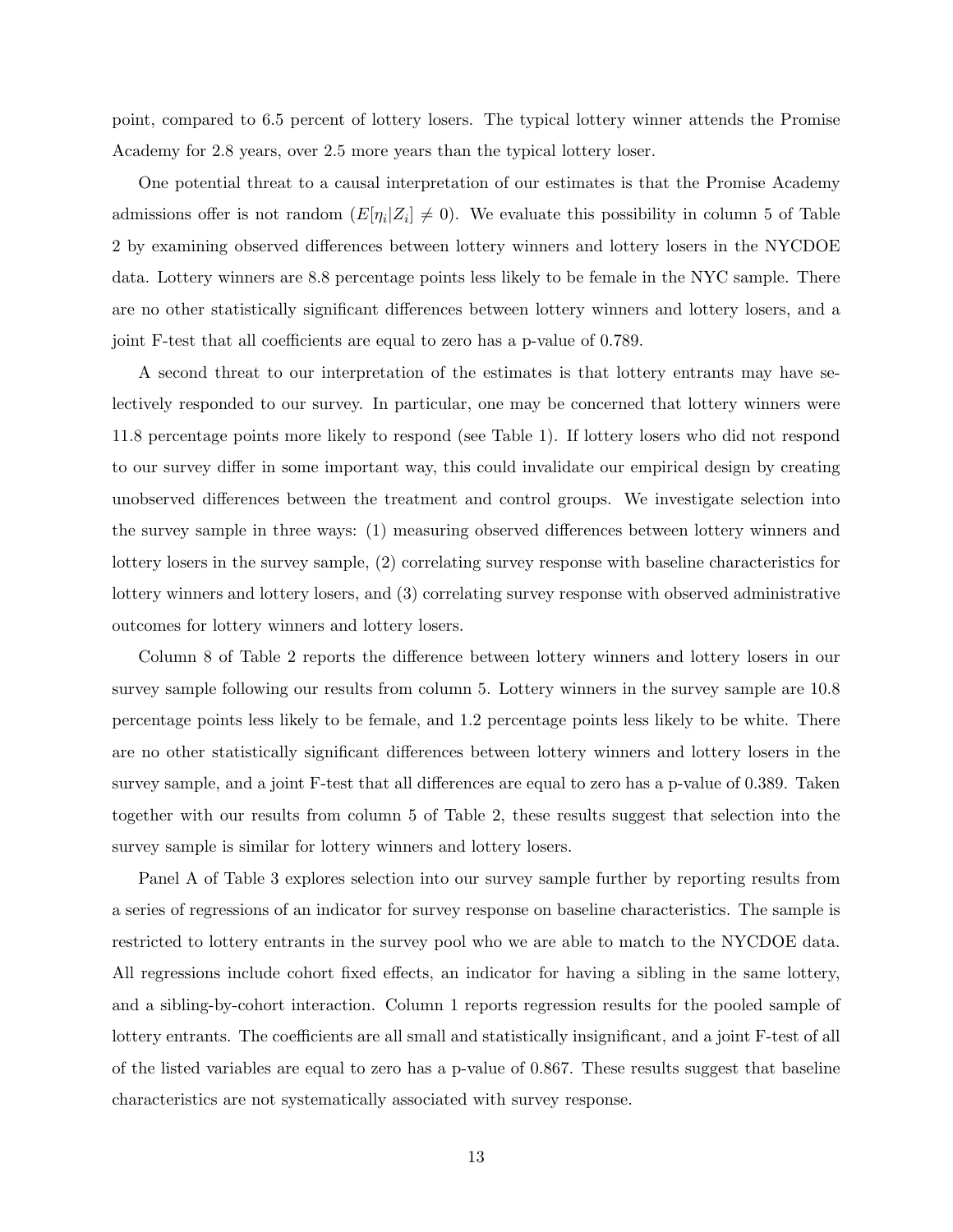Columns 2 and 3 reports results of the same regression estimated separately for lottery winners and lottery losers, and Column 4 reports the difference between lottery winners and lottery losers. Lottery winners eligible for LEP at baseline are 50.8 (28.8) percentage points less likely to respond to the survey compared to lottery losers eligible for LEP, and lottery winners missing a 5th grade ELA score are 62.4 (30.5) percentage points more likely to respond than lottery losers missing an ELA score. There are no other significant differences between lottery winners and lottery losers, however, and a joint F-test of the individual differences yields a p-value of  $0.163$ .<sup>8</sup>

Panel B of Table 3 reports results correlating survey response with administrative outcomes that are available for both respondents and non-respondents. By examining survey response along realized outcomes, we are able to determine whether survey response differs by changes in outcomes not predicted by baseline characteristics. The administrative outcomes available for this test include eighth grade math scores, eighth grade ELA scores, and college enrollment. In the pooled sample, a one  $\sigma$  increase in eighth grade math scores is associated with a 4.9 (2.3) percentage point increase in the probability of response, and college enrollment is associated with a 20.7 (4.8) percentage point increase in survey response. Columns 2 and 3 present results for lottery winners and lottery losers separately, and column 4 reports the difference between the two groups. There is nearly identical selection into the survey sample among lottery winners and lottery losers. None of the individual differences are statistically significant, and a joint F-test on the null that all three differences are equal to zero yields a p-value of 0.808. Thus, while there is positive selection into our survey sample based on realized outcomes, there is no evidence that lottery winners and lottery losers differentially select into the survey sample.

## 4 Analysis

## 4.1 Main Outcomes

We estimate the impact of the Promise Academy in the Harlem Children's Zone on human capital outcomes, risky behaviors, and physical and mental health.

## A. Human Capital

<sup>&</sup>lt;sup>8</sup>In results available upon request, we correlate survey response with predicted outcomes using baseline variables. Consistent with the results from Table 2 and Panel A of Table 3, there are no significant predictors of survey response among lottery winners or lottery losers. There are also no statistically significant differences between the lottery winners and lottery losers, and a joint F-test on the null that all five differences are equal to zero yields a p-value of 0.987.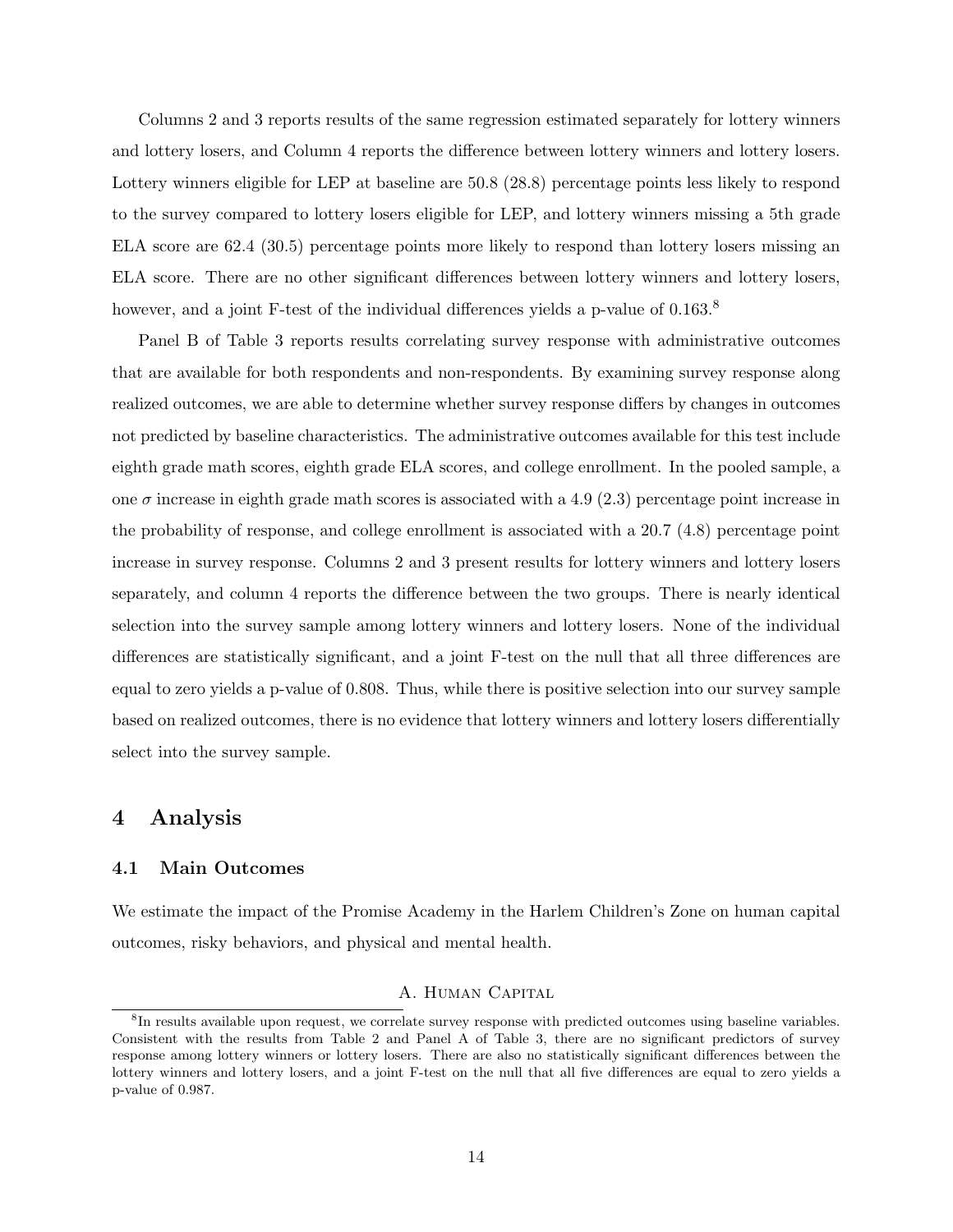Dobbie and Fryer (2011a) find that Promise Academy students gain  $0.229\sigma$  in math and  $0.047\sigma$ in ELA per year on the required state exams. To provide evidence on whether these state test score gains reflect increases in general knowledge and skills, as opposed to test-specific skills, we estimate the impact of the Promise Academy on a number of alternative measures of human capital.

Panel A of Table 4 presents ITT and LATE estimates of the impact of the Promise Academy on human capital outcomes. Woodcock-Johnson results include lottery entrants who responded to the survey and complete the indicated Woodcock-Johnson test. Results are statistically identical restricting to respondents who answered every survey question. High school Regents results include lottery entrants who attend a NYC high school for at least one year, while college enrollment results include all 2005 lottery entrants. Each regression controls for the demographic variables listed in Table 2, lottery effects, sibling by lottery effects, and a quadratic in 4th and 5th grade math and ELA scores. We report standard errors that are robust to arbitrary heteroskedasticity in all regressions. Note: Each regression throughout the paper includes all available students for that outcome to maximize sample size.<sup>9</sup>

Lottery winners score 0.283 $\sigma$  (0.083) higher than lottery losers on the math portion of the Woodcock-Johnson test, and  $0.119\sigma$  (0.083) higher on the reading portion. Youth who attend the Promise Academy due to a winning lottery draw score  $0.439\sigma$  (0.121) higher in math and  $0.185\sigma$  (0.123) higher in reading. Attending the Promise Academy has the largest impact on Math Calculation, with Promise Academy students scoring  $0.595\sigma$  (0.127) higher than they otherwise would have. Promise Academy students also score  $0.366\sigma$  (0.153) higher in Math Fluency, and  $0.325\sigma$   $(0.138)$  higher on Letter-Word Identification. The estimated impacts on the other sub-test results are not statistically significant.

Lottery winners also take more New York State Regents exams and score higher on the exams that most students take.<sup>10</sup> Lottery winners pass 1.115 (0.277) more Regents exams than lottery losers, a 31 percent increase from the control mean of 3.571 exams. On the three core exams that over 70 percent of lottery winners and lottery losers take – Living Environment, Global History, and Integrated Algebra – lottery winners score  $0.270\sigma$  (0.089) higher than lottery losers. The gains are largest in Integrated Algebra, where lottery winners score  $0.477\sigma$  (0.099) higher (see Web Appendix

<sup>9</sup>Restricting all regressions to have a common sample does not qualitatively change our results.

 $10S<sub>10</sub>$  Selection into the Regents exams complicates the interpretation of these estimates. If, for example, the Promise Academy pushes weaker students to take harder Regents exams, then our results are likely to be too conservative. Consistent with this, Web Appendix Table 1 shows that lottery winners are at least as likely to take each exam except Comprehensive English, and are more likely to take and pass advanced subjects like Geometry, Physics, and Chemistry.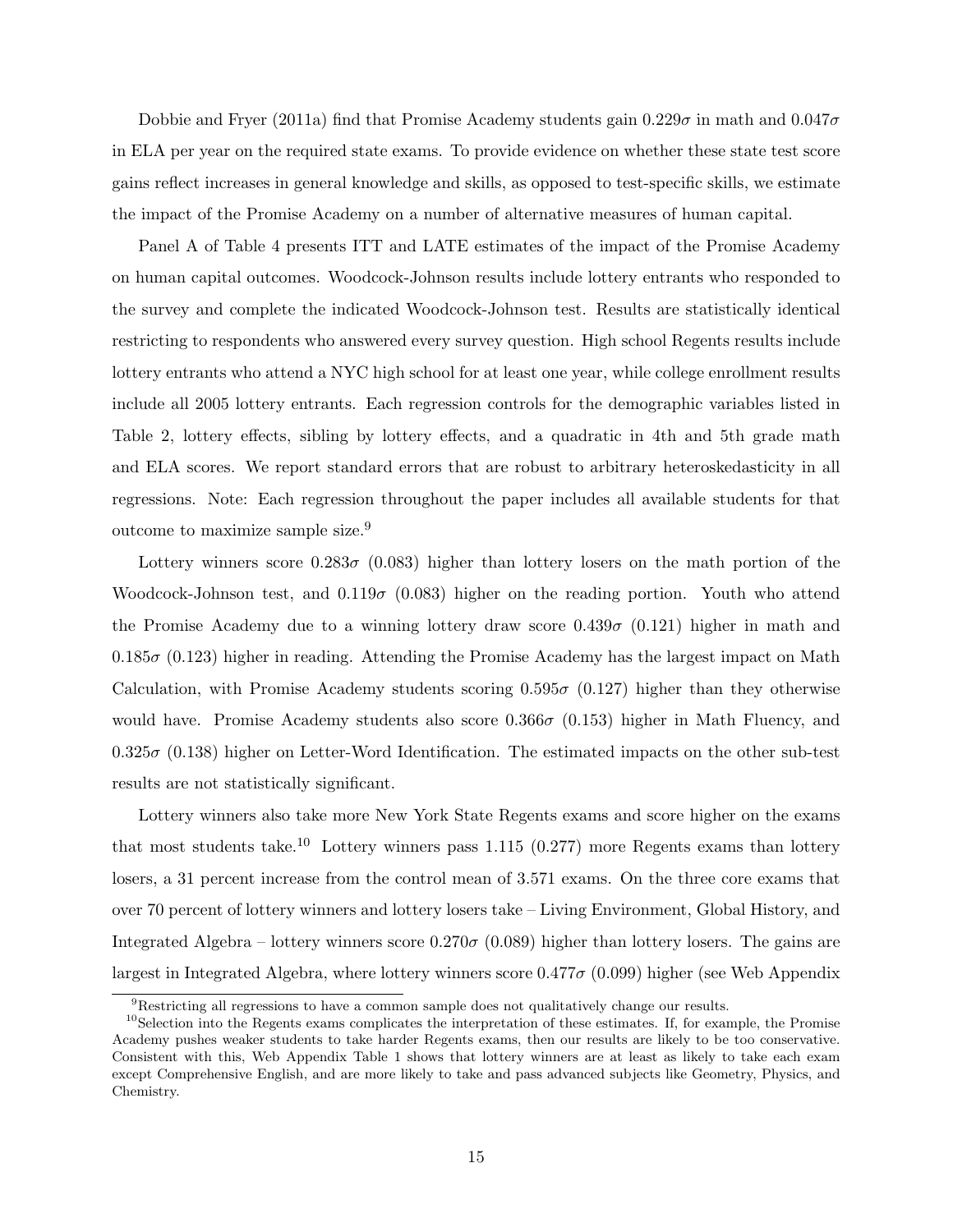Table 3). Lottery winners are also 20.3 (4.9) and and 12.6 (4.1) percentage points more likely to take the more advanced Geometry and Chemistry exams, and, conditional on taking these exams, score  $0.472\sigma$  (0.118) and  $0.496\sigma$  (0.236) higher.

Our final measure of human capital is college enrollment. College enrollment outcomes are limited to the 2005 lottery cohort, as the 2006 cohort will not graduate high school until the spring of 2013. Lottery winners are 14.1 (6.1) percentage points more likely to enroll in college the fall after their senior year, a 49.0 percent increase from the control mean of 28.8 percent. Attending the Promise Academy increases the probability of enrolling in college by 24.2 (9.7) percentage points, an 84 percent increase. In Appendix Table 2, we show that lottery winners are also 21.3 (5.9) percentage points more likely to attend a four-year college and 7.2 (2.3) percentage points less likely to attend a two-year college. These results are consistent with the Promise Academy inducing at least some students to enroll in a four-year college instead of a two-year school. Appendix Table 2 also shows that lottery winners are 4.5 (3.8) percentage points more likely to enroll at a college where the average student has SAT scores of 1,000 points or higher (out of 1,600), but the point estimate is not statistically significant.

We summarize the impact of the Promise Academy on human capital using an index measure that combines all five individual human capital measures. To construct the index, we standardize each individual measure to have a mean of zero and a standard deviation of one in the control group. We then take the average of each standardized z-score measure. We include all youth with at least one non-missing outcome. The impact of winning the admissions lottery on this human capital index measure is  $0.277\sigma$  (0.068), suggesting a large and precisely estimated impact of the Promise Academy on non-test score skills.

### B. Risky Behaviors

Panel B of Table 4 presents estimates of the impact of the Promise Academy on teen pregnancy, incarceration, self-reported drug and alcohol use, and self-reported criminal behavior. Pregnancy results include all female survey respondents, while self-reported results include all survey respondents who answered the relevant question. Results are statistically identical restricting the sample to respondents who answered every survey question. The incarceration results include the 234 male lottery entrants whom we successfully contacted, regardless of whether or not they completed a survey. We define incarceration as currently being in jail or prison when we contacted the lottery entrant. Following Panel A, each regression controls for the demographic variables listed in Table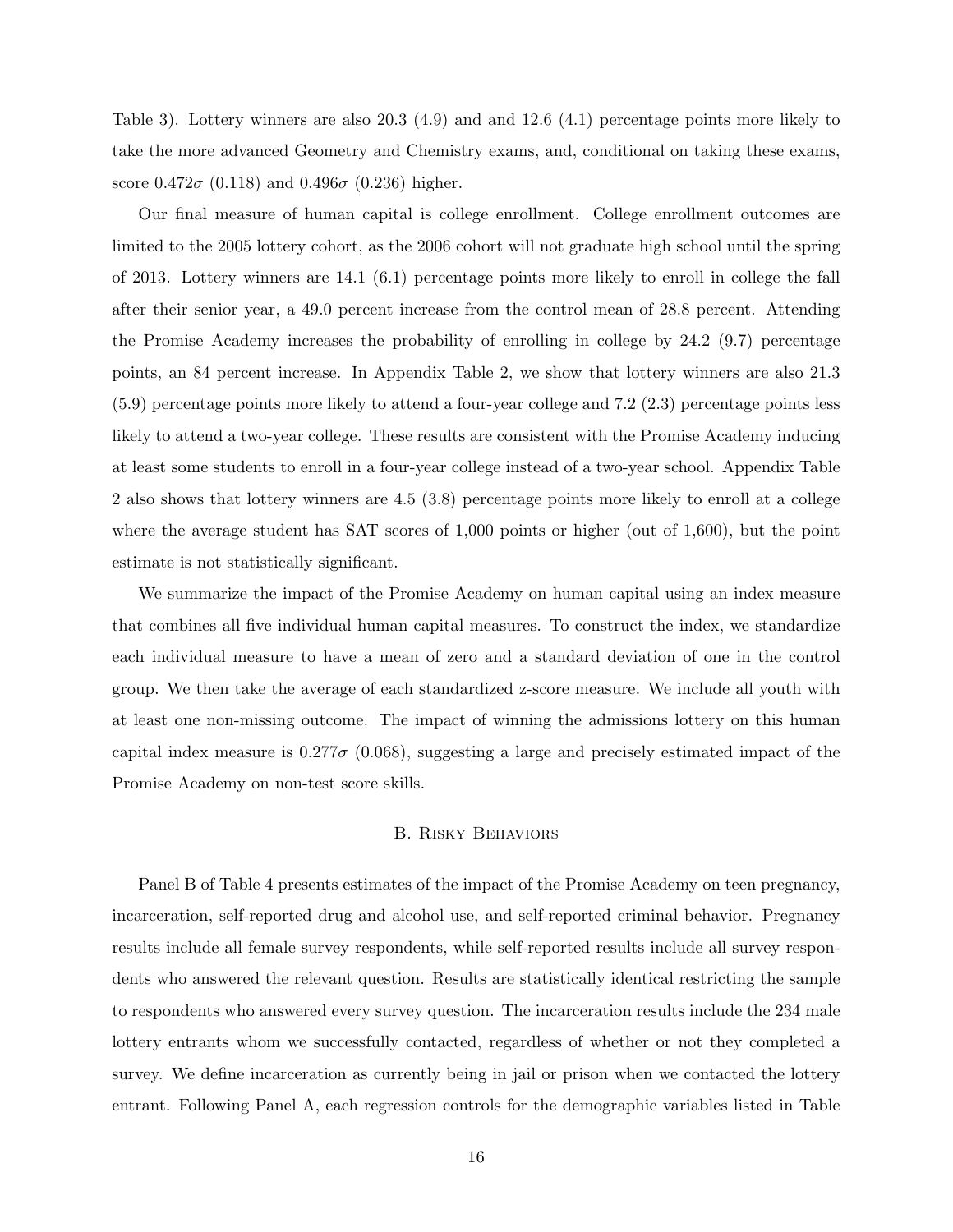2, lottery effects, sibling by lottery effects, and a quadratic in 4th and 5th grade math and ELA test scores. Standard errors have been adjusted to account for arbitrary heteroskedasticity.

Seventeen percent of female lottery losers report having been pregnant at some point. In comparison, 10.0 percent of minority women and 10.4 percent of low-income women in New York City schools give birth in their teens (Chetty, Friedman, and Rockoff 2011). Female lottery winners are 12.1 (4.6) percentage points less likely to report that they have ever been pregnant, a 71 percent reduction from the control mean.<sup>11</sup>

Four percent of male lottery losers were incarcerated during our sample period, compared to none of the male lottery winners. One female lottery loser and one female lottery winner were also incarcerated during our sample period.<sup>12</sup> In our ITT framework, male lottery winners are  $4.3$  (1.8) percentage points less likely to be incarcerated, essentially a one hundred percent decrease. To put this estimate in context, Deming (2011) finds being offered a spot at a student's first choice public school in Charlotte-Mecklenburg decreases the probability of spending at least 90 days in jail over the next five years by 10.7 percentage points for males in the highest risk quintile, a 81.1 percent drop. The effect decreases to 8.4 percentage points, or 53.8 percent, six years after the school choice lottery.

We find little evidence that the Promise Academy impacts self-reported drug and alcohol use or self-reported criminal behavior. Lottery winners are  $0.016\sigma$  (0.111) less likely to report using drugs and alcohol, and  $0.012\sigma$  (0.064) less likely to report criminal behavior, with neither estimate close to statistical significance. The results are similar if estimate effects for males and females separately. There are at least three possible explanations for the positive impact on administrative outcomes and no effect on self-reported outcomes. First, our self-reported measures are likely biased downwards due to the fact that incarcerated youth are unable to respond to our survey. Second, there may be underreporting of risky behavior that masks a true treatment effect. For instance, youth in the MTO follow-up study under report criminal behavior by 15 to 20 percent, with treated youth only slightly less likely to self-report crime (Kling, Ludwig, and Katz 2005). Finally, it is possible that criminal behaviors are the same, but that lottery winners are less likely to be caught.

<sup>&</sup>lt;sup>11</sup>We also asked survey respondents about various self-reported sexual habits which might explain the effect on pregnancy. As the results in Panel D of Appendix Table 7 show, there are no detectable differences in these behaviors. Promise Academy youth are equally likely to have had sex, and are about as likely to have used a condom or another form of contraception during their most recent sexual experience, though we are under-powered to detect modest differences.

 $12$ Using national samples of men born after 1965, Pettit and Western (2004) estimate that 2.06 percent of black men aged 15 - 19 and 6.06 percent of black men aged 20 - 24 have been incarcerated at least once. Equivalent figures for white men are 0.39 percent and 0.73 percent.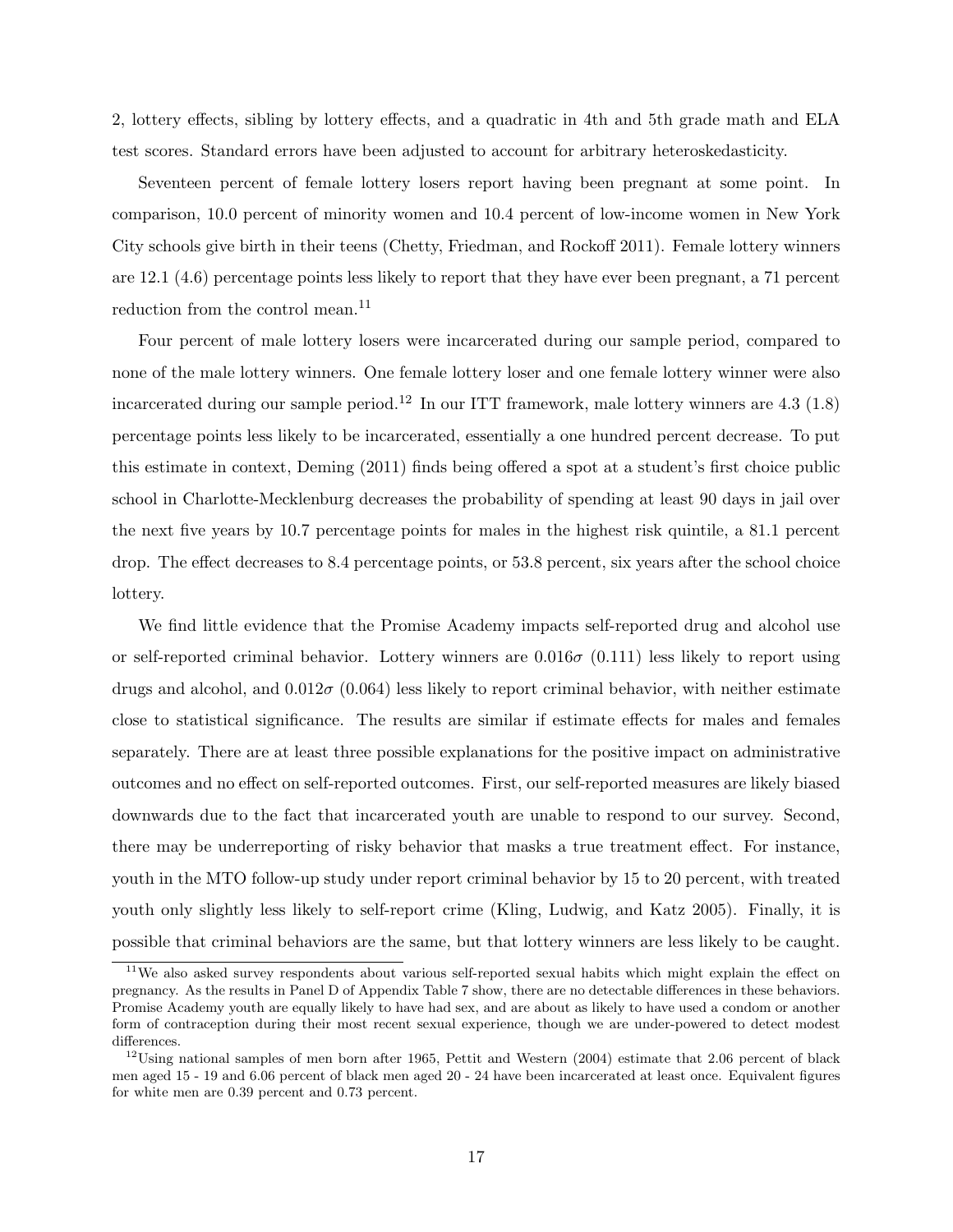Following our human capital results in Panel A, we summarize the impact of the Promise Academy on risky behavior using an index measure that combines all four individual measures. Lottery winners are  $0.135\sigma$  (0.072) less likely to engage in risky behavior according to our index measure. The result is driven by the incarceration and pregnancy results, as there is relatively little variation across students in the self-reported measures.

## C. HEALTH

Panel C of Table 4 presents estimates of the impact of the Promise Academy on healthy eating, mental health, physical health, and an index of surveyed health behaviors. Each regression includes all survey respondents who answered the indicated question, and follows the same specification as Panels A and B. Results are statistically identical restricting the sample to respondents who answered every survey question.

Lottery winners are  $0.108\sigma$  (0.061) more likely to report healthy eating habits, yet these habits do not appear to have translated into improvements on any other health outcomes. Lottery winners self-report physical health that is  $0.050\sigma$  (0.063) lower, with no discernible effects on asthma attacks, obesity, or self-reported health. Lottery winners also report mental health that is  $0.034\sigma$  (0.103) lower than lottery losers. Our summary index of both physical and mental health is  $0.032\sigma(0.057)$ higher for lottery winners as compared to lottery losers.

### 4.2 Robustness Checks

In this section, we explore the robustness of our results to two potential threats to validity: (1) differential attrition from the survey sample, and (2) false positives due to multiple hypothesistesting.

First, we consider the extent to which sample attrition threatens our estimates by calculating Lee (2009) bounds and imputing outcomes for youth who did not respond to the survey. Panel A of Table 5 presents these results for the administrative outcomes that are available for all lottery entrants. Column 1 presents standard ITT estimates using the full sample of lottery entrants as reported in column 2 of Table 4. Column 2 restricts the sample to lottery entrants in the survey sample to explore the extent of any attrition bias on these outcomes. The impact of being offered admission to the Promise Academy is similar in the full and survey samples across all of our administrative outcomes. Lottery winners score  $0.446\sigma$  (0.077) higher in math in the full sample and 0.466 $\sigma$  (0.081) higher in the survey sample. ELA scores are 0.156 $\sigma$  (0.057) higher in the full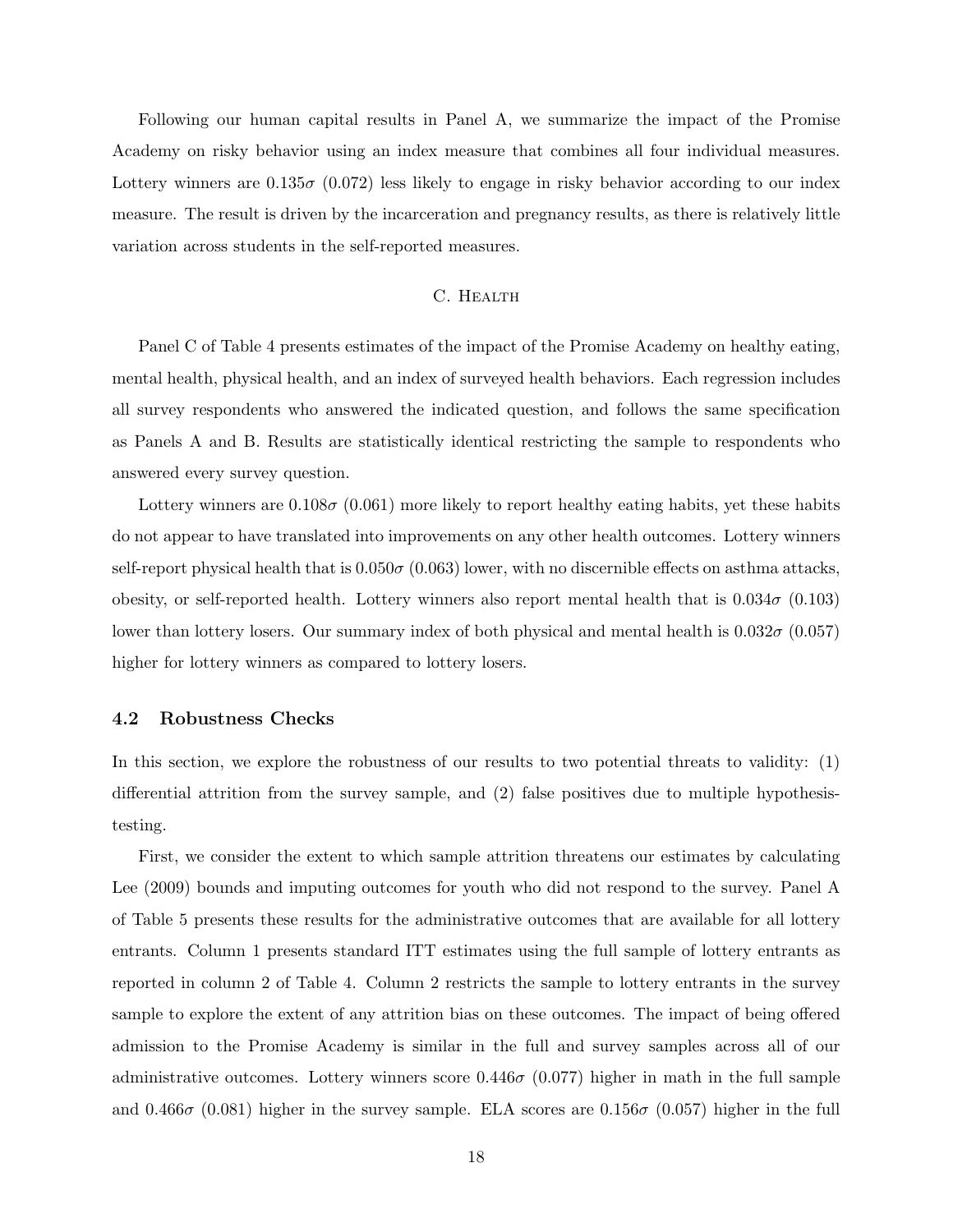sample and  $0.132\sigma$  (0.055) higher in the survey sample. The effect on the number of Regents exams passed is 0.174 higher in the survey sample, the effect on Regents scores is  $0.003\sigma$  lower, and the impact on college enrollment is 1.4 percentage points higher. These results suggest that there is, at worst, modest upwards bias in the survey sample, likely due to the fact that the first stage impact of a lottery offer on Promise Academy enrollment is approximately 11 to 15 percent larger in the survey sample (see Table 2).

Column 3 of Panel A reports the Lee (2009) bound for each administrative outcome. Each bound is calculated by dropping the fraction of the highest-achieving lottery winners necessary to equalize the response rate among lottery winners and lottery losers. Specifically, we drop the lottery winners with the highest residuals from our main estimating equation. In this worst case scenario, there is still a statistically significant effect of the Promise Academy on two out of five of our administrative outcomes, with lottery winners scoring  $0.098\sigma$  (0.069) higher on our human capital index compared to lottery losers. In each case, the Lee (2009) bounds are much lower than the true ITT estimates from column 1.

Column 5 presents results imputing outcomes for non-respondents. We impute outcomes for all non-survey respondents, including lottery winners, using the baseline characteristics listed in Table 2 and the administrative outcomes available for all lottery entrants. Our results in column 5 show that the imputation results are downwards biased relative to the true ITT estimates in column 1, suggesting that these results are also a conservative approach to dealing with attrition in our sample.

Panel B reports Lee (2009) bounds and imputation results for our survey outcomes. The only Lee (2009) bound that is statistically significant in our survey outcomes is pregnancy, though due to large standard errors we cannot rule out the bounds and the survey estimates being statistically identical. We are also unable to calculate a bound for incarceration, as there are no incarcerated males in the treatment group. Conversely, our imputation results in column 5 are nearly identical to our results reported in Table 4. None of the results lose statistical significance, and none are statistically different than the reported results from Table 4.

A second concern is that we are detecting false positives due to multiple hypothesis-testing. Appendix Table 3 presents results controlling for the Family-Wise Error Rate, using an algorithm similar to those described by Westfall and Young (1993), Kling, Liebman, and Katz (2007), and Anderson  $(2008)$ . For a given family of k-hypothesis tests, the algorithm estimates the probability that the observed t-statistic is larger than the equivalently-ranked test statistic that would be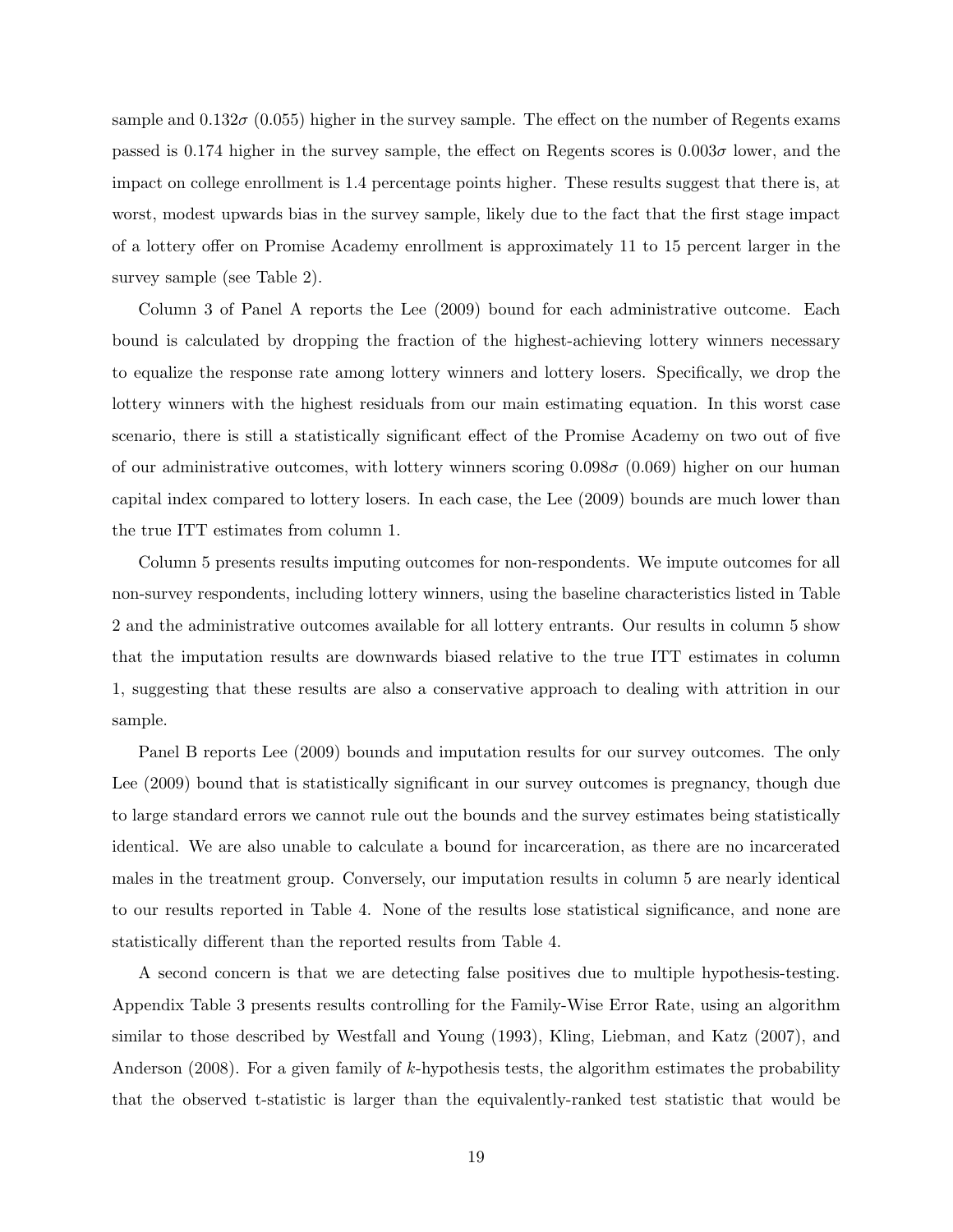generated by random chance. Web Appendix E provides a full description of how we implemented this procedure.

Appendix Table 3 confirms the robustness of our main findings. The p-value on the human capital index remains less than 0.001 after adjusting for multiple-hypothesis testing, while the p-value on the risky behavior index rises from 0.063 to 0.123. The more conservative Bonferroni correction, which controls the family-wise error rate under the assumption that all test statistics are independent, is calculated by multiplying the per-comparison p-values by the number of hypothesis tests. Thus, the Bonferroni corrected p-value on the human capital index is 0.0002, and the Bonferroni corrected p-value on the risky behavior index rises to 0.190.

## 5 Interpretation

### 5.1 Neighborhoods vs. Schools

In addition to the school investments typical of a high-performing charter school, Promise Academy students are exposed to a network of community services in the Harlem Children's Zone. The community programs may plausibly impact future outcomes by providing a more supportive outof-school learning environment.

To fix ideas, consider a model of education production where student achievement is a function of school inputs  $(s)$ , community inputs  $(c)$ , and a vector of other inputs such as parental involvement, student motivation, and so on  $(\bar{x})$ . For simplicity, we assume  $f(s, c, \bar{x})$  is  $C^2$  in all its arguments and additively separable. We use this simple apparatus to investigate three pieces of evidence to better understand the empirical importance of the HCZ neighborhood programs and the Promise Academy school investments.

#### A. Inside v. Outside HCZ

First, following Dobbie and Fryer (2011a), we estimate treatment effects separately for youth living within 400 meters of the original 24-block Harlem Children's Zone (inside HCZ), who are more likely to receive neighborhood benefits, and youth living more than 400 meters away (outside HCZ), who are less likely to receive neighborhood benefits. Treatment effects for youth living inside the zone provide estimates of  $\frac{\partial f}{\partial s} + \frac{\partial^2 f}{\partial s \partial c}$ . Treatment effects for youth living outside the zone provide estimates of  $\frac{\partial f}{\partial s}$ . If the two estimates are similar, this implies  $\frac{\partial^2 f}{\partial s \partial c} \approx 0$ .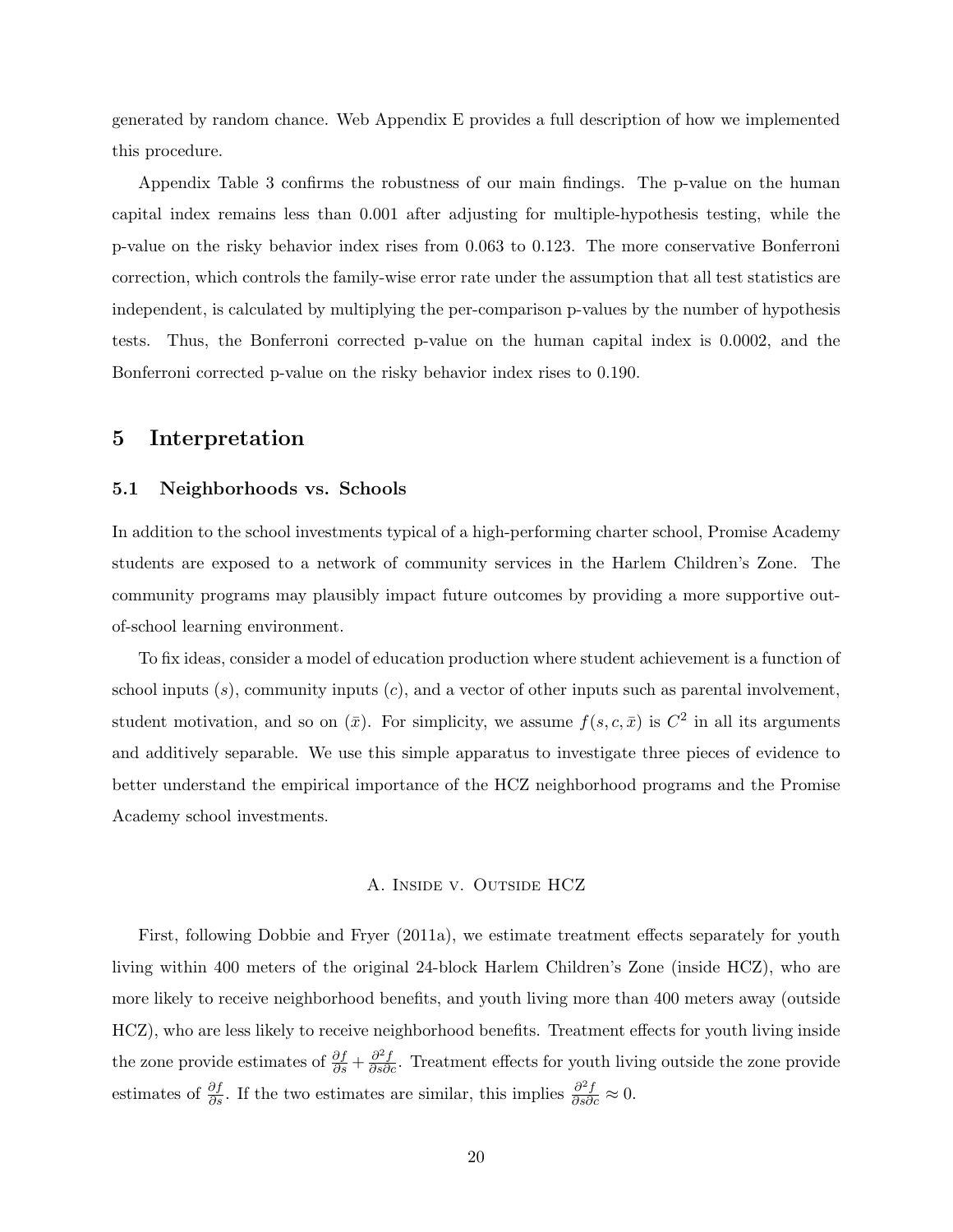An important assumption in this approach is that youth who live inside HCZ are significantly more likely to participate in neighborhood programs, relative to youth who live outside the HCZ. To partially test whether address is associated with community program exposure, we collected administrative data from HCZ on participation in the neighborhood programs. The data consists of "sign-in" sheets maintained by six of the largest HCZ programs: the College Success counseling program, the Cut Above after-school program, the Employment and Technology Center, the Learn to Earn after-school program, the Peacemakers neighborhood safety program, and the Truce Fitness and Nutrition Center. Each data file includes the participant's name, date of birth, program, and date of participation, and spans the 2006 through 2009 fiscal years. We linked these data to the lottery files at HCZ using name and date of birth.

These "sign-in" data confirm that address is strongly associated with participation in neighborhood programs. Fifty-one percent of lottery winners living inside HCZ participated in at least one neighborhood program, as do 57 percent of lottery losers inside HCZ. In contrast, 23 percent of lottery winners and 31 percent of lottery losers living outside of HCZ participated in at least one neighborhood program. The original 24-block HCZ plus 400 meters is more predictive of program participation than the expanded 97-block HCZ, likely because the neighborhood programs are still concentrated around the original HCZ. All of the reported results are consistent to alternative definitions of inside HCZ.

Table 6 presents these ITT estimates for youth living in and outside HCZ. We drop students with no baseline address information. Consistent with Dobbie and Fryer (2011a), there are no statistically different effects by HCZ residence for any of our summary indices. Lottery winners living in HCZ have human capital scores that are  $0.281\sigma$  (0.124) higher than lottery losers in the Zone, while lottery winners living outside the Zone have human capital scores that are  $0.268\sigma$  $(0.077)$  higher. Lottery winners in the Zone also are  $0.127\sigma$   $(0.103)$  less likely to engage in risky behaviors, and are  $0.045\sigma$  (0.094) healthier than lottery losers in the Zone. In comparison, lottery winners out of the Zone are  $0.135\sigma$  (0.077) less likely to engage in risky behaviors and  $0.034\sigma$ (0.062) healthier than lottery losers out of the Zone.

Further, Appendix Table 4 presents estimates for the individual index components for students living inside and outside HCZ. There are no statistically significant differences between the in and outside of HCZ treatment estimates for the 15 point estimates we consider, with many of the estimates larger for youth living outside of HCZ.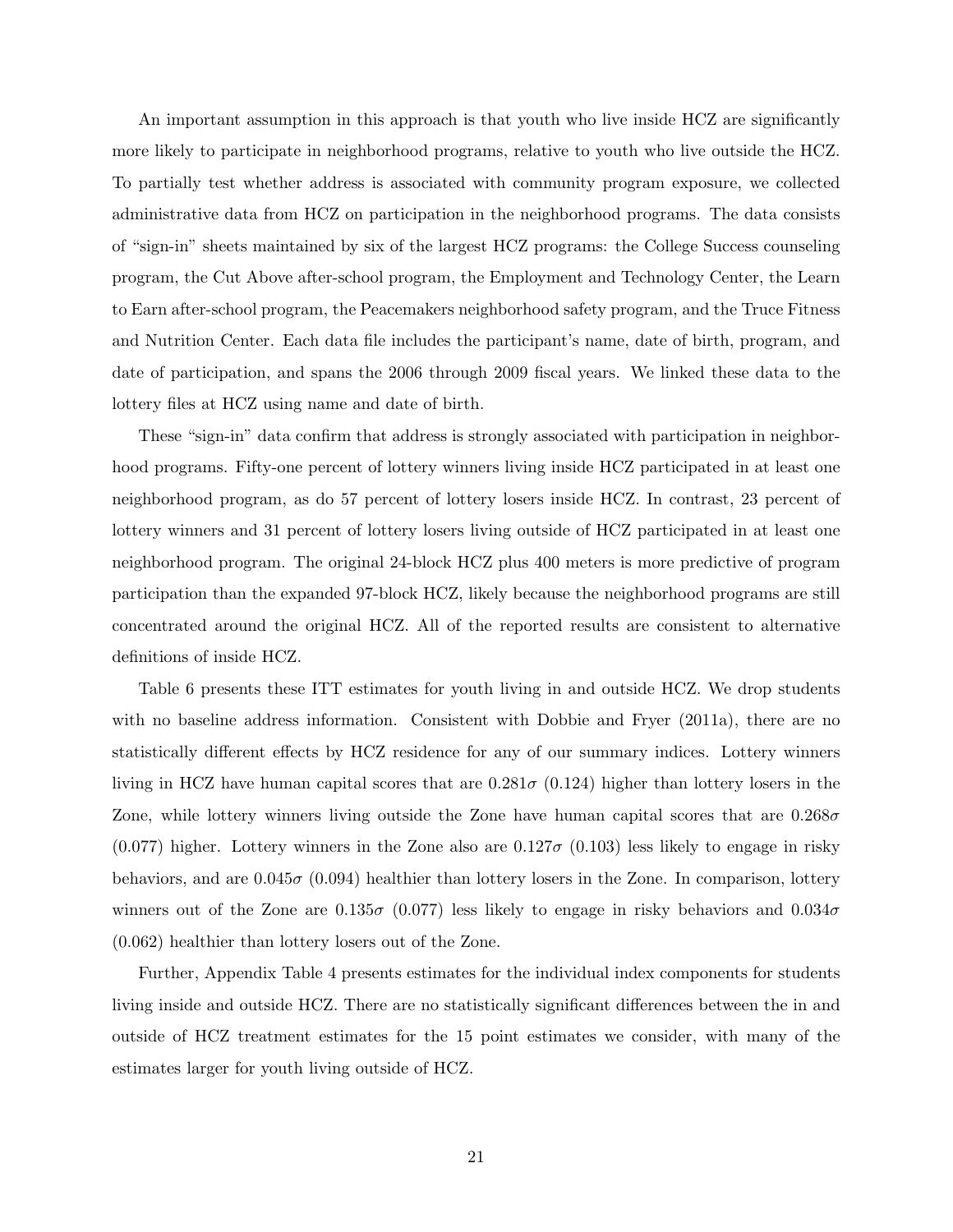### B. Additional High-Performing Charter Schools

To provide a second piece of evidence on the empirical importance of neighborhood versus school investments, we attempted to collect admissions lottery data from a number of high-performing charter high schools that explicitly do not have community investments as a part of their strategy, but who have school inputs similar to the Promise Academy. In other words, the forthcoming estimates will identify  $\frac{\partial f}{\partial s}$  from an alternative sample of schools.

In the spring of 2013, we approached 16 charter schools identified by the Charter School Growth Fund – a non-profit that attempts to help the highest performing charter schools expand – as particularly high-performing schools with at least one cohort of students in college. Eligible schools were invited to participate via email and phone. We also hosted two informational webinars to explain the project to interested schools. Schools were offered a \$5000 stipend to be received conditional on providing all of the appropriate lottery data. Of the 16 eligible charter schools, seven schools agreed to participate. Of these seven schools, three were able to provide the required admissions lottery information: the Denver School of Science and Technology, the Noble Network of Charter Schools, and the Summit Preparatory High School in Redwood City, California. A fourth school – the Match Charter School of Boston – was a previous research partner and also agreed to participate in the study. To explore the impact of these schools on college outcomes, we matched the lottery admissions records to information on college attendance from the NSC using each student's full name, date of birth, and high school graduation date. Appendix Table 6 and Appendix F further describes the data available for each school.

Table 7 presents ITT and LATE estimates of the impact of these four high-performing charter high schools on college enrollment outcomes. Each regression controls for gender, lottery effects, and sibling by lottery effects. Lottery winners are 4.9 (1.4) percentage points more likely to enroll in college, a 9.2 percent increase from the control mean of 53.0 percent. Attending a high-performing charter high school increases the probability of enrolling in college by 8.8 (2.5) percentage points, a 16.6 percent increase. Lottery winners are also 6.3 (1.4) percentage points more likely to attend a four-year college but no more likely to attend a two-year college. These results are consistent with our earlier results showing that the Promise Academy induces at least some students to enroll in a four-year college instead of a two-year school. Table 7 also shows that lottery winners are 6.3 (1.3) percentage points more likely to enroll at a college where the average student has SAT scores of 1,000 points or higher (out of 1,600).

These data provide suggestive evidence that schools may be enough to increase college enroll-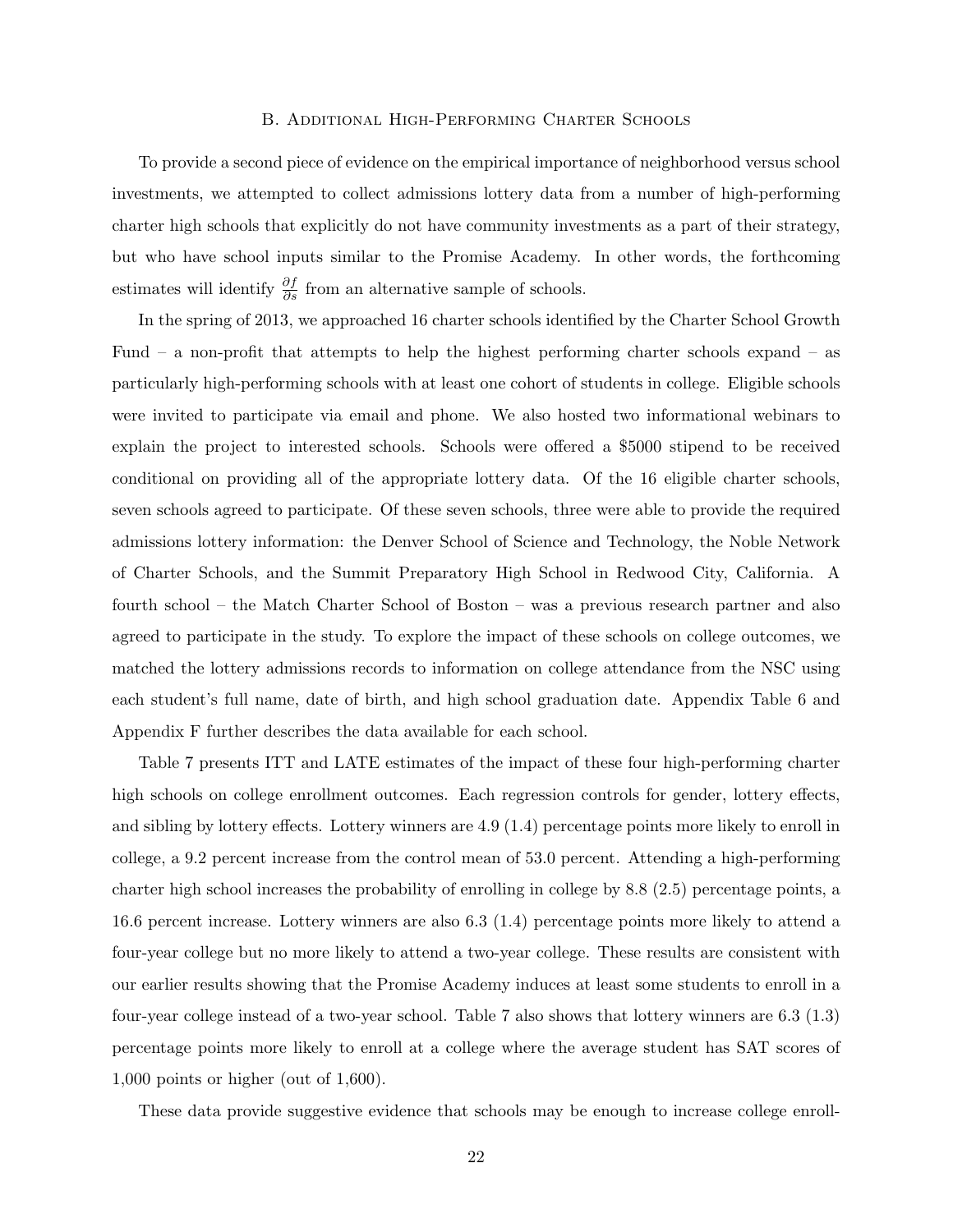ment among poor urban students. It is important to note, however, that the control mean in this sample of schools has college enrollment rates similar to the treatment mean of Promise Academy students. This leaves open the possibility that the student populations in the HCZ and those who attend other high-performing charter schools are not directly comparable.

### C. A Comparison with the Moving to Opportunity Experiment

To provide a final piece of evidence on this issue, Appendix Table 5 compares the effects of the Promise Academy with that of the Moving to Opportunity (MTO) intervention that relocated individuals from high-poverty to lower-poverty neighborhoods while keeping the quality of schools roughly constant (e.g. an estimate of  $\frac{\partial f}{\partial c}$ ). We use estimates from Kling, Liebman, and Katz (2007), who evaluate the impact of MTO four to seven years after random assignment for youth who are 15 to 20 years old.<sup>13</sup> Recall that our analysis estimates the impact of the Promise Academy five to six years after random assignment for youth who are 17 to 21 years old. We also follow Kling, Liebman, and Katz (2007) and present ITT estimates separately by gender.

The comparison with the MTO estimates suggests little overlap in the effects of neighborhood quality compared to school quality. The Promise Academy significantly increases Woodcock-Johnson math scores for both males and females, while MTO has no impact, particularly for males. The Promise Academy also significantly decreases teen pregnancy, while MTO appears to have no effect. Conversely, MTO increases mental health by  $0.289\sigma$  (0.094) for females, while there is no impact of the Promise Academy on this measure for either males or females.

### 5.2 Test Scores and Later-Life Outcomes

This section considers the extent to which changes in test scores might explain the impact of the Promise Academy on non-test score outcomes. Specifically, we compare the reduced form estimates of the impact of the Promise Academy on non-test score outcomes to the effects implied by the cross-sectional relationship between test scores and non-test score outcomes in Chetty, Friedman, and Rockoff (2011) and the control group.

Chetty, Friedman, and Rockoff (2011) find that a one  $\sigma$  increase in math or ELA achievement is associated with a 5.6 percentage point increase in college attendance at age 20 for minorities, and

<sup>13</sup>Sanbonmatsu et al. (2011) and Gennetian et al. (2012) report MTO results ten to 15 years after random assignment. The results are qualitatively similar to those reported by Kling, Liebman, and Katz (2007).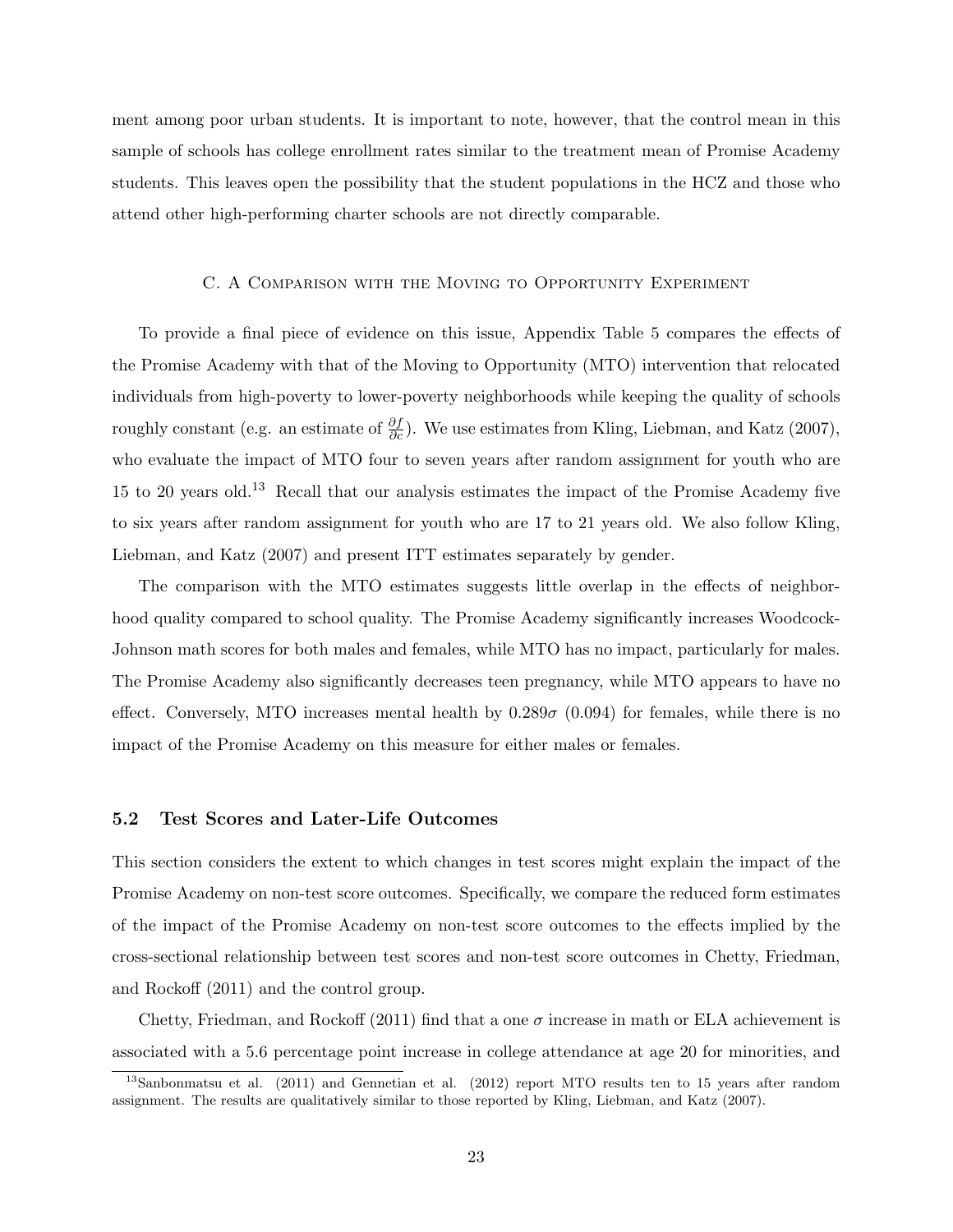a 5.2 percentage point increase for students from low-income families. A one  $\sigma$  increase in math or ELA achievement is also associated with a 1.2 percentage point decrease in teen pregnancy among both minority women and women from low-income families. The impact of the being offered admission to the Promise Academy in the survey sample is  $0.466\sigma$  in eighth grade math and  $0.132\sigma$  in eighth grade ELA. Using the average correlation across minorities and low-income families from Chetty, Friedman, and Rockoff (2011), these estimates imply that the test score effect alone would lead to a  $(5.4 \cdot (0.466 + 0.132)) = 3.3$  percentage point increase in college enrollment and a  $(1.2 \cdot (0.466 + 0.132)) = 0.7$  percentage point decrease in teen pregnancy. Using the ITT estimates in Table 4, this implies that the eighth grade test score increase can explain  $((3.2/14.1)\cdot100) = 23.1$ percent of the college enrollment effect, and  $((0.7/12.1)\cdot 100) = 6.1$  percent of the pregnancy effect.

We can perform a similar exercise using the correlations identified within the lottery losers. Following Chetty, Friedman, and Rockoff (2011), we estimate correlations based on math and reading scores from grades four through eight. We stack observations such that each row is a unique student-subject-grade combination, and identify the correlation between scores and outcomes after controlling for our full set of demographic variables and a cubic in previous year's test scores. The correlations that we identify are larger than those estimated by Chetty, Friedman, and Rockoff (2011), though not large enough to explain the reduced form effects on non-test score outcomes. A one  $\sigma$  increase in math or ELA test scores is associated with a 12.4 percentage point increase in college enrollment, a 6.9 percentage point reduction in teen pregnancy, and a 1.5 percentage point reduction in the likelihood of being incarcerated. These correlations imply that the eighth grade test score increase can explain  $(12.4 \cdot (0.466 + 0.132)/14.1 \cdot 100) = 52.6$  percent of the college enrollment effect,  $(6.9 \cdot (0.466 + 0.132)/12.1 \cdot 100) = 34.1$  percent of the pregnancy effect, and  $(1.5 \cdot (0.466 + 0.132)/4.1 \cdot 100) = 20.8$  percent of the incarceration effect. Large standard errors on the cross-sectional estimates means that we cannot rule out much larger and smaller impacts.

### 5.3 Other Mechanisms

Our results up until this point suggest that the Promise Academy investments drive the impact on non-test score outcomes, but that the impacts are significantly larger than what would be implied by the cross-sectional relationship between test scores and later outcomes. This section considers three alternative mechanisms: (1) non-cognitive skills, (2) social networks, and (3) economic preference parameters.

A large body of evidence suggests that non-cognitive skills, such as self-esteem, locus of control,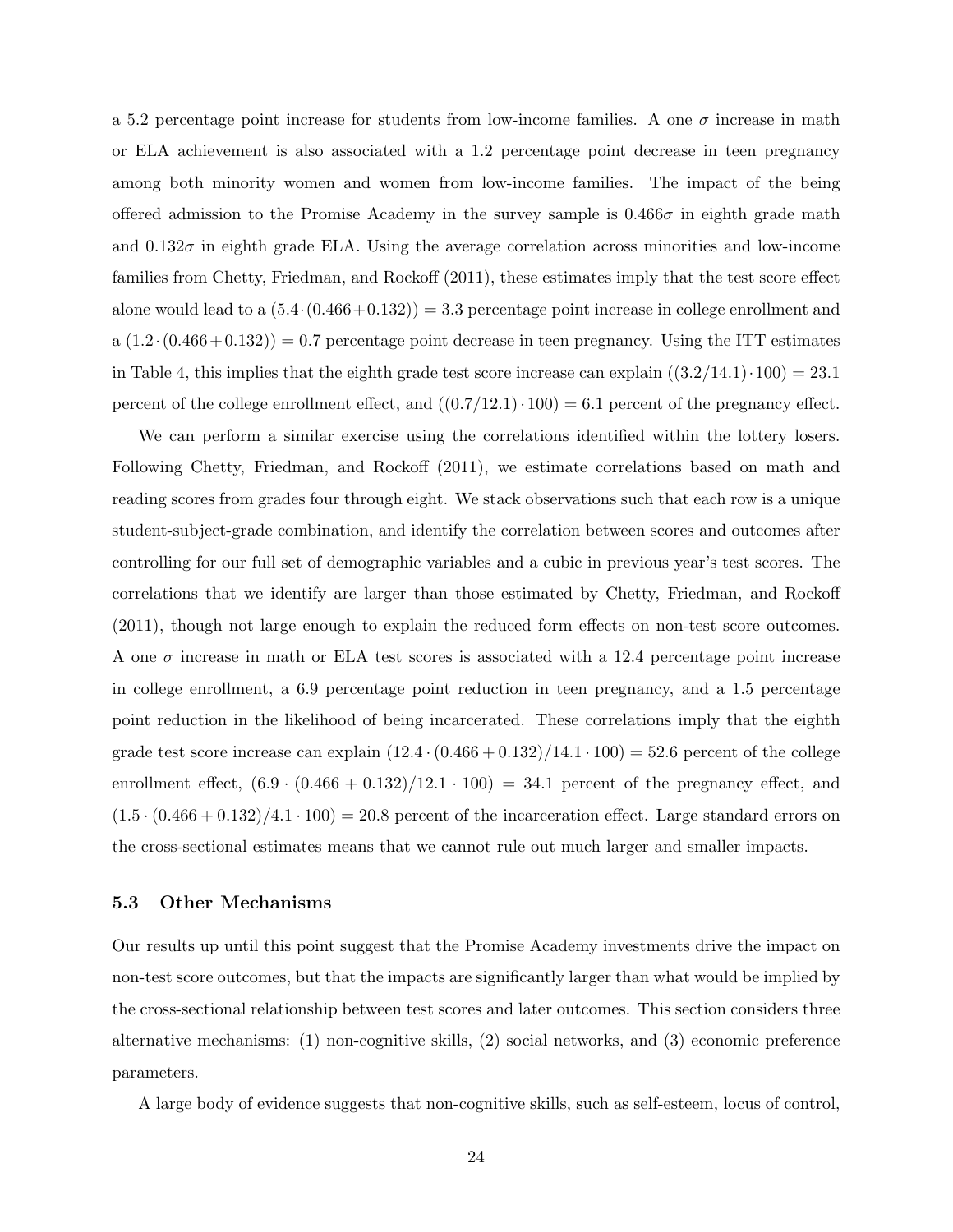and persistence, are correlated with later outcomes. Self-esteem is thought to influence teenage pregnancy and drug use (Stewart et al. 1995, Kalil and Kunz 1999, Cornelius et al. 2004), although there is considerable disagreement on these points (McGee and Williams 2000, Paul et al. 2000). Persistence, as measured through the 8-item scale we use in this paper, is associated with educational attainment and fewer career changes among adults and increased GPA and reduced grade retention among adolescents (Duckworth and Quinn 2009). Heckman et al. (2006) show that self-esteem and locus of control are related to earnings, incarceration, and teen pregnancy. We test this mechanism by administering the Rosenberg self esteem index, which asks respondents to rate the extent to which they agree to a series of 14 statements such as "I certainly feel useless at times" and "At times, I think I am no good at all" (Rosenberg 1965). Youth were also asked to answer questions from the Rotter Locus of Control instrument, which measures the extent to which respondents believe they control events in their lives (Rotter 1966).

Panel A of Appendix Table 7 presents results of the impact of the Promise Academy on these non-cognitive skills. If anything, Promise Academy students report lower non-cognitive skills than the control group. Lottery winners score  $0.138\sigma$  (0.110) lower on the Rosenberg self esteem index, and  $0.254\sigma$  (0.113) lower on Duckworth and Quinn's (2009) short grit scale, though only the latter is statistically significant. Lottery winners have Locus of Control scores that are  $0.041\sigma$  (0.107) higher, but the estimate is not statistically different than zero.<sup>14</sup>

The second mechanism we explore is the impact of the Promise Academy on traditional economic preference parameters such as risk aversion and discount rate. These measures are the common determinants of decision-making in economic models and have been linked to a variety of later outcomes (Borghans et al. 2008). Discount rates and risk aversion are measured by asking youth to make choices through a fixed series of comparisons to infer an indifference point (Hardisty et al. 2011). For discount rates, youth were asked whether they would prefer that \$40 to be mailed to them later that day or for a larger amount to be mailed in one month. The amount was then varied until the student changed her answer or reached the extreme value of either \$42 or \$55. For risk aversion, youth were given a choice between a job that paid \$600 with probability one and a second identical job that paid \$1,200 with probability 0.5 and a value less than \$600 with equal

<sup>&</sup>lt;sup>14</sup>The negative impact of the Promise Academy on self esteem and grit may be the result of different reference points regarding hard work and perseverance (Heine et al. 2002, 2008). To partially test this theory, we correlate grit scores with Woodcock-Johnson math scores in the treatment and control groups. The correlation between grit and Woodcock-Johnson math scores is 0.24 in the control group but -0.07 in the treatment group. This pattern of results is inconsistent with the idea that treatment changes reference points by an equal amount, but could be explained by a more complex story in which reference points change more for more students with higher ability.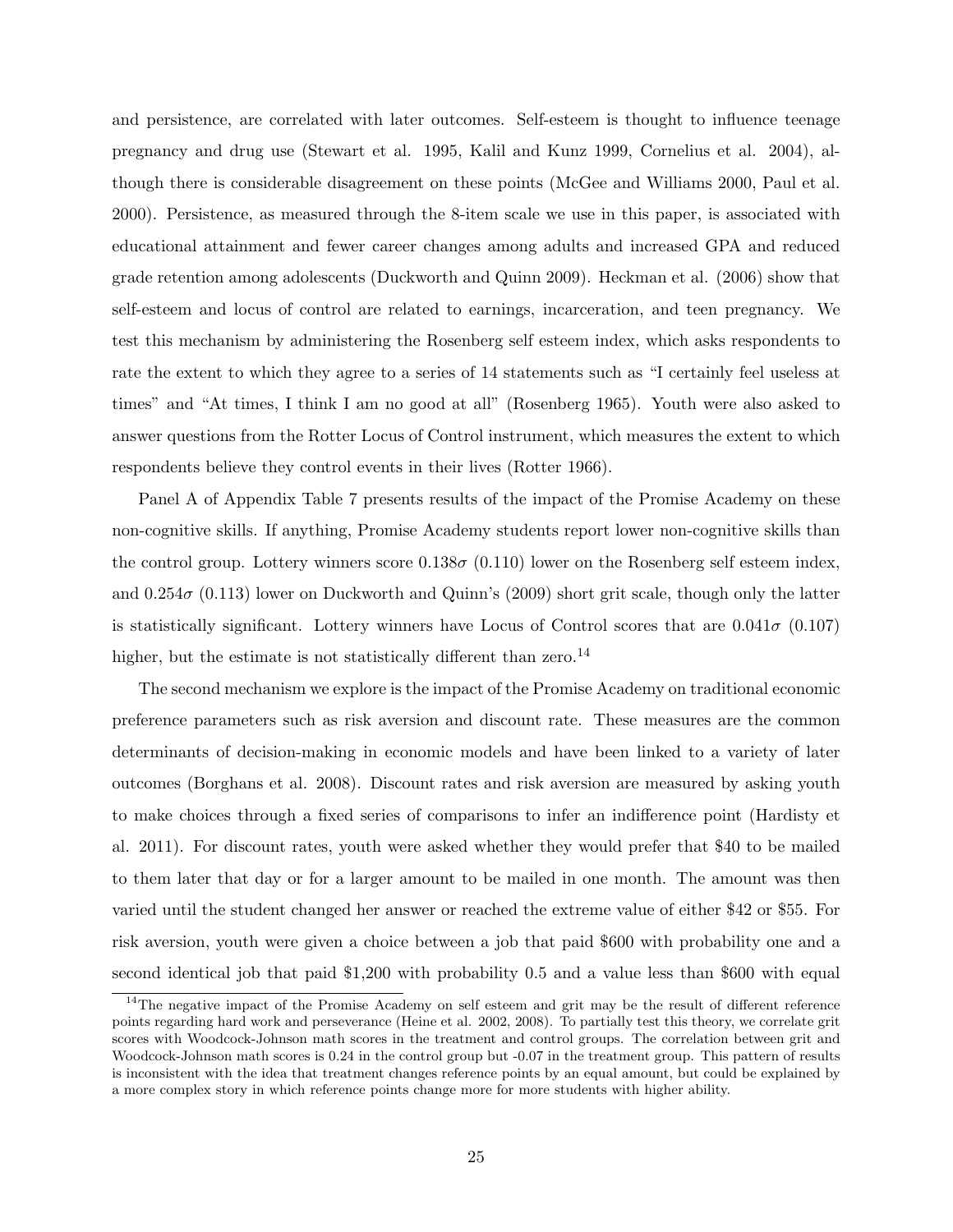probability. The latter value was then altered until a student changed her answer or reached an extreme value of either \$150 or \$540. To maintain consistency with the rest of our results, we report results for both discount rate and risk aversion in standard-deviation units.

Winning the lottery to attend the Promise Academy has no detectable effect on discount rates. Lottery winners have discount rates that are only  $0.045\sigma$  (0.110) higher.<sup>15</sup> Conversely, the Promise Academy does seem to alter risk aversion in its students, as lottery winners report  $0.248\sigma$  (0.103) higher Pratt-Arrow measures than lottery losers.

The final mechanism we explore is the importance of changes in peer quality. A large literature suggests that outcomes are heavily influenced by one's peers (Sacerdote 2000, Fergusson et al. 2002, Boisjoly et al. 2006, Carrell et al. 2009, Deming 2011). We measure peer networks by asking youth about the attitudes of their peer group on crime and educational attainment. Academic peer quality was measured by asking youth to how important it is for their friends to study, stay in school, and attending class regularly. Risky behavior peer quality was measured by asking youth whether their friends use drugs, drink alcohol, smoke cigarettes, steal, fight, or are in a gang. We use these responses to create summary indices of peer networks.

Panel C of Appendix Table 7 presents results of the impact of the Promise Academy on peer quality. Lottery winners have peers that are  $0.094\sigma$  (0.077) higher than lottery losers on our index measuring the relative importance of various academic activities in one's peer group, though the effect is not statistically significant. There is almost no difference between levels of risky behaviors in the networks of winners and losers, with an estimated point estimate of  $-0.009\sigma$  (0.069). Taken together, we interpret these results as suggesting that changes in peer quality are not driving our results, although we cannot rule out changes in other forms of social interaction.

## 6 Conclusion

In this paper, we estimate the impact of attending the Promise Academy in the Harlem Children's Zone on a wide range of human capital investments, risky behaviors, and health outcomes. Youth randomly offered admission to the Promise Academy score higher on nationally-normed math achievement tests, are more likely to enroll in college, less likely to be pregnant in their teens, and less likely to be incarcerated. A comparison of youth living in and outside of the Zone reveal

<sup>&</sup>lt;sup>15</sup>Over a third of the sample selected the highest discount rate category, preferring \$40 now to \$55 in one month, implying an annual discount rate of over 4,000 percent. We also find no impact of the Promise Academy on choosing the highest discount rate category, or choosing a rate above the median.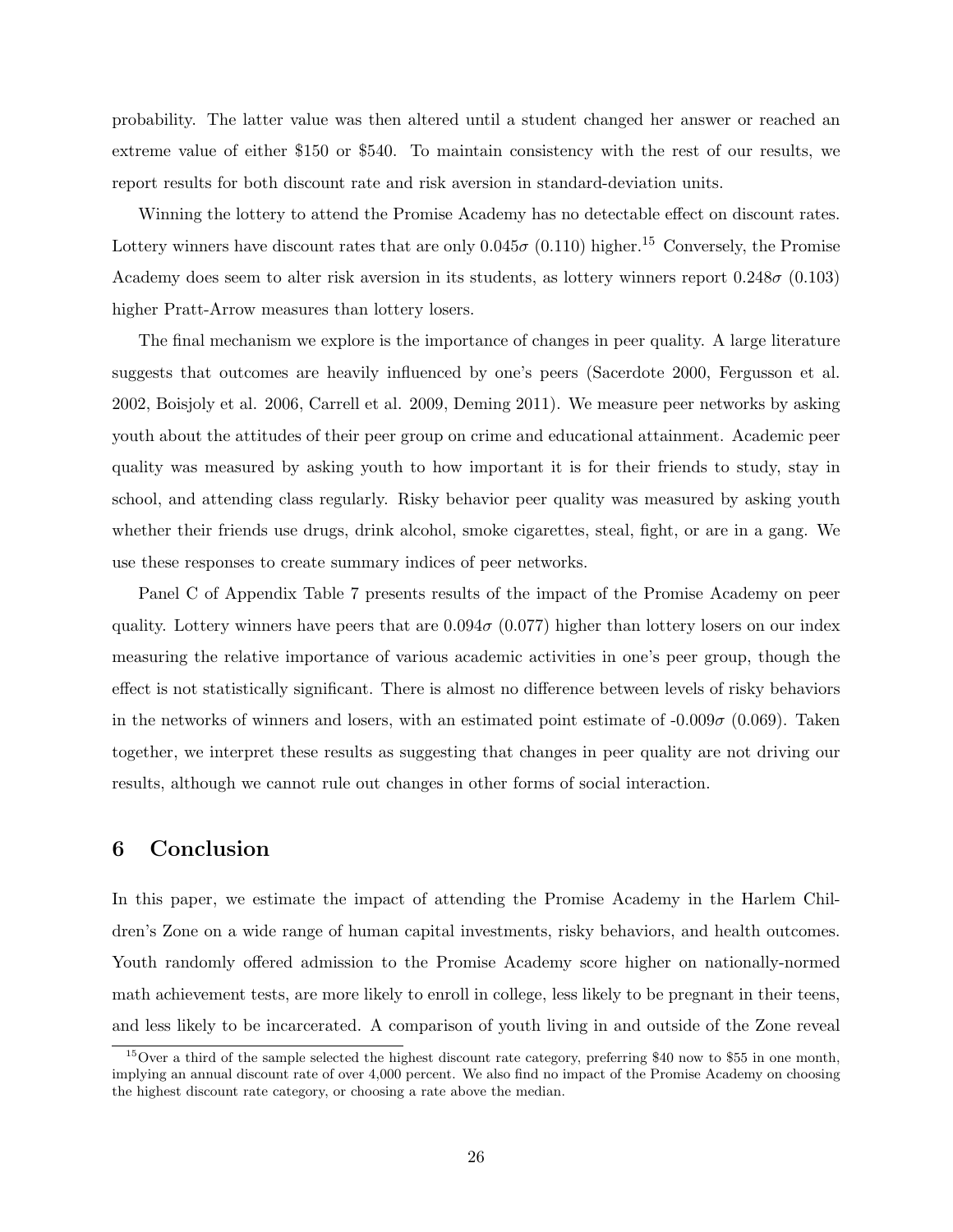similar impacts on these outcomes. The impact of other high-performing charter schools on college enrollment is similar to Promise Academy students – suggesting the results are more general.

The education reform movement is based, in part, on two important assumptions: (1) high quality schools can increase test scores, and (2) the well-known relationship between test scores and adult outcomes is causal. We have good evidence that the first assumption holds (Angrist et al. 2010, Abdulkadiroglu et al. 2011, Dobbie and Fryer 2011a). This paper presents the first pieces of evidence that the second assumption may not only be true, but that the cross-sectional correlation between test scores and adult outcomes may understate the true impact of a high quality school, suggesting that high quality schools change more than cognitive ability. Importantly, the return on investment for high-performing charter schools could be much larger than that implied by the short-run test score increases.

A larger sample of schools, longer-term outcomes, and a better sense of the mechanisms generating the observed impacts are all ripe areas for future research.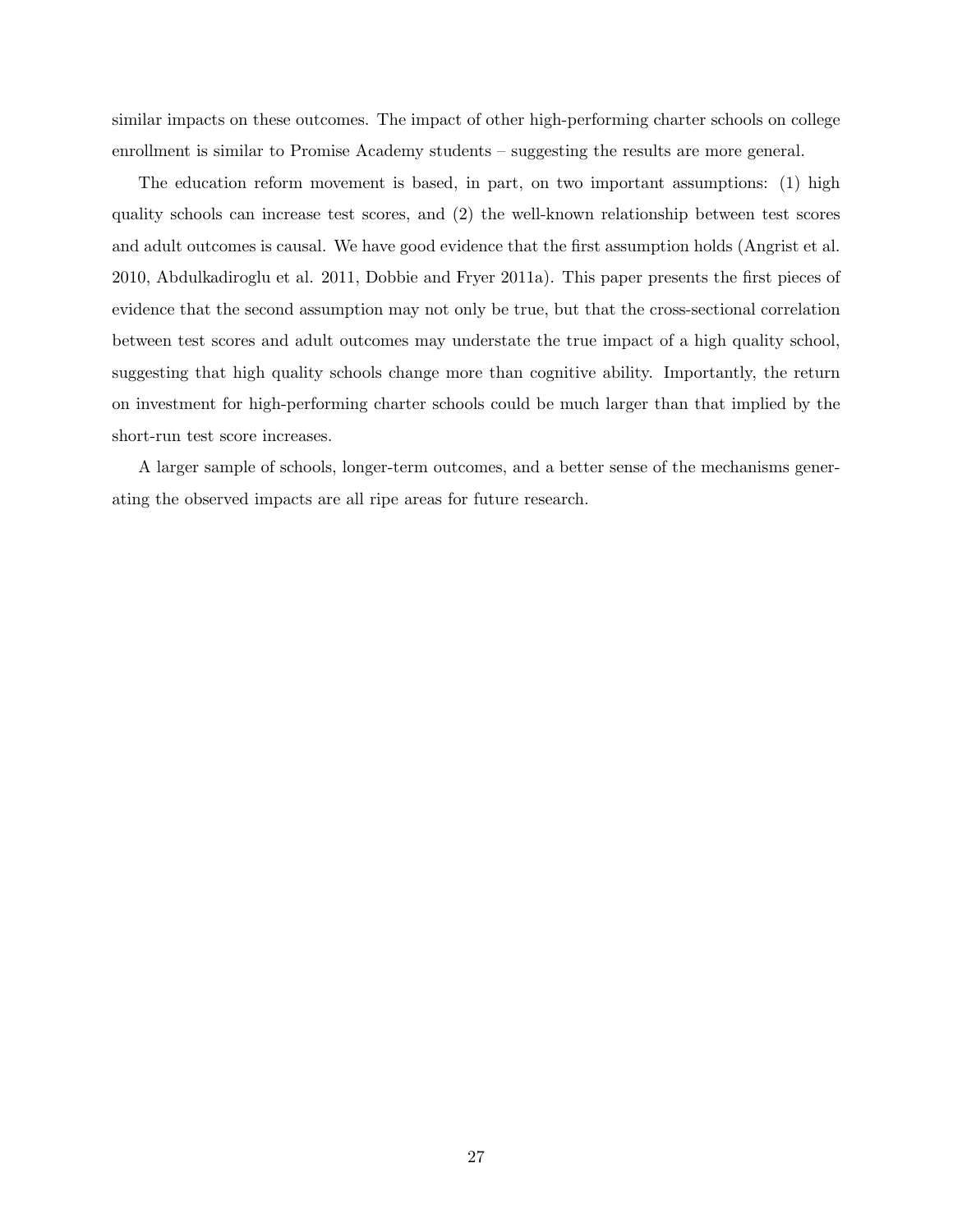# References

- [1] Abdulkadiroglu, Atila, Joshua Angrist, Susan Dynarski, Thomas J. Kane, and Parag Pathak. 2011. "Accountability in Public Schools: Evidence from Boston's Charters and Pilots." Quarterly Journal of Economics, 126(2): 699-748.
- [2] Anderson, Michael L. 2008. "Multiple Inference and Gender Differences in the Effects of Early Intervention: A Reevaluation of the Abecedarian, Perry Preschool, and Early Training Projects." Journal of the American Statistical Association, 103: 1481-1495.
- [3] Angrist, Joshua D., Sarah R. Cohodes, Susan M. Dynarski, Jon B. Fullerton, Thomas J. Kane, Parag A. Pathak, Christopher R. Walters. 2011. "Student Achievement in Massachusetts' Charter Schools." Center for Education Policy Research at Harvard University.
- [4] Angrist, Joshua D., Susan M. Dynarski, Thomas J. Kane, Parag A. Pathak, and Christopher R. Walters. 2010. "Inputs and Impacts in Charter Schools: KIPP Lynn?" American Economic Review Papers and Proceedings, 100:1-5.
- [5] Angrist, Joshua D. and Guido Imbens. 1994. "Identification and Estimation of Local Average Treatment Effects." Econometrica, 62(2): 467-475.
- [6] Boisjoly, Johanne, Greg J. Duncan, Michael Kremer, Dan M. Levy, and Jacque Eccles. 2006. "Empathy or Antipathy? The Impact of Diversity." American Economic Review, 96(5): 1890- 1905.
- [7] Borghans, Lee, Angela Lee Duckworth, James J. Heckman, and Bas ter Weel. 2008. "The Economics and Psychology of Personality Traits." Journal of Human Resources, 43(4): 972- 1059.
- [8] Carter, Samuel C. 2000. "No Excuses: Lessons from 21 High-Performing, High-Poverty Schools." Heritage Foundation.
- [9] Carrel, Scott E., Richard L. Fullerton, and James E. West. 2009. "Does Your Cohort Matter? Measuring Peer Effects in College Achievement." Journal of Labor Economics, 27(3): 439-464.
- [10] Chetty, Raj, John Friedman, and Jonah Rockoff. 2011. "The Long-Term Impacts of Teachers: Teacher Value-Added and Student Outcomes in Adulthood." NBER Working Paper No. 17699.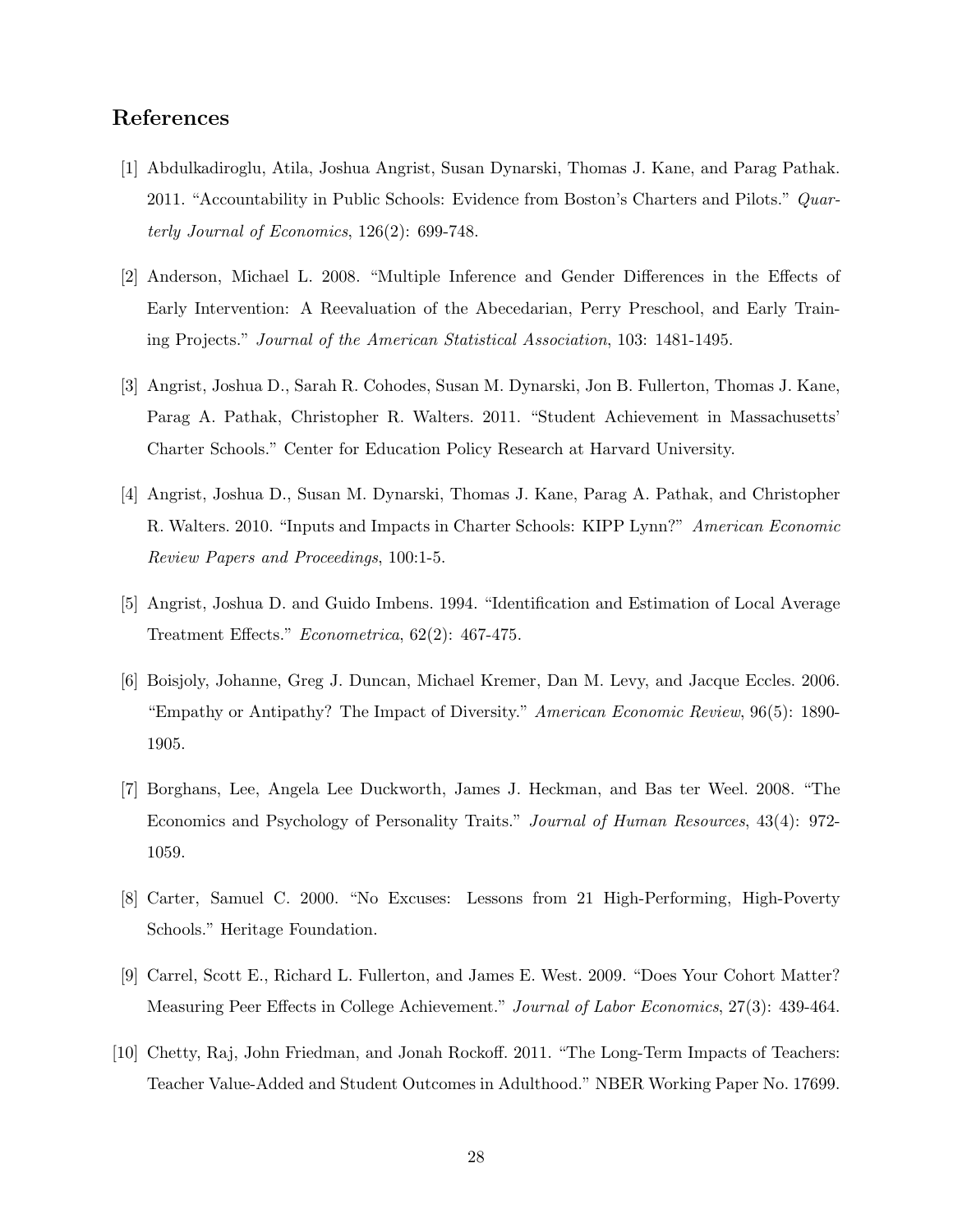- [11] Chetty, Raj, John Friedman, Nathaniel Hilger, Emmanuel Saez, Diane Schanzenbach, and Danny Yagan. 2011. "How Does Your Kindergarten Classroom Affect Your Earnings?" Quarterly Journal of Economics, 126(4): 1593-1660.
- [12] Clark, Melissa A., Philip Gleason, Christina Clark Tuttle, and Marsha K. Silverberg. 2011. "Do Charter Schools Improve Student Achievement? Evidence from a National Randomized Study." Mathematica Policy Research, accessed at http://www.mathematica-mpr.com/ publications/PDFs/education/charterschools\_WP.pdf
- [13] Cornelius, Marie D., Sharon L. Leech, and Lidush Goldschmidt. 2004. "Characteristics of Persistent Smoking Among Pregnant Teenagers Followed to Young Adulthood." Nicotine and Tobacco Research, 6(1): 159-169.
- [14] Cullen, Julie Berry, Brian A. Jacob, and Steven Levitt. 2006. "The Effect of School Choice on Participants: Evidence from Randomized Lotteries." *Econometrica*, 74(5): 1191-1230.
- [15] Curto, Vilsa, and Roland G. Fryer. "The Potential of Urban Boarding Schools for the Poor: Evidence from SEED." Forthcoming in the Journal of Labor Economics.
- [16] Deming, David J. 2011. "Better Schools, Less Crime?" Quarterly Journal of Economics, 126(4): 2063-2115.
- [17] Deming, David J., Justine S. Hastings, Thomas J. Kane, and Douglas O. Staiger. 2011. "School Choice, School Quality, and Postsecondary Attainment." NBER Working Paper No. 17438.
- [18] Dobbie, Will, and Roland G. Fryer. 2011a. "Are High-Quality Schools Enough to Increase Achievement among the Poor? Evidence from the Harlem Children's Zone." American Economic Journal: Applied Economics, 3(3): 158-187.
- [19] Dobbie, Will, and Roland G. Fryer. 2011b. "Getting Beneath the Veil of Effective Schools: Evidence from New York City." NBER Working Paper No. 17632.
- [20] Duckworth, Angela L. and Quinn, Patrick D. 2009. "Development and Validation of the Short Grit Scale (Grit-S)." Journal of Personality Assessment, 91: 166-174.
- [21] Fergusson, David M., Nicola R. Swain-Campbell, and L. John Horwood. 2002. "Deviant Peer Affiliations, Crime and Substance Use: A Fixed Effects Regression Analysis." Journal of Abnormal Child Psychology 30(4): 419-430.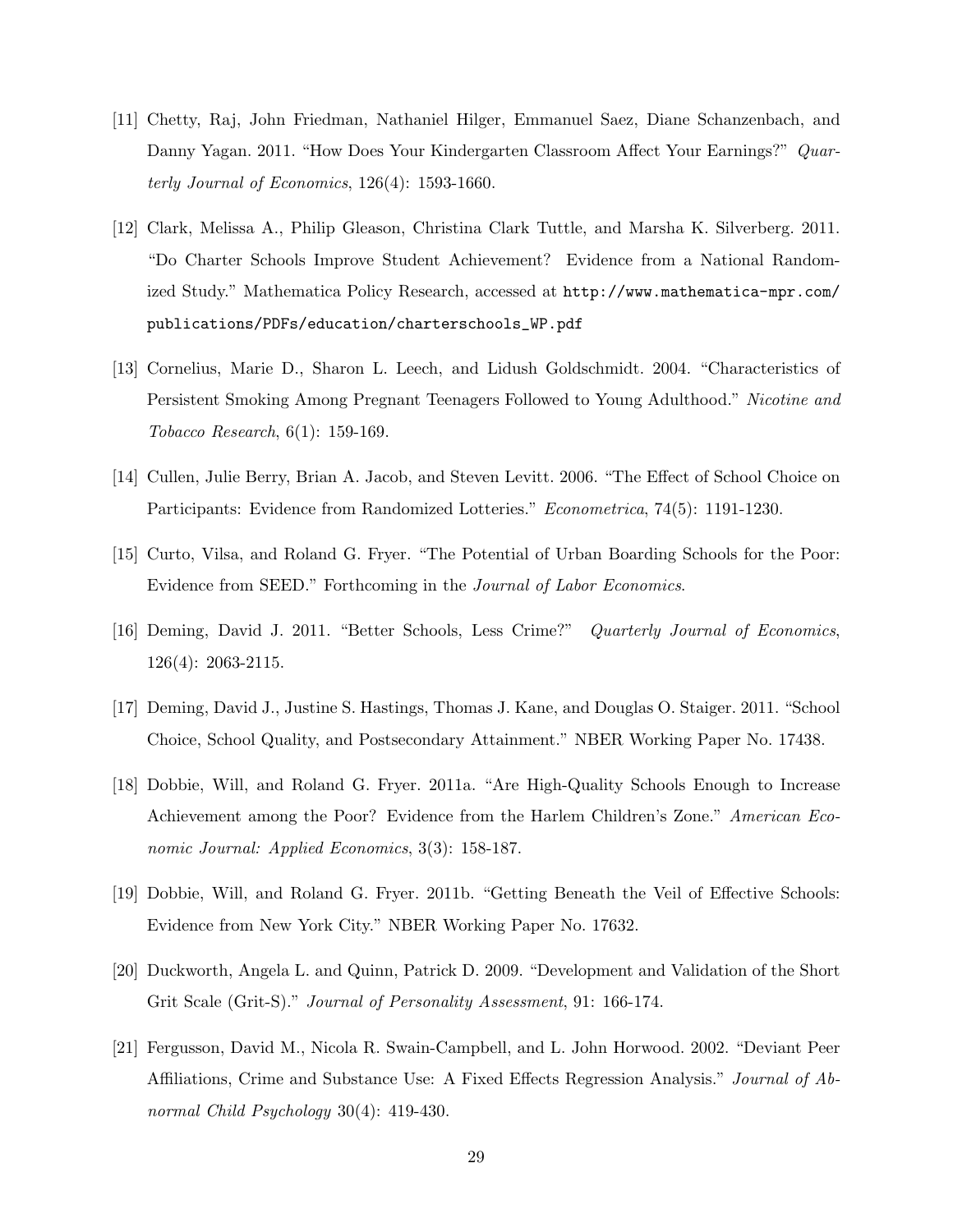- [22] Fryer, Roland G. 2011a. "Racial Inequality in the 21st Century: The Declining Significance of Discrimination." Handbook of Labor Economics Volume 4, Orley Ashenfelter and David Card (eds.).
- [23] Fryer, Roland G. 2011b. "Injecting Successful Charter School Strategies into Traditional Public Schools: Early Results from an Experiment in Houston." NBER Working Paper No. 17494.
- [24] Gennetian, Lisa A., Matthew Sciandra, Lisa Sanbonmatsu, Jens Ludwig, Lawrence F. Katz, Greg J. Duncan, Jeffrey R. Kling, Ronald C. Kessler. 2012. "The Long-Term Effects of Moving to Opportunity on Youth Outcomes." Cityscape, 14(2): 137 - 168.
- [25] Gleason, Philip, Melissa Clark, Christina Clark Tuttle, Emily Dwoyer, and Marsha Silverberg. 2010. "The Evaluation of Charter School Impacts: Final Report." National Center for Education and Evaluation and Regional Assistance, 2010-4029.
- [26] Halaydna, Thomas M. 2006. "Perils of Standardized Achievement Testing." Educational Horizons, 85(1): 30-43.
- [27] Haladyna, Thomas M., Susan Bobbit Nolen, and Nancy S. Haas. 1991. "Raising Standardized Achievement Test Scores and the Origins of Test Score Pollution." Educational Researcher,  $20(5)$ , 2-7.
- [28] Hardisty, David J., Katherine Thompson, David Krantz, and Elke U. Weber. 2011. "How to Measure Discount Rates? An Experimental Comparison of Three Methods." Available at SSRN: http://ssrn.com/abstract=1961367
- [29] Heckman, James J., and Yona Rubinstein. 2001. "The Importance of Noncognitive Skills: Lessons from the GED testing program." American Economic Review, 91(2), 145-149.
- [30] Heckman, James. J., Jora Stixrud, and Sergio Urzua. 2006. "The Effects of Cognitive and Noncognitive Abilities on Labor Market Outcomes and Social Behavior." Journal of Labor Economics, 24(3), 411-482.
- [31] Heine, Steven J., Emma E. Buchtel, and Ara Norenzayan. 2008. "What Do Cross-National Comparisons of Personality Traits Tell Us? The Case of Conscientiousness." Psychological Science, 19(4): 309-313.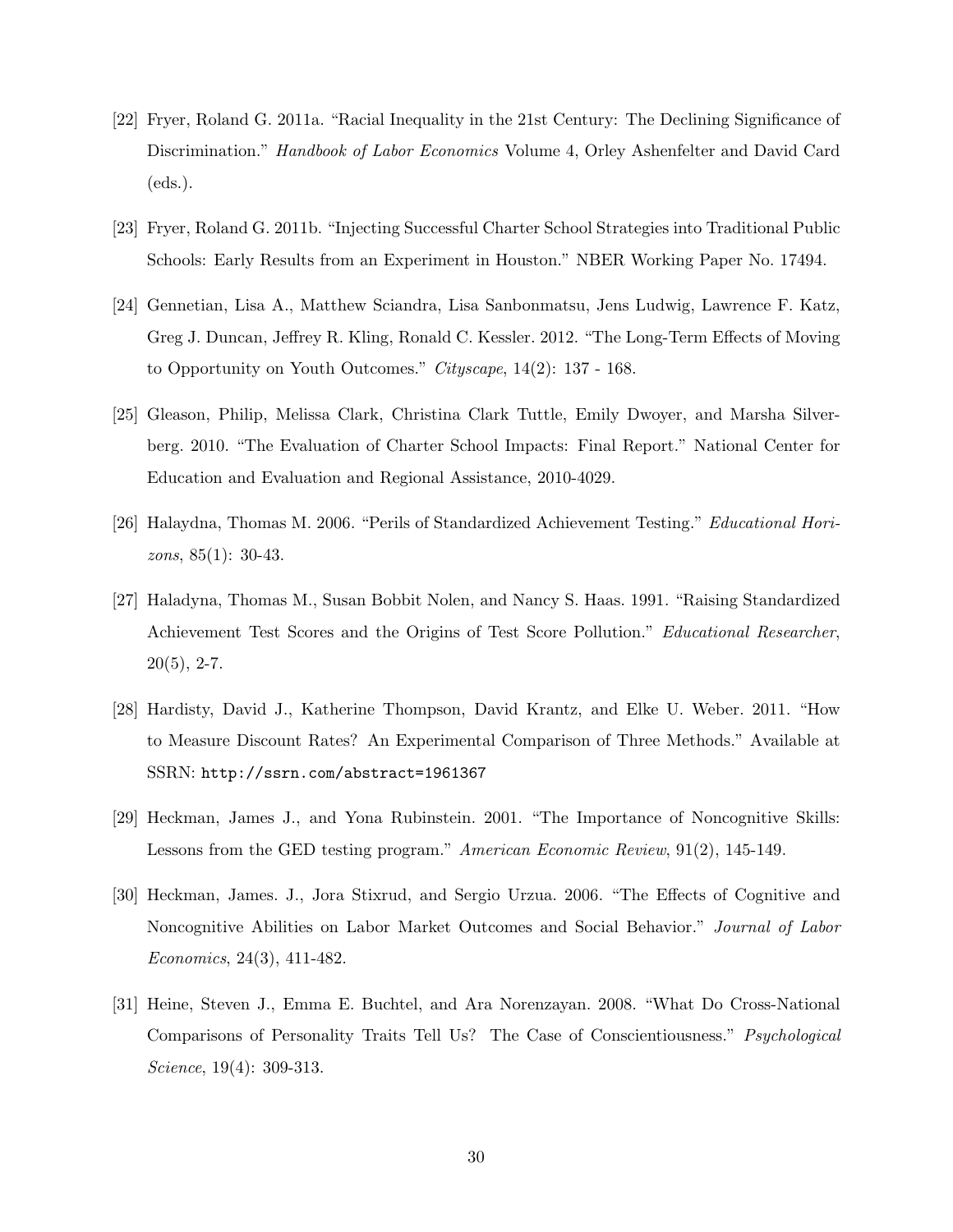- [32] Heine, Steven J., Darrin R. Lehman, Kaiping Peng, and Joe Greenholtz. 2002. "What's Wrong with Cross-Cultural Comparisons of Subjective Likert Scales?: The Reference-Group Effect." Journal of Personality and Social Psychology, 82(6): 903-918.
- [33] Jacob, Brian A. 2005. "Accountability, Incentives and Behavior: The Impact of High-stakes Testing in the Chicago Public Schools." Journal of Public Economics 89(5-6): 761-796.
- [34] Jacob, Brian, and Steven Levitt. 2003. "Rotten Apples: An Investigation of the Prevalence and Predictors of Teacher Cheating." Quarterly Journal of Economics, 117(3): 843-878.
- [35] Kalil, Ariel and James Kunz. 1999. "First Births Among Unmarried Adolescent Girls: Risk and Protective Factors" Social Work Research 23: 197-208.
- [36] Kling, Jeffrey, Jeffrey Liebman, and Lawrence Katz. 2007. "Experimental Analysis of Neighborhood Effects." Econometrica, 75(1): 83-119.
- [37] Kling, Jeffrey R., Jens Ludwig, and Lawrence F. Katz. 2005. "Neighborhood Effects on Crime for Female and Male Youth: Evidence from a Randomized Housing Mobility Experiment." Quarterly Journal of Economics, 120: 87-130.
- [38] Lee, David S. 2009. "Training, Wages, and Sample Selection: Estimating Sharp Bounds on Treatment Effects." Review of Economic Studies, 76(3): 1071-1102.
- [39] Liese, Angela D., Ralph B. D'Agostino, Richard F. Hamman, Patrick D. Kilgo, Jean M. Lawrence, Lenna L. Liu, Beth B. Loots, Barbara B. Linder, Santica S. Marcovina, Beatriz B. Rodriguez, Debra D. Standiford and Desmond E. Williams. 2006. "The Burden of Diabetes Mellitus Among U.S. Youth: Prevalence Estimates from the SEARCH for Diabetes in Youth Study." Pediatrics, 118(4): 1510-1580.
- [40] Lopes, Antonio A. S. and Friedrich K. Port. 1995. "The Low Birth Weight Hypothesis as a Plausible Explanation for the Black/White Differences in Hypertension, Non-insulin-dependent Diabetes, and End-stage Renal Disease." American Journal of Kidney Disease, 25(2): 350-356.
- [41] McGee, Rob and Sheila Williams. 2000. "Does Low Self-Esteem Predict Health-Compromising Behaviours Among Adolescents?" Journal of Adolescence 23: 569-582.
- [42] Neal, Derek, and William Johnson. 1996. "The Role of Premarket Factors in Black-White Wage Differentials." Journal of Political Economy, 104: 869-895.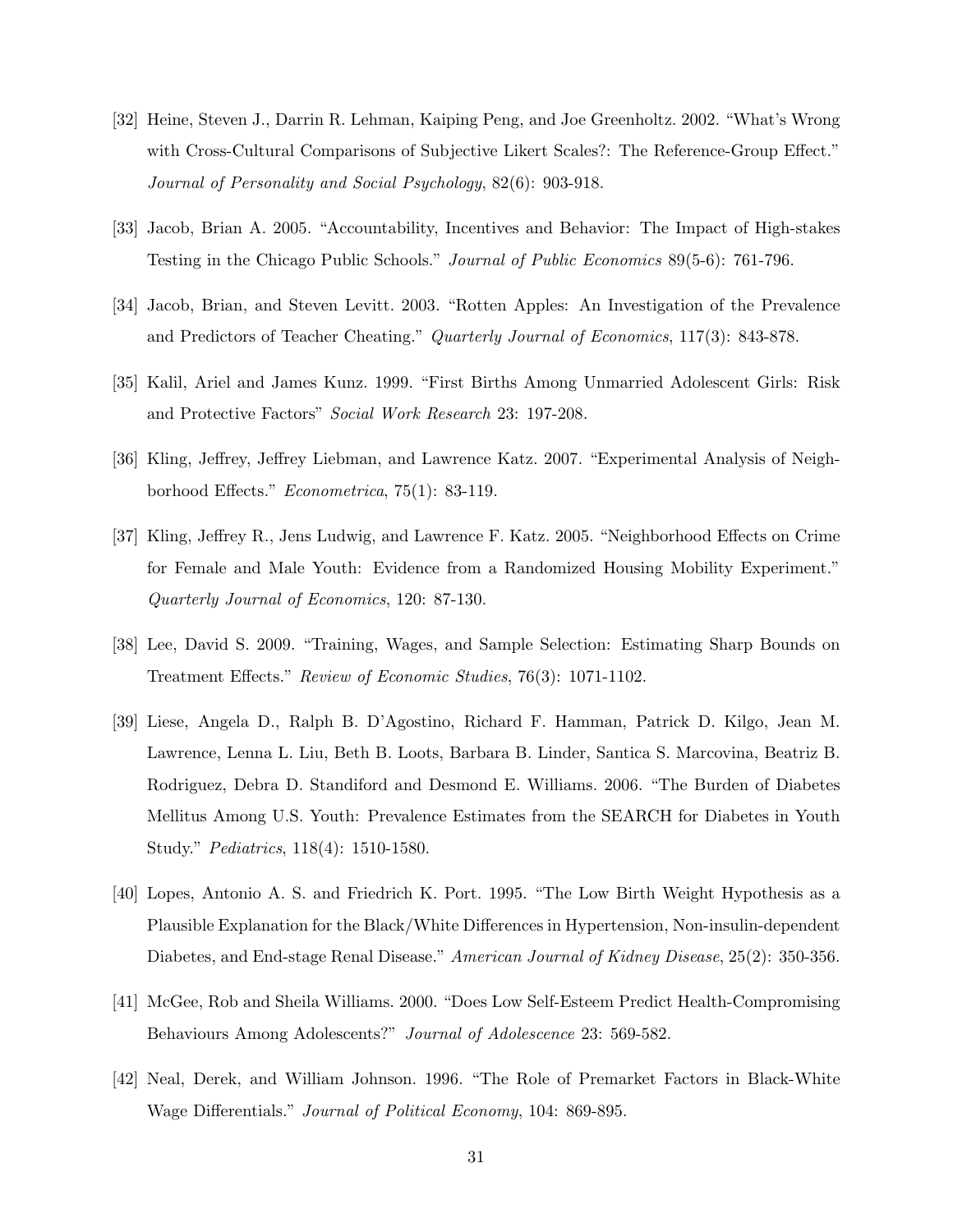- [43] Paul, Charlotte, Julie Fitzjohn, Peter Herbison, and Nigel Dickson. 2000. "The Determinants of Sexual Intercourse Before Age 16." Journal of Adolescent Health 27(2): 136-147.
- [44] Pettit, Becky, and Bruce Western. 2004. "Mass Imprisonment and the Life Course: Race and Class Inequality in U.S. Incarceration." American Sociological Review, 69: 151-169.
- [45] Rodriguez-Planas, Nuria. 2012. "Longer-Term Impacts of Mentoring, Educational Services, and Learning Incentives: Evidence from a Randomized Trial in the United States." American Economic Journal: Applied Economics, 4(4): 121-39.
- [46] Raymond, Margaret. 2009. "Multiple Choice: Charter School Performance in 16 States," Center for Research on Education Outcomes (CREDO) Report.
- [47] Rosenberg, Morris. 1965. Society and the Adolescent Self-Image. Princeton, NJ: Princeton University Press.
- [48] Rotter, Julian B. 1966. "Generalized Expectancies of Internal Versus External Control of Reinforcements." Psychological Monographs, 80(609).
- [49] Sacerdote, Bruce. 2001. "Peer Effects with Random Assignment: Results for Dartmouth Roommates." Quarterly Journal of Economics, 116(2): 681-704.
- [50] Sanbonmatsu, Lisa, Jeffrey R. Kling, Greg J. Duncan, and Jeanne Brooks-Gunn. 2006. "Neighborhoods and Academic Achievement: Results from the Moving to Opportunity Experiment." Journal of Human Resources, 41(4), 649-691.
- [51] Sanbonmatsu, Lisa, Jens Ludwig, Lawrence F. Katz, Lisa A. Gennetian, Greg J. Duncan, Ronald C. Kessler, Emma Adam, Thomas W. McDade, and Stacy Tessler Lindau. 2011. "Moving to Opportunity for Fair Housing Demonstration Program - Final Impacts Evaluation." U.S. Department of Housing and Urban Development Report.
- [52] Segal, Carmit. 2008. "Classroom Behavior." Journal of Human Resources, 43(4): 783-814.
- [53] Stewart, Sherry H., Jordan B. Peterson, and Robert O. Pihl. 1995. "Anxiety Sensitivity and Self-Reported Alcohol Consumption Rates in University Women." Journal of Anxiety Disorders, 9(4): 283-292.
- [54] Thernstrom, Abigail, and Stephan Thernstrom. 2004. "No Excuses: Closing the Racial Gap in Learning." Simon & Schuster.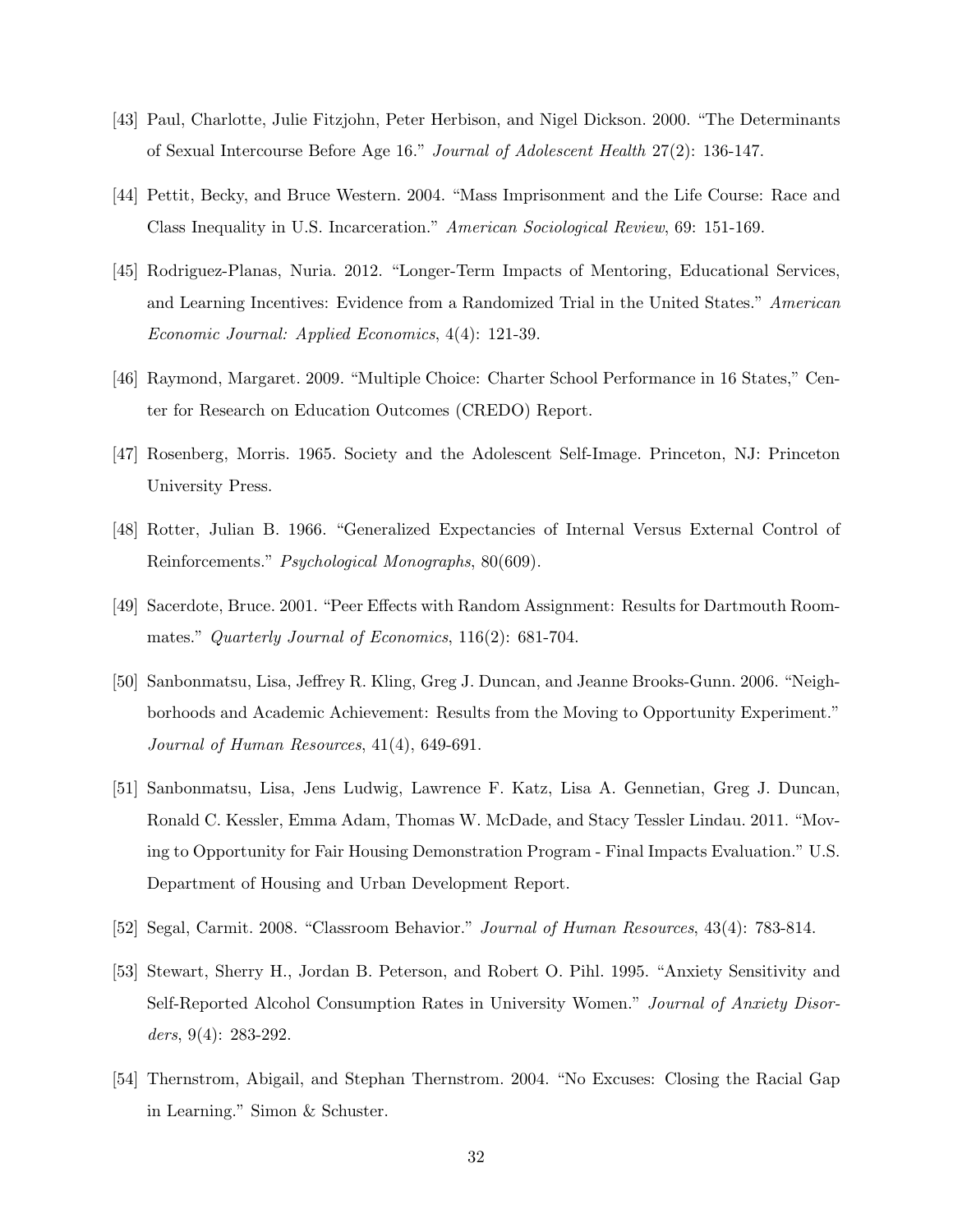- [55] Tuttle, Christina Clark, Bing-ru Teh, Ira Nichols-Barrer, Brian P. Gill, and Philip Gleason. 2010. "Student Characteristics and Achievement in 22 KIPP Middle Schools: Final Report." Mathematica Policy Research, accessed at http://www.mathematica-mpr.com/ publications/PDFs/education/KIPP\_fnlrpt.pdf
- [56] Westfall, Peter H., and S. Stanley Young. 1993. Resampling-Based Multiple Testing: Examples and Methods for P-Value Adjustment. New York: Wiley.
- [57] Whitman, David. 2008. Sweating the Small Stuff: Inner-City Schools and the New Paternalism. Washington, D.C.: Thomas B. Fordham Foundation & Institute.
- [58] Wilson, Willam. J. 1987. The Truly Disadvantaged: The Inner City, the Underclass, and Public Policy. Chicago: University of Chicago Press.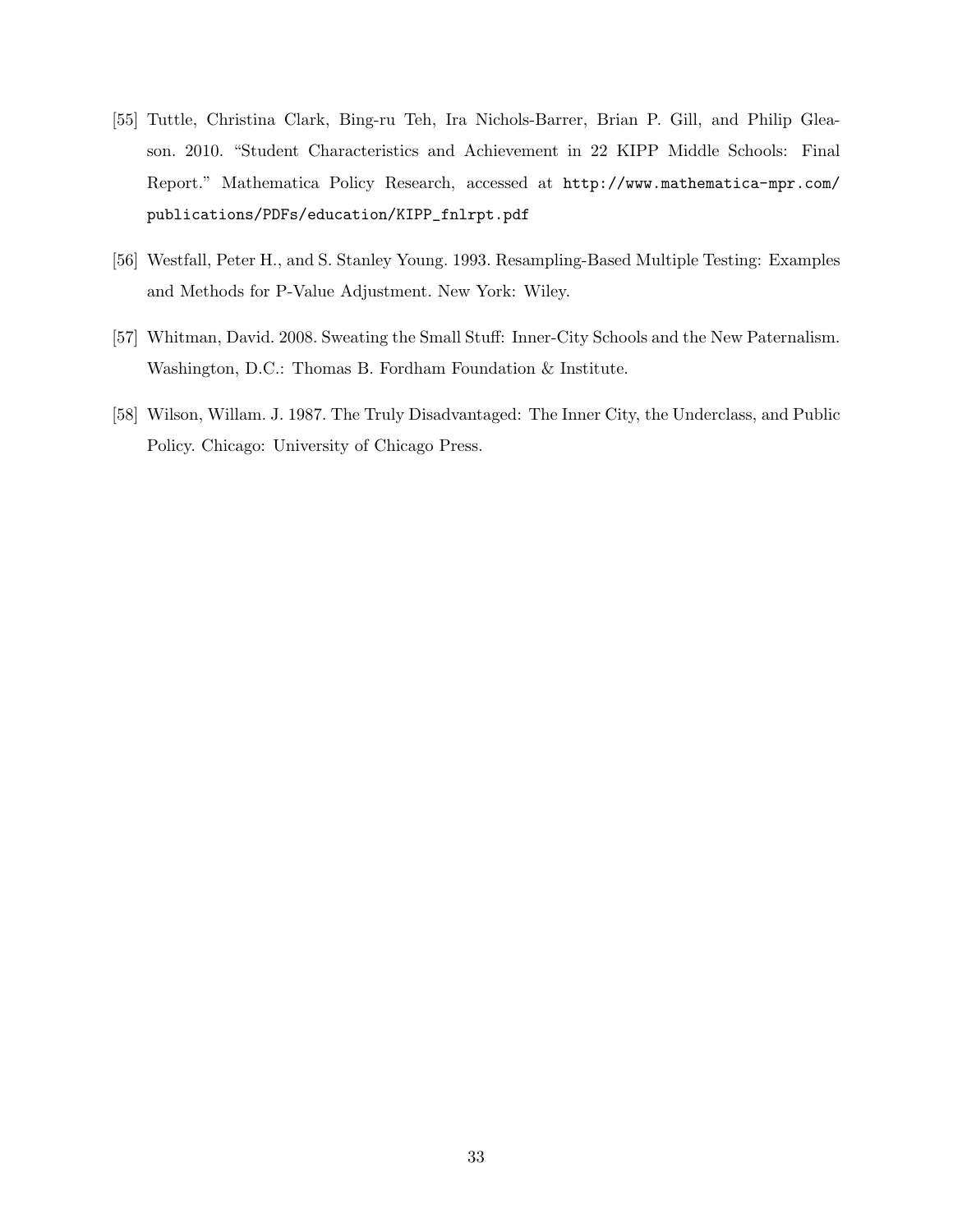| An Accounting of the Sample |         |                   |  |                   |       |  |                  |       |  |
|-----------------------------|---------|-------------------|--|-------------------|-------|--|------------------|-------|--|
|                             | Pooled  |                   |  | 2005 Lottery      |       |  | 2006 Lottery     |       |  |
|                             | Winner  | Loser             |  | Winner            | Loser |  | Winner           | Loser |  |
|                             | $\perp$ | $\left( 2\right)$ |  | $\left( 3\right)$ | 4)    |  | $\left(5\right)$ | (6)   |  |
| Lottery Entrants            | 189     | 410               |  | 96                | 237   |  | 93               | 173   |  |
| Matched To NYC Data         | 181     | 390               |  | 90                | 223   |  | 91               | 167   |  |
| Match Rate                  | 0.958   | 0.951             |  | 0.938             | 0.941 |  | 0.978            | 0.965 |  |
|                             |         |                   |  |                   |       |  |                  |       |  |
| Survey Pool                 | 189     | 381               |  | 96                | 222   |  | 93               | 159   |  |
| <b>Survey Respondents</b>   | 150     | 257               |  | 76                | 145   |  | 74               | 112   |  |
| Survey Response Rate        | 0.794   | 0.676             |  | 0.792             | 0.653 |  | 0.796            | 0.709 |  |

Table 1

Notes: This table describes the match rate for Promise Academy lottery entrants to New York City administrative data and response rates for the in-person survey. The first row tabulates all students who entered the Promise Academy Middle School lottery in the Spring of 2005 or 2006, excluding students who were automatically admitted due to sibling preferences. The second row tabulates students whom we are able to match to New York City administrative data using the matching algorithm described in the Web Appendix. The third row displays the percentage of students who are succesfully matched. Our survey pool includes all lottery entrants except for the group of randomly selected lottery losers that were used to test and callibrate the survey instrument during the Fall of 2011, along with any records that were discovered to be mistaken matches and/or duplicates during the survey process. The fifth row tabulates all students who completed our survey, and the sixth reports the percentage of the survey pool who responded.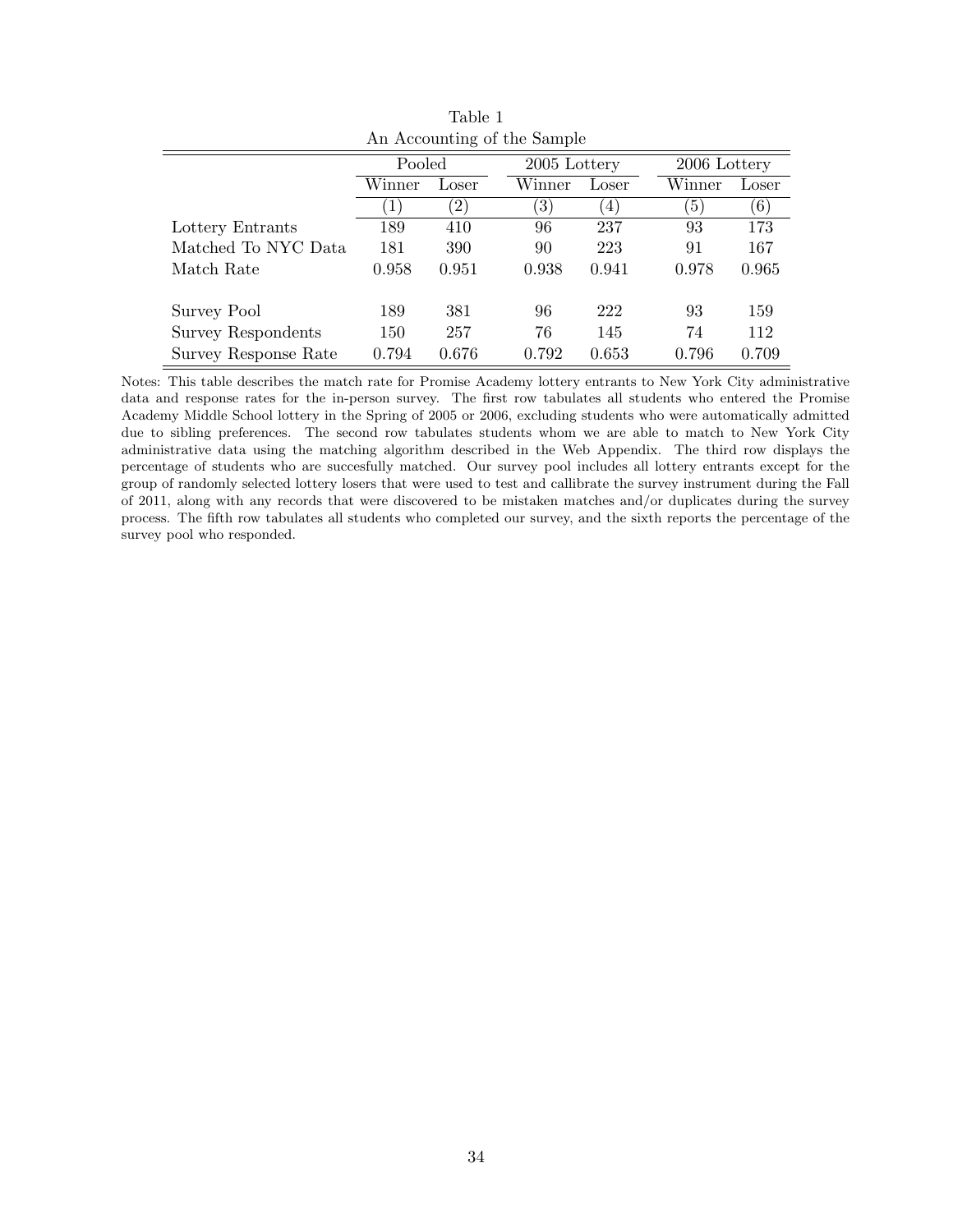|                    |                    | <b>Difference</b> | $\circledast$            | $-0.108*$ | $-0.012*$ | 0.053 | $-0.040$ | 0.037      | $-0.002$          | $-0.011$      | 0.011          | $-0.040$      |                     | $0.625***$               | $2.924***$               | 407          | assistance due to Limited English Proficiency. Free Lunch indicates students who meet federal guidelines to                                                                                                                                                                                                                                                                                                                                                                                                                                                                                                                                                                                                                                                                                                                                                                                                                                                                                                                                                                                                                                                                                                                                                                                                                                                                                                                                                                            |
|--------------------|--------------------|-------------------|--------------------------|-----------|-----------|-------|----------|------------|-------------------|---------------|----------------|---------------|---------------------|--------------------------|--------------------------|--------------|----------------------------------------------------------------------------------------------------------------------------------------------------------------------------------------------------------------------------------------------------------------------------------------------------------------------------------------------------------------------------------------------------------------------------------------------------------------------------------------------------------------------------------------------------------------------------------------------------------------------------------------------------------------------------------------------------------------------------------------------------------------------------------------------------------------------------------------------------------------------------------------------------------------------------------------------------------------------------------------------------------------------------------------------------------------------------------------------------------------------------------------------------------------------------------------------------------------------------------------------------------------------------------------------------------------------------------------------------------------------------------------------------------------------------------------------------------------------------------------|
|                    | Survey Respondents | Losers            | E                        | 0.564     | 0.012     | 0.806 | 0.174    | 0.809      | 0.058             | 0.046         | $-0.269$       | $-0.234$      |                     | 0.082                    | 0.323                    | 257          |                                                                                                                                                                                                                                                                                                                                                                                                                                                                                                                                                                                                                                                                                                                                                                                                                                                                                                                                                                                                                                                                                                                                                                                                                                                                                                                                                                                                                                                                                        |
|                    |                    | Winners           | $\widehat{\odot}$        | 0.456     | 0.000     | 0.859 | 0.134    | 0.846      | 0.056             | 0.035         | $-0.258$       | $-0.274$      |                     | 107.0                    | 3.247                    | 150          |                                                                                                                                                                                                                                                                                                                                                                                                                                                                                                                                                                                                                                                                                                                                                                                                                                                                                                                                                                                                                                                                                                                                                                                                                                                                                                                                                                                                                                                                                        |
|                    |                    | $\rm{Difference}$ | $\widetilde{\mathbb{G}}$ | $-0.088*$ | 0.001     | 0.021 | $-0.028$ | 0.010      | 0.003             | 0.006         | 0.036          | 0.018         |                     | $0.564***$               | $2.540***$               | 571          |                                                                                                                                                                                                                                                                                                                                                                                                                                                                                                                                                                                                                                                                                                                                                                                                                                                                                                                                                                                                                                                                                                                                                                                                                                                                                                                                                                                                                                                                                        |
|                    | Lottery Sample     | Losers            | $(\pm)$                  | 0.541     | 0.010     | 0.824 | 0.161    | 0.811      | 0.055             | 0.041         | $-0.284$       | $-0.260$      |                     | 0.066                    | 0.227                    | 390          |                                                                                                                                                                                                                                                                                                                                                                                                                                                                                                                                                                                                                                                                                                                                                                                                                                                                                                                                                                                                                                                                                                                                                                                                                                                                                                                                                                                                                                                                                        |
| Summary Statistics |                    | Winners           | $\odot$                  | 0.453     | 0.011     | 0.845 | 0.133    | 0.821      | 0.052             | 0.035         | $-0.248$       | $-0.242$      |                     | 0.630                    | 2.767                    | 181          |                                                                                                                                                                                                                                                                                                                                                                                                                                                                                                                                                                                                                                                                                                                                                                                                                                                                                                                                                                                                                                                                                                                                                                                                                                                                                                                                                                                                                                                                                        |
|                    | HCZ                | Area              | $\widehat{\mathcal{Q}}$  | 0.490     | 0.018     | 0.637 | 0.320    | 0.878      | 0.150             | 0.082         | $-0.292$       | $-0.272$      |                     | 0.040                    | 0.172                    | 1,311        |                                                                                                                                                                                                                                                                                                                                                                                                                                                                                                                                                                                                                                                                                                                                                                                                                                                                                                                                                                                                                                                                                                                                                                                                                                                                                                                                                                                                                                                                                        |
|                    | All                | NYC               | $\overline{\bigcirc}$    | 0.489     | 0.140     | 0.328 | 0.395    | 0.842      | 0.096             | 0.104         | $-0.012$       | 0.005         |                     | 0.001                    | 0.004                    | 154,988      |                                                                                                                                                                                                                                                                                                                                                                                                                                                                                                                                                                                                                                                                                                                                                                                                                                                                                                                                                                                                                                                                                                                                                                                                                                                                                                                                                                                                                                                                                        |
|                    |                    |                   | Baseline Characteristics | Female    | White     | Black | Hispanic | Free Lunch | 5th Grade Sp. Ed. | 5th Grade LEF | 5th Grade Math | 5th Grade ELA | Enrollment Outcomes | Attended Promise Academy | Years in Promise Academy | Observations | in fifth grade during the Spring of 2005 or 2006 living within 400 meters of the original 24-block area of HCZ, ranging from 116th to 123rd Streets, 5th Avenue<br>to 8th Avenue. Columns (3) through (5) report means and differences for all students who enter the sixth grade lottery. Columns (6) through (8) report the<br>same information for students who respond to our in-person survey. Differences control for lottery year effects, indicators for having a sibling enrolled in the same<br>lottery, and a sibling-year interaction term. 5th Grade Math and 5th Grade ELA indicate students' scores on the New York State Math and English Language<br>Arts tests taken in the pre-lottery year. These scores are standardized to have mean zero and standard deviation one for the entire New York City sample by<br>receive free or reduced price lunch. See the Data Appendix for full variable definitions. ***, **, and * indicate statistically significant differences between lottery<br>Notes: This table describes summary statistics and balance tests for baseline observable data and post-lottery enrollment outcomes. Column (1) reports means for<br>all New York City students enrolled in fifth grade during the Spring of 2005 or 2006. Column (2) reports means for New York City public school students enrolled<br>winners and losers with $99\%,\,95\%,$ and $90\%$ confidence, respectively.<br>year. LEP denotes students who received special |

|                       | $\alpha$ tietic |
|-----------------------|-----------------|
|                       |                 |
|                       |                 |
|                       |                 |
|                       |                 |
|                       |                 |
|                       |                 |
| $\mathbf{\mathsf{c}}$ |                 |
|                       | J               |
|                       |                 |
| Φ                     |                 |
|                       |                 |
|                       |                 |
|                       |                 |
|                       |                 |
|                       |                 |
|                       |                 |
| $\Gamma$ ab           | <b>C</b>        |
|                       |                 |
|                       | n m             |
|                       |                 |
|                       |                 |
|                       |                 |
|                       |                 |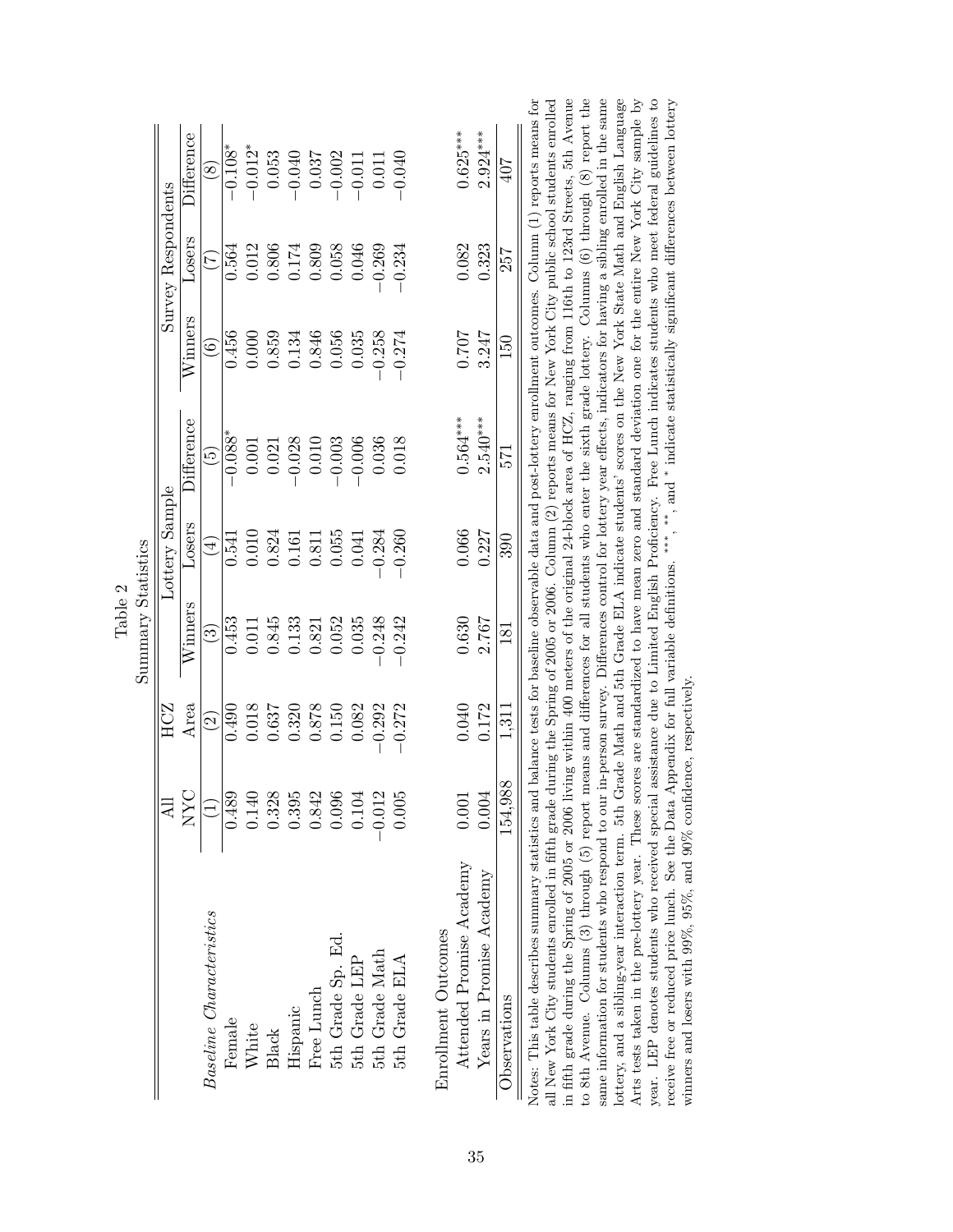|                                   | All Lottery      | Lottery            | Lottery          |            |
|-----------------------------------|------------------|--------------------|------------------|------------|
|                                   | Entrants         | Winners            | Losers           | Difference |
| Panel A. Characteristics          | $\overline{(1)}$ | $\overline{(2)}$   | $\overline{(3)}$ | (4)        |
| Female                            | 0.057            | $-0.022$           | $0.091*$         | $-0.112$   |
|                                   | (0.039)          | (0.064)            | (0.050)          | (0.081)    |
| <b>Black</b>                      | $-0.005$         | 0.096              | $-0.045$         | 0.139      |
|                                   | (0.049)          | (0.091)            | (0.060)          | (0.108)    |
| Free Lunch                        | $0.026\,$        | 0.114              | $-0.029$         | 0.141      |
|                                   | (0.051)          | (0.088)            | (0.064)          | (0.108)    |
| 5th Grade Sp. Ed.                 | 0.016            | 0.047              | $\,0.022\,$      | 0.027      |
|                                   | (0.092)          | (0.122)            | (0.117)          | (0.168)    |
| 5th Grade LEP                     | 0.064            | $-0.365$           | 0.141            | $-0.508*$  |
|                                   | (0.120)          | (0.263)            | (0.124)          | (0.288)    |
| 5th Grade Math                    | $-0.013$         | 0.015              | $-0.025$         | 0.040      |
|                                   | (0.035)          | (0.058)            | (0.046)          | (0.073)    |
| 5th Grade ELA                     | 0.007            | $-0.051$           | 0.043            | $-0.095$   |
|                                   | (0.033)          | (0.051)            | (0.044)          | (0.067)    |
| Missing 5th Grade Math            | $-0.073$         | $-0.383$           | $-0.029$         | $-0.352$   |
|                                   | (0.160)          | (0.273)            | (0.190)          | (0.330)    |
| Missing 5th Grade ELA             | 0.023            | $0.529^{\ast\ast}$ | $-0.093$         | $0.624**$  |
|                                   | (0.135)          | (0.262)            | (0.161)          | (0.305)    |
| Missing Demographics              | 0.004            | $-0.114$           | 0.027            | $-0.143$   |
|                                   | (0.139)          | (0.187)            | (0.173)          | (0.253)    |
|                                   | 541              | 181                | 360              | 541        |
| Panel B. Observed Outcomes        |                  |                    |                  |            |
| Eight Grade Math                  | $0.049**$        | 0.034              | 0.036            | $-0.002$   |
|                                   | (0.023)          | (0.035)            | (0.032)          | (0.047)    |
|                                   | 452              | 157                | 295              | 452        |
| Eight Grade ELA                   | $-0.007$         | $-0.038$           | 0.007            | $-0.045$   |
|                                   | (0.030)          | (0.037)            | (0.043)          | (0.056)    |
|                                   | 457              | 160                | 297              | 457        |
| College Enrollment                | $0.207***$       | $0.204***$         | $0.189***$       | 0.016      |
|                                   | (0.048)          | (0.074)            | (0.063)          | (0.097)    |
|                                   | 298              | 90                 | 208              | 298        |
| p-value from Joint F-test Panel A | 0.867            | 0.241              | 0.667            | 0.163      |
| p-value from Joint F-test Panel B | 0.000            | 0.006              | 0.016            | 0.808      |

Table 3 Youth Characteristics and Survey Response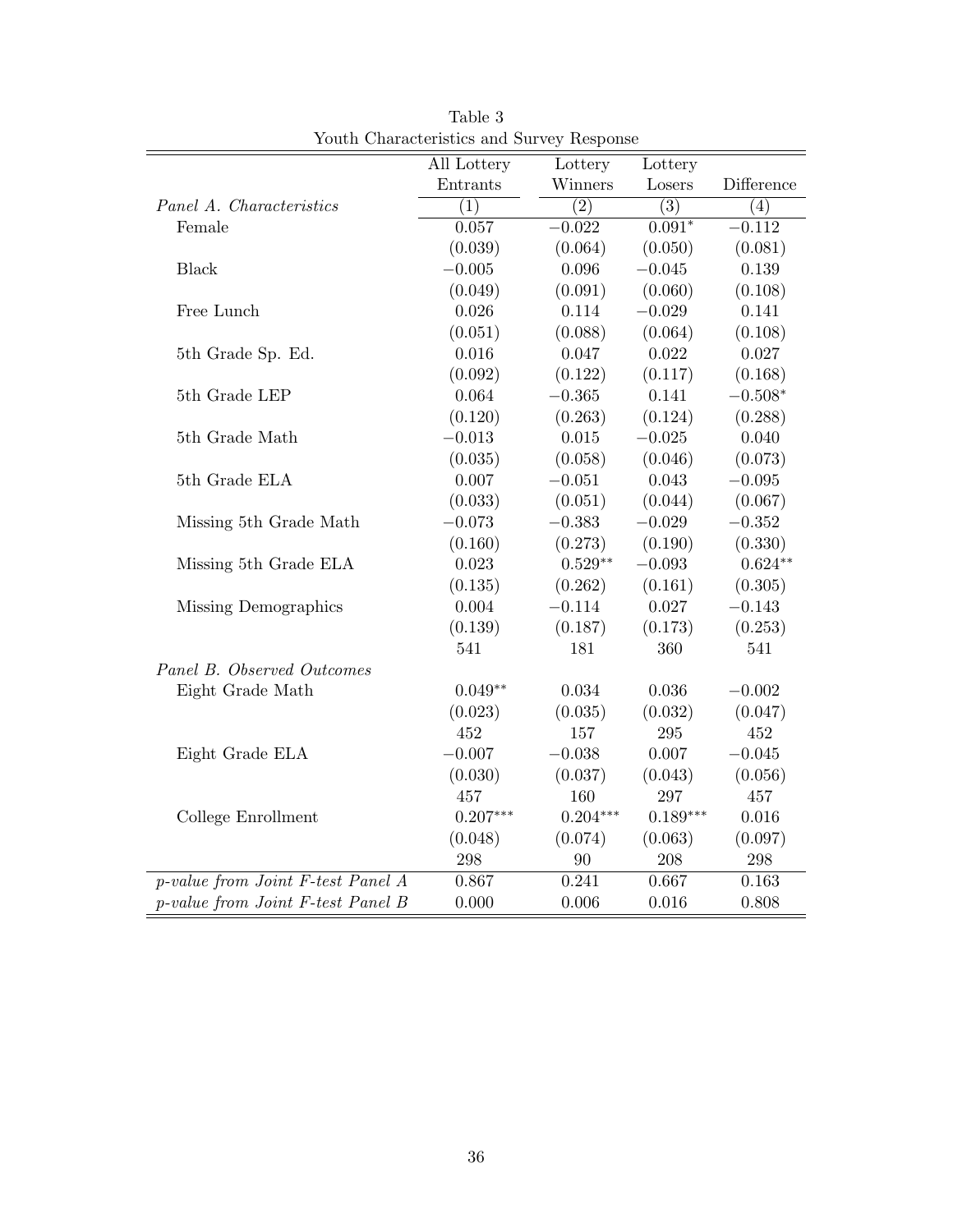Notes: This table reports the results of OLS regressions of an indicator for survey response on baseline characteristics and observed outcomes. The sample for eighth grade scores include lottery entrants not in the pre-test group who are matched to the NYC administrative data. The sample for college enrollment includes all non-pre-test 2005 lottery entrants. Woodcock-Johnson scores are restricted to the survey sample, ever pregnant is restricted to females in the survey sample, and incarcerated is restricted to males whom we successfully contacted. All regressions control for lottery-year indicators, indicators for having a sibling enrolled in the same lottery, and a sibling-year interaction term. Regressions in Panels B also control for the baseline demographic variables summarized in Table 2 and a quadratic of 4th and 5th grade math and ELA test scores. The final two rows report the p-value from a joint F-test of the null hypothesis that all coefficients in each Panel equal zero, estimated via seemingly unrelated regression in Panel B. Heteroskedasticity-robust standard errors are reported in parenthesis. The number of observations is reported below the standard errors in Panel B. \*\*\*, \*\*, and \* indicate statistical significance with 99%, 95%, and 90% confidence, respectively.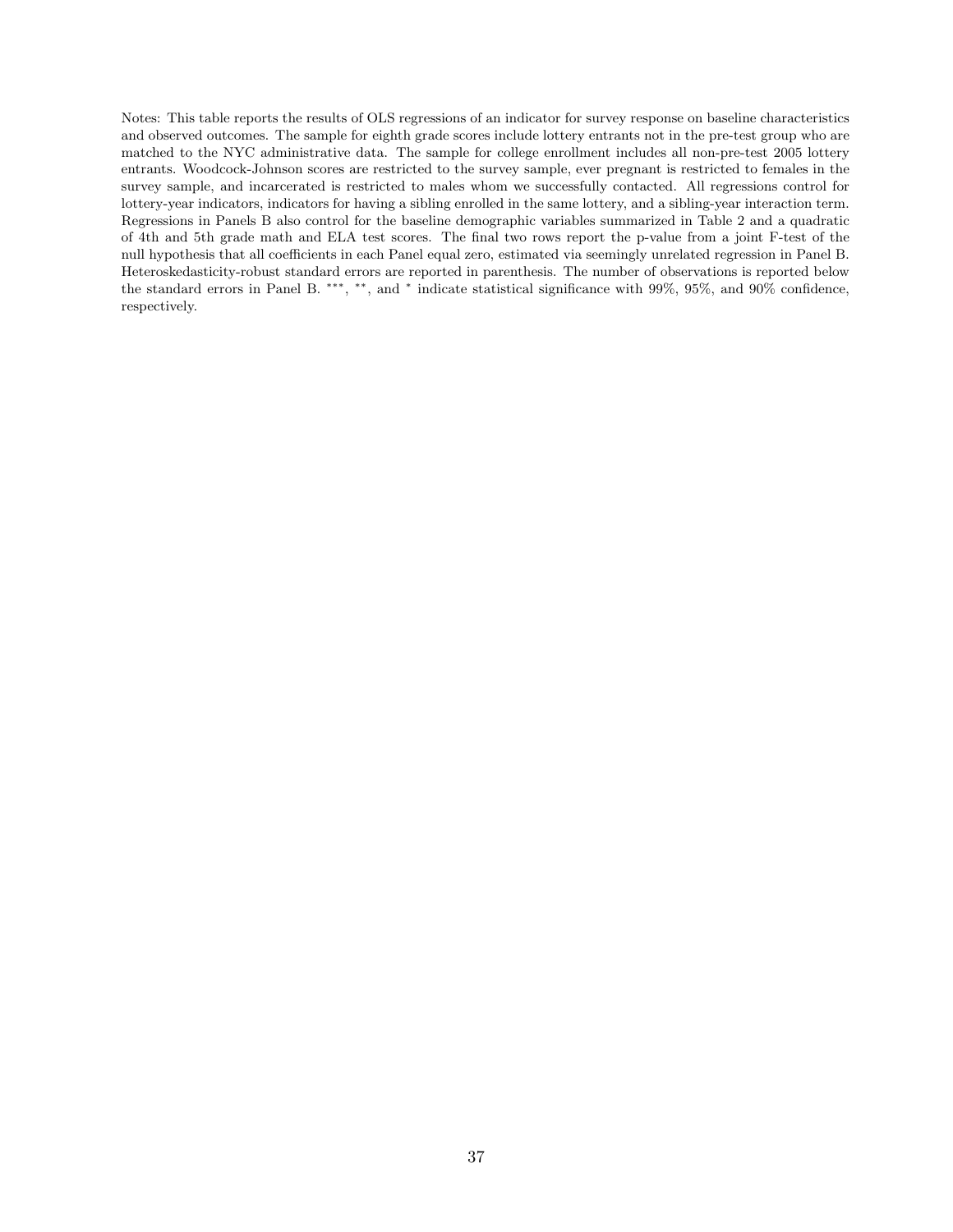| on riuman Capital, Risky Denaviors, and rieatun |          |             |             |
|-------------------------------------------------|----------|-------------|-------------|
|                                                 | CM       | <b>ITT</b>  | <b>LATE</b> |
| Panel A. Human Capital                          | (1)      | $\bar{(2)}$ | (3)         |
| Woodcock Johnson Math                           | 0.000    | $0.283***$  | $0.439***$  |
|                                                 | (1.000)  | (0.083)     | (0.121)     |
|                                                 | 243      | 386         | 386         |
| Woodcock Johnson Reading                        | 0.000    | 0.119       | 0.185       |
|                                                 | (1.000)  | (0.083)     | (0.123)     |
|                                                 | 243      | 386         | 386         |
| Regents Passed                                  | 3.571    | $1.115***$  | $1.788***$  |
|                                                 | (2.610)  | (0.277)     | (0.401)     |
|                                                 | 308      | 453         | 453         |
| Regents Test Scores                             | $-0.362$ | $0.270***$  | $0.423***$  |
|                                                 | (0.844)  | (0.089)     | (0.130)     |
|                                                 | 285      | 423         | 423         |
| College Enrollment                              | 0.288    | $0.141**$   | $0.242**$   |
|                                                 | (0.454)  | (0.061)     | (0.097)     |
|                                                 | 236      | 313         | 313         |
| Human Capital Index                             | $-0.055$ | $0.267***$  | $0.437***$  |
|                                                 | (0.841)  | (0.070)     | (0.106)     |
|                                                 | 391      | 552         | 552         |
| Panel B. Risky Behaviors                        |          |             |             |
| Ever Pregnant (Female)                          | 0.170    | $-0.121***$ | $-0.183***$ |
|                                                 | (0.377)  | (0.046)     | (0.067)     |
|                                                 | 141      | $205\,$     | $205\,$     |
| Incarcerated (Male)                             | 0.041    | $-0.043**$  | $-0.075**$  |
|                                                 | (0.200)  | (0.018)     | (0.030)     |
|                                                 | 145      | 234         | 234         |
| Drug/Alcohol Index                              | $-0.001$ | $-0.016$    | $-0.025$    |
|                                                 | (0.692)  | (0.067)     | (0.103)     |
|                                                 | 256      | 406         | 406         |
| Criminal Behavior Index                         | 0.000    | $-0.004$    | $-0.007$    |
|                                                 | (0.618)  | (0.065)     | (0.101)     |
|                                                 | 257      | 407         | 407         |
| Risky Behavior Index                            | 0.053    | $-0.135*$   | $-0.223*$   |
|                                                 | (0.896)  | (0.072)     | (0.117)     |
|                                                 | 289      | 445         | 445         |
| Panel C. Health                                 |          |             |             |
| Nutrition Index                                 | 0.000    | $0.108*$    | $0.173*$    |
|                                                 | (0.572)  | (0.061)     | (0.095)     |
|                                                 | 257      | 407         | 407         |
| Mental Health                                   | 0.000    | $-0.034$    | $-0.054$    |
|                                                 | (1.000)  | (0.103)     | (0.161)     |
|                                                 | 254      | 403         | 403         |
| Physical Health Index                           | 0.000    | $-0.050$    | $-0.079$    |

| Table 4                                       |
|-----------------------------------------------|
| The Impact of Attending the Promise Academy   |
| on Human Capital, Risky Behaviors, and Health |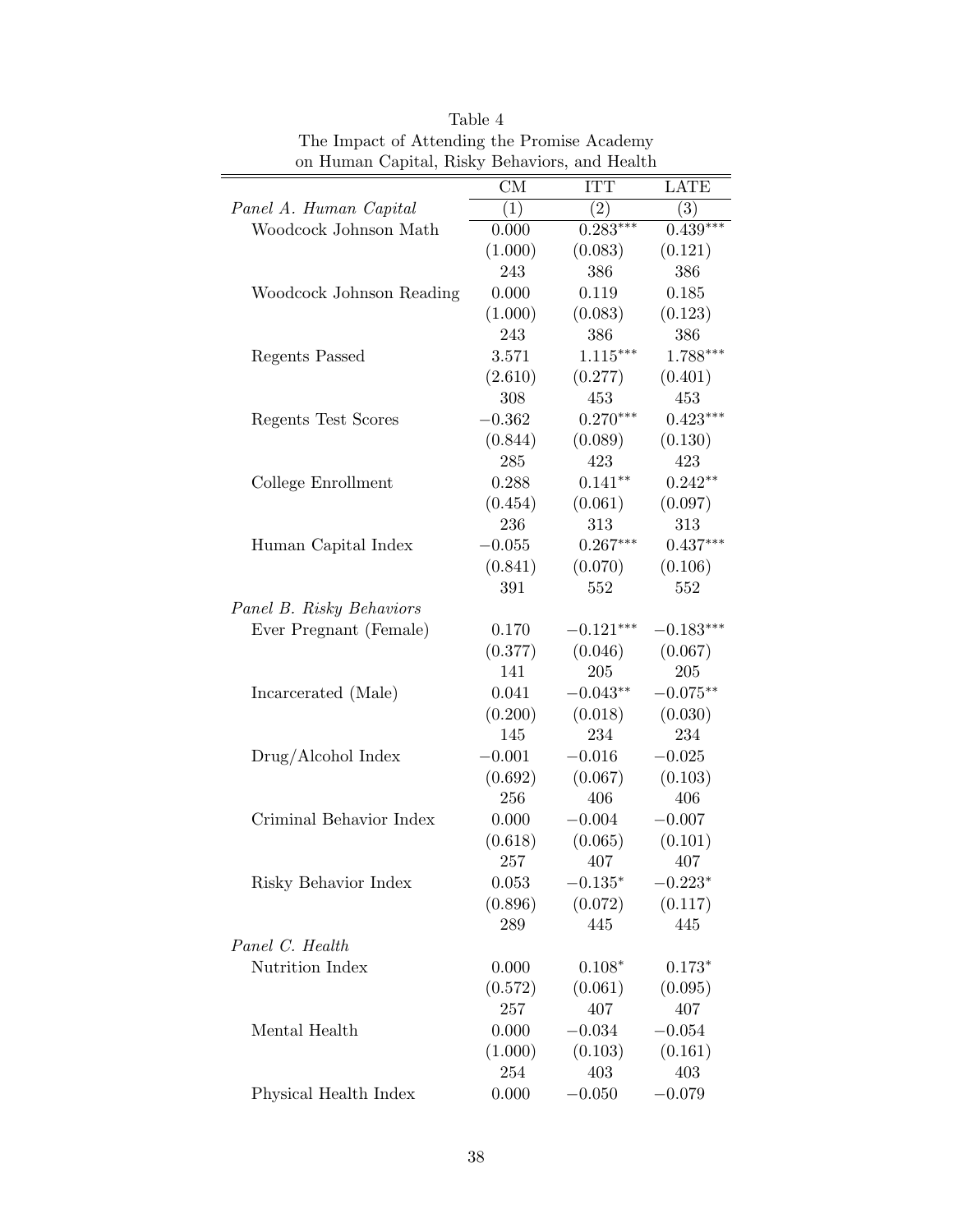|                       | (0.599)  | (0.063) | (0.098) |
|-----------------------|----------|---------|---------|
|                       | 257      | 407     | 407     |
| Health Behavior Index | $-0.001$ | 0.031   | 0.050   |
|                       | (0.499)  | (0.052) | (0.081) |
|                       | 257      | 407     | 407     |
| Health Index          | 0.000    | 0.032   | 0.051   |
|                       | (0.533)  | (0.057) | (0.087) |
|                       | 257      | 407     | 407     |

Notes: This table reports estimates of the effect of attending the Promise Academy. Column (1) reports the mean and standard deviation of each variable for the control group. Column (2) reports ITT estimates of the impact of winning the admissions lottery. Column (3) reports LATE estimates of the impact of ever attending the Promise Academy using a winning lottery number as an instrument. All regressions control for the baseline demographic variables summarized in Table 2, a quadratic of 4th and 5th grade math and ELA test scores, lottery-year indicators, indicators having a sibling enrolled in the same lottery, and a sibling-year interaction term. The sample for Regents results includes all lottery entrants who enroll at a NYC high school for at least one year. College enrollment includes all 2005 lottery entrants. Ever pregnant is restricted to female entrants in the survey sample, and incarcerated is restricted to male entrants whom we successfully contacted. All other outcomes are restricted to youth in the survey sample who answered the indicated question. Each index variable is restricted to youth with at least one non-missing outcome in that domain. Woodcock-Johnson scores come from the Brief Battery described in Web Appendix B. Regents passed equals the number of Regents exams with scores over 65 out of 100. Regents test scores is the mean of the standardized score on the Integrated Algebra, Living Enviroment, and World History exams, and includes all youth with at least one non-missing score. Incarceration is an indicator for being incarcerated during the survey period. The drug/alcohol index is the average of standardized indicators for having used marijuana in the past 30 days, having consumed alcohol in the past 30 days, and having used hard drugs in the past year. The criminal behavior index is the average of standardized indicators for having ever destroyed property, having ever stolen an item worth less than \$50, having ever stolen an item worth more than \$50, having ever committed any other type of property crime, having ever been in serious fight, having ever carried a handgun, and having ever been a gang member. The nutrition index is equal to the average of the standardized fruit and vegetable consumption, negated soft drink consumption, negated sugary snacks consumption, and negated fast food consumption. The mental health index is the standardized K6 Anxiety Scale, defined as the sum of a student's responses on a five point Likert Scale to six statements assessing one's mental state. The physical health index is the average of (negated) standardized indicators for reporting poor health, chronic health problems, having had an asthma attack in the past year, and having a BMI in the 95th percentile or above. The health behavior index is equal to the average of standardized indicators having had a physical examination in past year, reporting vigorous physical activity, reporting moderate physical activity, and having had a dental examination in past year. The last row of each Panel is a summary index equal to the average of the standardized value of each of the preceding variables. Each standardized survey outcome is renormed using the mean and standard deviation of the control group. Administrative outcomes are renormed using the mean and standard deviation of the entire NYC sample. Web Appendix B contains additional details on each variable. Heteroskedasticity-robust standard errors are reported in parenthesis. The number of observations is reported below the standard error. \*\*\*, \*\*, and \* indicate statistical significance with 99%, 95%, and 90% confidence, respectively.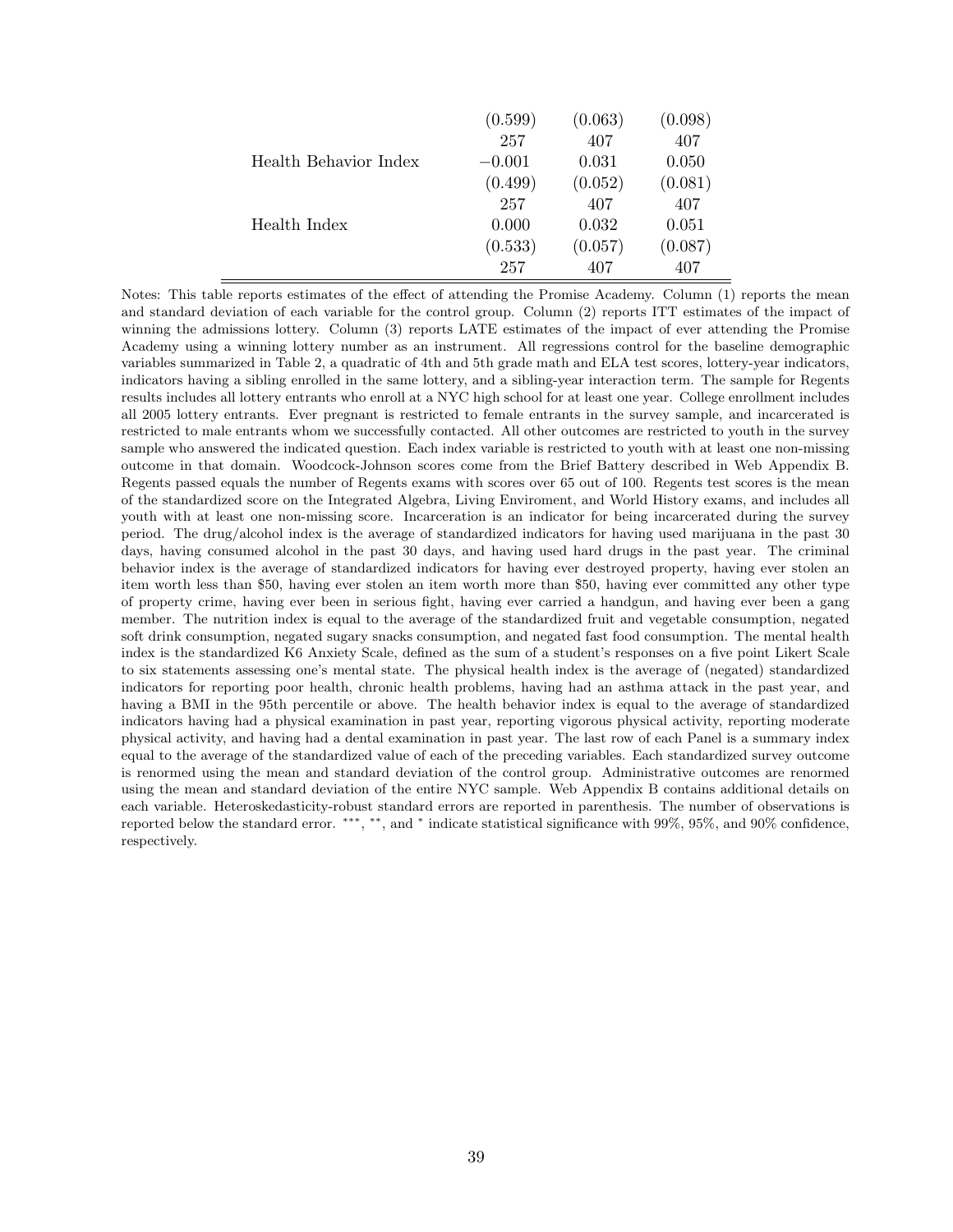| Attrition and Bounding           |                  |                  |                     |             |                  |                  |  |  |
|----------------------------------|------------------|------------------|---------------------|-------------|------------------|------------------|--|--|
|                                  | Admin            | Survey           | Lee                 | p-value     |                  | p-value          |  |  |
|                                  | <b>ITT</b>       | <b>ITT</b>       | Bound               | $(2)=(3)$   | Imputed          | $(2)=(5)$        |  |  |
| Panel A1. Human Capital (Admin.) | $\overline{(1)}$ | $\overline{(2)}$ | $\overline{(3)}$    | (4)         | $\overline{(5)}$ | $\overline{(6)}$ |  |  |
| Eight Grade Math                 | $0.446***$       | $0.466***$       | $0.233***$          |             | $0.343***$       |                  |  |  |
|                                  | 0.077            | (0.081)          | (0.079)             | 0.040       | (0.065)          | 0.237            |  |  |
|                                  | 472              | 361              | 335                 |             | 547              |                  |  |  |
| Eight Grade ELA                  | $0.156***$       | $0.132**$        | $-0.040$            |             | $0.108***$       |                  |  |  |
|                                  | 0.057            | (0.055)          | (0.049)             | 0.021       | (0.041)          | 0.735            |  |  |
|                                  | 477              | 365              | 337                 |             | 547              |                  |  |  |
| Regents Passed                   | $1.115***$       | $1.289***$       | $0.487*$            |             | $0.977***$       |                  |  |  |
|                                  | 0.277            | (0.298)          | (0.290)             | $0.054\,$   | (0.267)          | 0.435            |  |  |
|                                  | 453              | 348              | $323\,$             |             | 547              |                  |  |  |
| Regents Test Scores              | $0.270***$       | $0.267***$       | $\,0.033\,$         |             | $0.221***$       |                  |  |  |
|                                  | 0.089            | (0.097)          | (0.103)             | 0.098       | (0.073)          | 0.705            |  |  |
|                                  | 433              | 334              | $309\,$             |             | $547\,$          |                  |  |  |
| College Enrollment               | $0.141**$        | $0.155***$       | $0.010\,$           |             | $0.149**$        |                  |  |  |
|                                  | 0.061            | (0.072)          | (0.071)             | 0.149       | (0.063)          | 0.947            |  |  |
|                                  | 313              | 220              | 206                 |             | $\,299$          |                  |  |  |
| Human Capital Index              | $0.267***$       | $0.279***$       | 0.098               |             | $0.230***$       |                  |  |  |
|                                  | $0.070\,$        | (0.074)          | (0.069)             | $0.075\,$   | (0.061)          | 0.610            |  |  |
|                                  | 544              | 403              | 382                 |             | 547              |                  |  |  |
| Panel A2. Human Capital (Survey) |                  |                  |                     |             |                  |                  |  |  |
| Woodcock Johnson Math            |                  | $0.283***$       | 0.053               |             | $0.207***$       |                  |  |  |
|                                  |                  | (0.083)          | (0.073)             | 0.038       | (0.070)          | 0.480            |  |  |
|                                  |                  | 386              | 364                 |             | $547\,$          |                  |  |  |
| Woodcock Johnson Reading         |                  | 0.119            | $-0.107$            |             | 0.089            |                  |  |  |
|                                  |                  | (0.083)          | (0.074)             | $\,0.042\,$ | (0.069)          | 0.776            |  |  |
|                                  |                  | 386              | 364                 |             | 547              |                  |  |  |
| Panel B. Risky Behaviors         |                  |                  |                     |             |                  |                  |  |  |
| Ever Pregnant (Female)           |                  | $-0.121***$      | $-0.102**$          |             | $-0.097***$      |                  |  |  |
|                                  |                  | (0.046)          | (0.046)             | 0.776       | (0.036)          | 0.684            |  |  |
|                                  |                  | $205\,$          | 202                 |             | 272              |                  |  |  |
| Incarcerated (Male)              |                  | $-0.043**$       |                     |             | $-0.033*$        |                  |  |  |
|                                  |                  | (0.018)          |                     |             | (0.018)          | 0.706            |  |  |
|                                  |                  | 234              |                     |             | 271              |                  |  |  |
| Drug/Alcohol Index               |                  | $-0.016$         | 0.108               |             | $-0.008$         |                  |  |  |
|                                  |                  | (0.067)          | (0.069)             | 0.198       | (0.050)          | $\,0.929\,$      |  |  |
|                                  |                  | 406              | 384                 |             | 547              |                  |  |  |
| Criminal Behavior Index          |                  | $-0.004$         | $\,0.085\,$         |             | $-0.010$         |                  |  |  |
|                                  |                  | (0.065)          | (0.068)             | $0.342\,$   | (0.049)          | 0.948            |  |  |
|                                  |                  | 407              | 386                 |             | 547              |                  |  |  |
| Risky Behavior Index             |                  | $-0.043$         | $0.056\,$           |             | $-0.037$         |                  |  |  |
|                                  |                  | (0.062)          | (0.065)             | 0.269       | (0.046)          | 0.936            |  |  |
|                                  |                  | 407              | 386                 |             | 547              |                  |  |  |
| Panel C. Health                  |                  |                  |                     |             |                  |                  |  |  |
| Nutrition Index                  |                  | $0.108*$         | $-0.021$            |             | $0.081*$         |                  |  |  |
|                                  |                  | (0.061)          | (0.058)             | $0.125\,$   | (0.047)          | 0.721            |  |  |
|                                  |                  | 407              | 386                 |             | 547              |                  |  |  |
| Mental Health                    |                  | $-0.034$         | $-0.230**$          |             | $-0.038$         |                  |  |  |
|                                  |                  | (0.103)          | (0.103)             | 0.177       | (0.077)          | 0.971            |  |  |
|                                  |                  | 403              | 382                 |             | 547              |                  |  |  |
| Physical Health Index            |                  | $-0.050\,$       | $-0.162^{\ast\ast}$ |             | $-0.033$         |                  |  |  |
|                                  |                  |                  |                     |             |                  |                  |  |  |

Table 5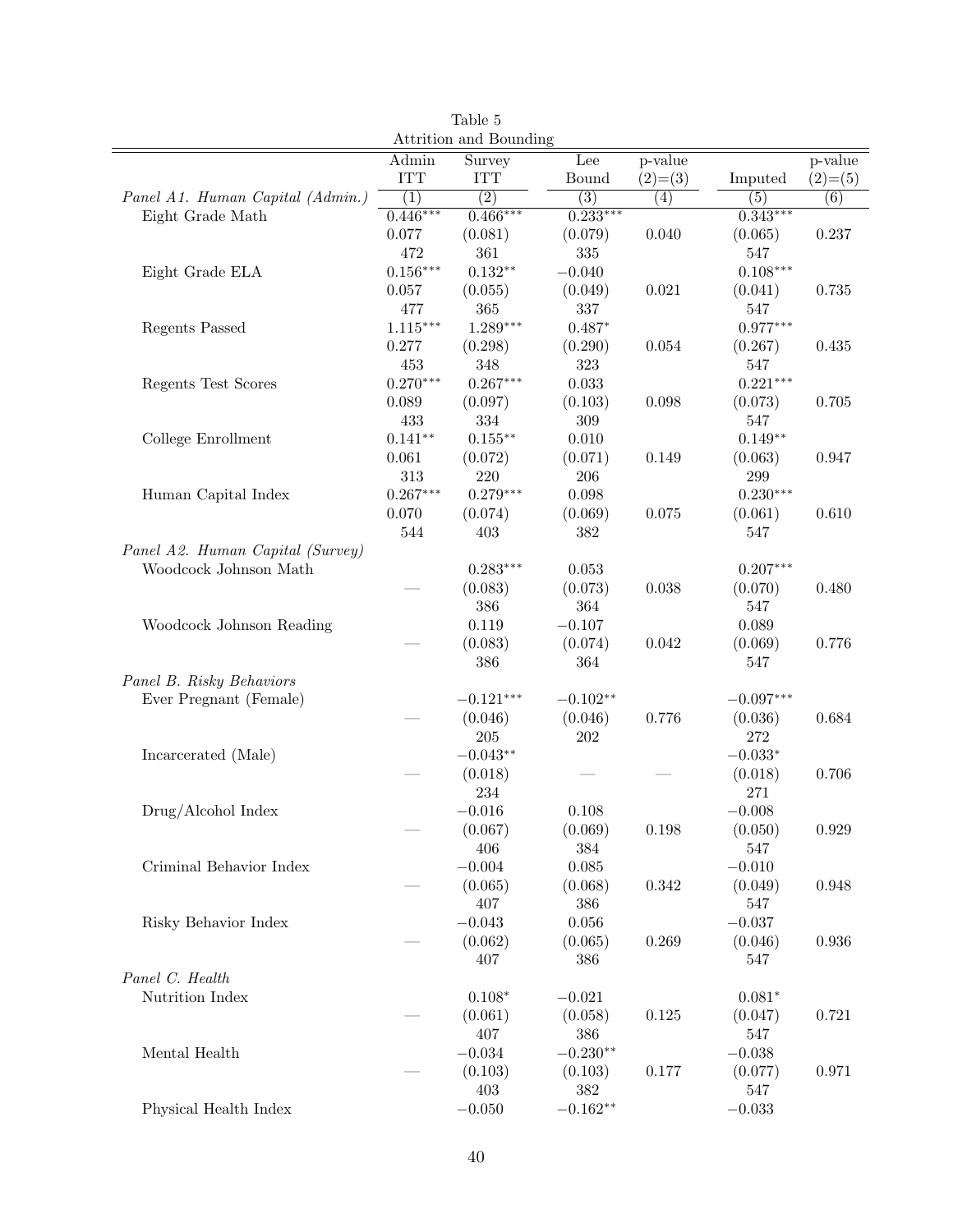|                       | __ | (0.063) | (0.063)   | 0.209 | (0.047) | 0.829 |
|-----------------------|----|---------|-----------|-------|---------|-------|
|                       |    | 407     | 386       |       | 547     |       |
| Health Behavior Index |    | 0.031   | $-0.085*$ |       | 0.033   |       |
|                       | __ | (0.052) | (0.050)   | 0.111 | (0.040) | 0.977 |
|                       |    | 407     | 386       |       | 547     |       |
| Health Index          |    | 0.032   | $-0.090*$ |       | 0.028   |       |
|                       | __ | (0.057) | (0.054)   | 0.119 | (0.043) | 0.951 |
|                       |    | 407     | 386       |       | 547     |       |

Notes: This table reports ITT estimates accounting for survey attrition. Column (1) reports ITT estimates in the administrative sample not subject to attrition bias. Column (2) reports ITT estimates in the sample of survey respondents. Column (3) reports Lee (2009) bounds by dropping lottery winners with the best residual outcomes until there is an equal survey response rate between lottery winners and lottery losers. Column (4) reports the p-value from a test that the coefficients in Columns (2) and (3) are equal. Column (5) reports results imputing outcomes for all survey non-respondents using all baseline characteristics reported in Table 2 and the five administrative outcomes reported in Panel A. Column (6) reports the p-value from a test that the coefficients in Columns (2) and (5) are equal. All regressions follow the specification and sample restrictions from Table 4. Heteroskedasticity-robust standard errors are reported in parenthesis. The number of observations is reported below the standard error. \*\*\*, \*\*, and \* indicate statistical significance with 99%, 95%, and 90% confidence, respectively.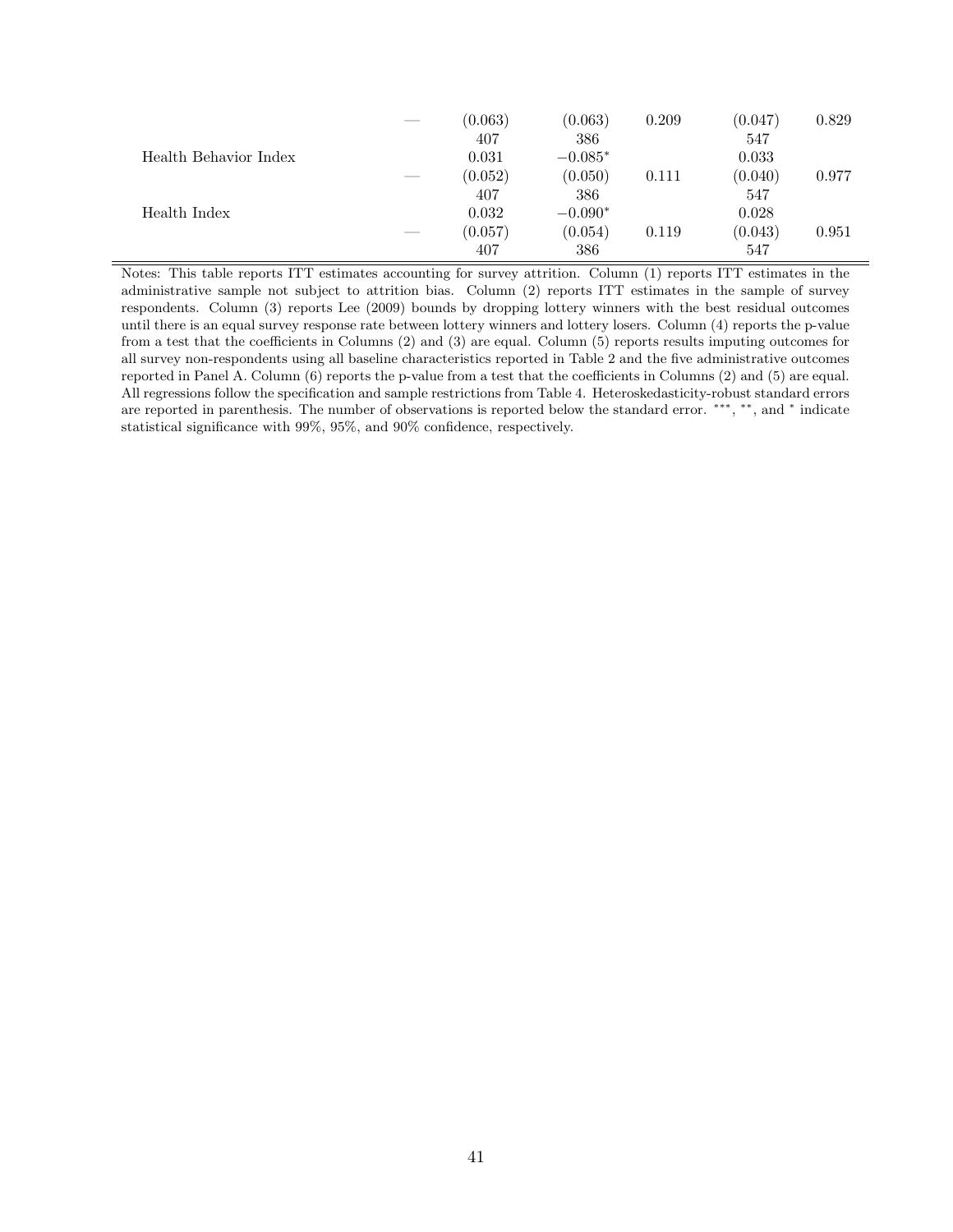| Inside and Outside the Zone |                  |                   |         |  |  |  |  |
|-----------------------------|------------------|-------------------|---------|--|--|--|--|
|                             | Inside           | Outside           |         |  |  |  |  |
|                             | Zone             | Zone              | p-value |  |  |  |  |
|                             | $\left(1\right)$ | $\left( 2\right)$ | (3)     |  |  |  |  |
| Human Capital Index         | $0.281**$        | $0.268***$        |         |  |  |  |  |
|                             | (0.124)          | (0.077)           | 0.918   |  |  |  |  |
|                             | 147              | 361               |         |  |  |  |  |
| Risky Behavior Index        | $-0.127$         | $-0.135*$         |         |  |  |  |  |
|                             | (0.103)          | (0.077)           | 0.932   |  |  |  |  |
|                             | 122              | 315               |         |  |  |  |  |
| Health Index                | 0.045            | 0.034             |         |  |  |  |  |
|                             | (0.094)          | (0.062)           | 0.907   |  |  |  |  |
|                             | 112              | 287               |         |  |  |  |  |

| Table 6                                     |
|---------------------------------------------|
| The Impact of Attending the Promise Academy |
| Inside and Outside the Zone                 |

Notes: This table reports ITT estimates for youth with baseline addresses inside and outside of the Harlem Children's Zone. Column (1) presents ITT estimates for youth living within 400 meters of the original 24-block Zone. Column (2) presents ITT estimates for youth living outside 400 meters of the original 24-block Zone, and Column (3) reports a p-value of a test that the two coefficients are equal. Students with no baseline address information are dropped. All specifications and variable definitions are identical to those in Table 4.Heteroskedasticity-robust standard errors are reported in parenthesis. The number of observations is reported below the standard error. \*\*\*, \*\*, and \* indicate statistical significance with 99%, 95%, and 90% confidence, respectively.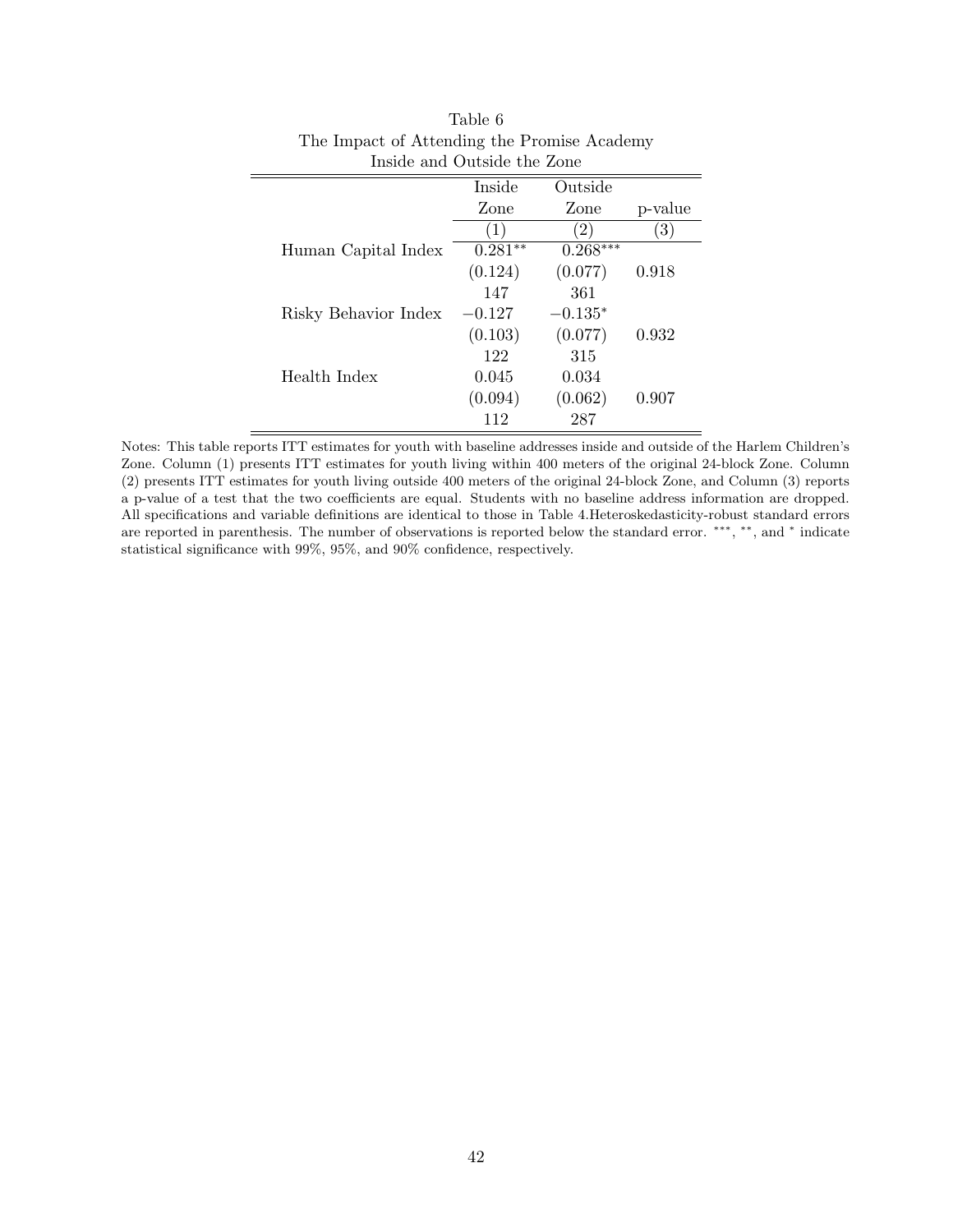| High School on College Quality |                  |                   |                   |  |  |  |  |
|--------------------------------|------------------|-------------------|-------------------|--|--|--|--|
|                                | <b>CM</b>        | ITT               | LATE              |  |  |  |  |
|                                | $\left(1\right)$ | $\left( 2\right)$ | $\left( 3\right)$ |  |  |  |  |
| College Enrollment             | 0.530            | $0.049***$        | $0.088***$        |  |  |  |  |
|                                | (0.499)          | (0.014)           | (0.025)           |  |  |  |  |
|                                | 4937             | 6826              | 6826              |  |  |  |  |
| Two Year College               | 0.266            | $-0.002$          | $-0.004$          |  |  |  |  |
|                                | (0.442)          | (0.013)           | (0.024)           |  |  |  |  |
|                                | 4937             | 6826              | 6826              |  |  |  |  |
| Four Year College              | 0.378            | $0.063***$        | $0.114***$        |  |  |  |  |
|                                | (0.485)          | (0.014)           | (0.026)           |  |  |  |  |
|                                | 4937             | 6826              | 6826              |  |  |  |  |
| 1000+ SAT College              | 0.238            | $0.063***$        | $0.114***$        |  |  |  |  |
|                                | (0.426)          | (0.013)           | (0.024)           |  |  |  |  |
|                                | 4937             | 6826              | 6826              |  |  |  |  |

| Table 7                                    |
|--------------------------------------------|
| Impact of Attending a High-Quality Charter |
| High School on College Quality             |

 $\equiv$ 

Notes: This table reports estimates of the effect of attending the Denver School of Science and Technology, Match, Noble, and Summit Preparatory charter high schools on college enrollment. Column (1) reports the mean and standard deviation of each variable for the control group. Column (2) reports ITT estimates of the impact of winning the admissions lottery. Column (3) reports LATE estimates of the impact of ever attending the school using a winning lottery number as an instrument. All regressions control for gender, lottery-year indicators, indicators having a sibling enrolled in the same lottery, and a sibling-year interaction term. Heteroskedasticity-robust standard errors are reported in parenthesis. The number of observations is reported below the standard error. \*\*\*, \*\*, and \* indicate statistical significance with 99%, 95%, and 90% confidence, respectively. See text for additional details.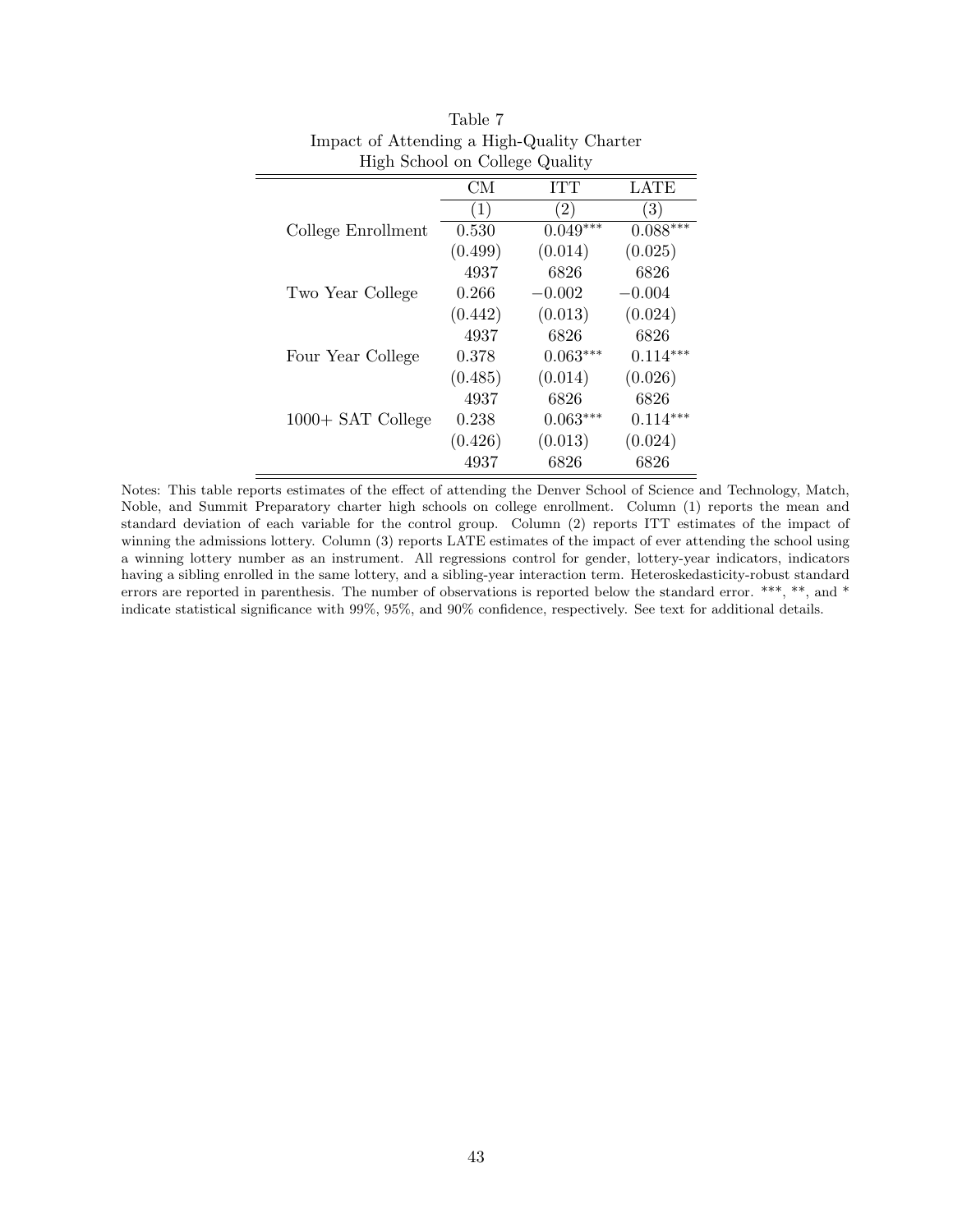|                                    | HCZ          |                   | <b>NYC</b> |
|------------------------------------|--------------|-------------------|------------|
|                                    | Promise      | Above             | All Middle |
|                                    | Academy      | Median            | Schools    |
| Human Capital                      | (1)          | $\left( 2\right)$ | (3)        |
| Teacher Formal Feedback            | 3.00         | 4.21              | 2.84       |
| Teacher Informal Feedback          | 12.50        | 14.08             | 8.39       |
| Total Teacher Hours                | 45.00        | 57.08             | 54.68      |
| Max Teacher Pay                    | 11.00        | 9.08              | 8.55       |
| Data Driven Instruction            |              |                   |            |
| Number of Interim Assessments      | 9.00         | 3.90              | 2.83       |
| Tracking Using Data                | 1.00         | 0.33              | 0.57       |
| Parent Engagement                  |              |                   |            |
| Academic Feedback                  | 13.50        | 12.67             | 10.25      |
| Behavior Feedback                  | 54.00        | 26.25             | 21.36      |
| Regular Feedback                   | 54.00        | 13.90             | 8.15       |
| Tutoring                           |              |                   |            |
| <b>High Quality Tutoring</b>       | 0.00         | 0.17              | 0.07       |
| Any Tutoring                       | 1.00         | 0.83              | 0.79       |
| Small Group Tutoring               | 0.00         | 0.20              | 0.18       |
| Frequent Tutoring                  | 1.00         | 0.60              | 0.45       |
| Instructional Time                 |              |                   |            |
| $+25\%$ Increase in Time           | 1.00         | 0.83              | 0.64       |
| <b>Instructional Hours</b>         | 7.50         | 8.25              | 8.04       |
| <b>Instructional Days</b>          | 210.00       | 193.50            | 188.64     |
| Culture                            |              |                   |            |
| <b>High Expectations</b>           | 0.00         | 0.83              | 0.50       |
| School-wide Discipline             | 0.00         | 0.33              | 0.36       |
| <b>Traditional Inputs</b>          |              |                   |            |
| Small Classes                      | 0.00         | 0.40              | 0.64       |
| <b>High Expenditures</b>           | 1.00         | 0.75              | 0.67       |
| High Teachers with MA              | 1.00         | 0.40              | 0.64       |
| Low Teachers without Certification | 0.00         | 0.20              | 0.45       |
| Other Controls                     |              |                   |            |
| Wrap-around Service Index          | 0.62         | $-0.14$           | $-0.09$    |
| No Excuses                         | 1.00         | 0.75              | 0.50       |
| Schools                            | $\mathbf{1}$ | $\bf 5$           | 13         |

Appendix Table 1 Characteristics of Charter Schools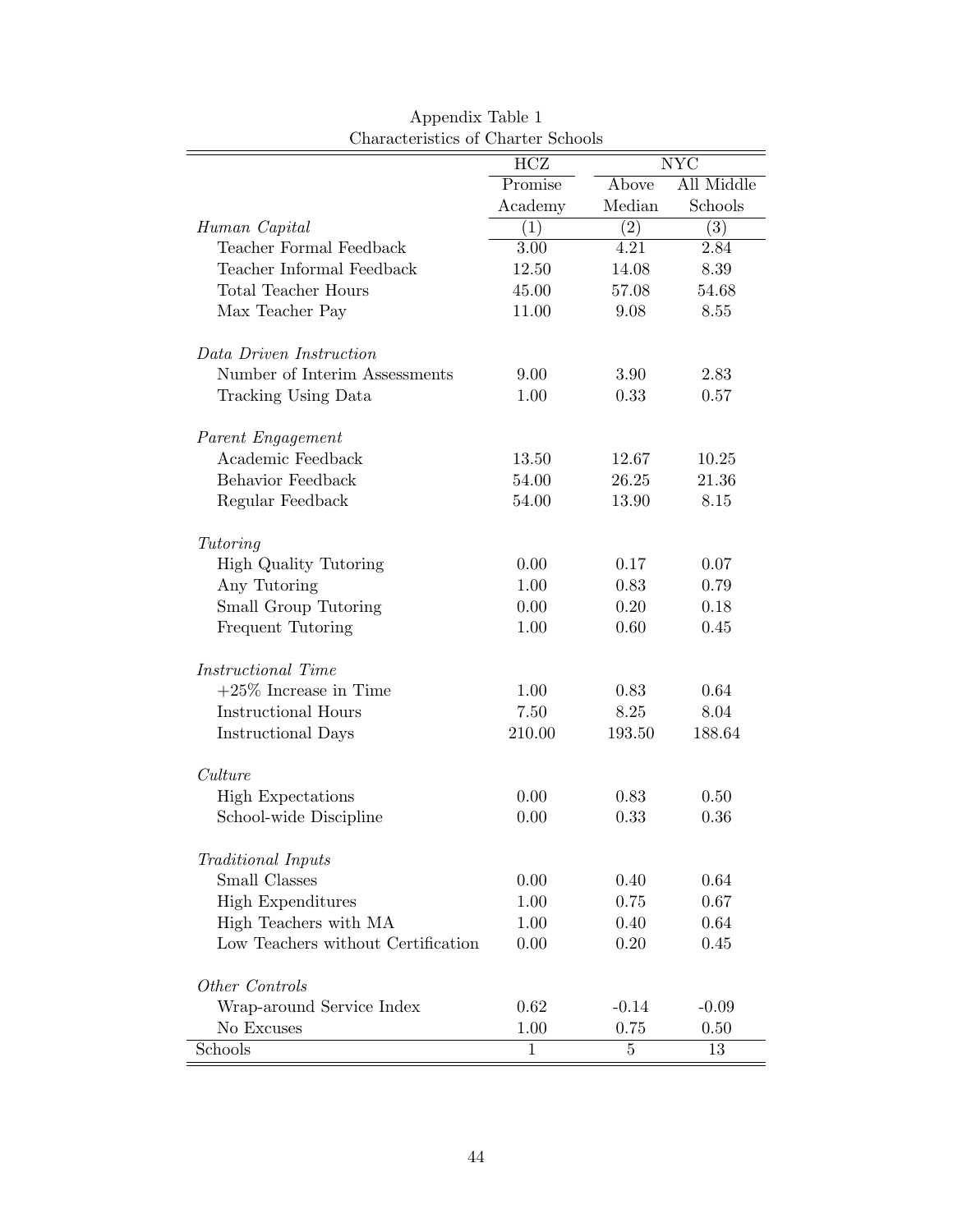Notes: This table reports results from a survey of 35 New York City charter schools administered by Dobbie and Fryer (2011b). Column (1) reports the mean of each variable for the Promise Academy Middle School. Column (2) includes all schools with entry in middle school grades (5th - 8th) whose average treatment effects on Math and ELA scores are above the median in the sample. Column (3) includes all Middle Schools in the sample with a tested grade in 2010-2011. See Dobbie and Fryer (2011b) for variable definitions and codings.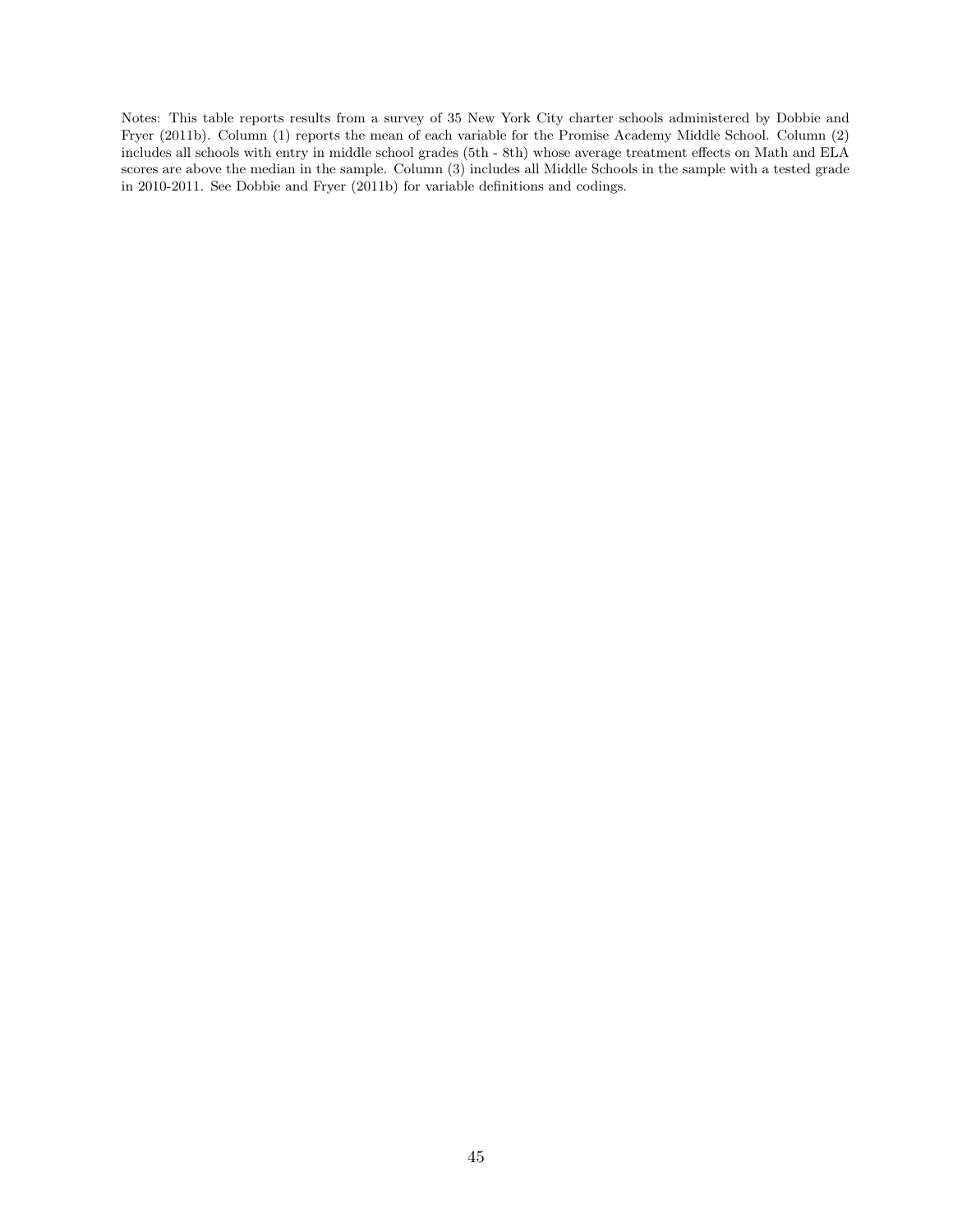| Promise Academy on College Quality |         |                   |             |
|------------------------------------|---------|-------------------|-------------|
|                                    | CM      | <b>ITT</b>        | LATE        |
|                                    | (1)     | $\left( 2\right)$ | (3)         |
| College Enrollment                 | 0.288   | $0.141**$         | $0.242**$   |
|                                    | (0.454) | (0.061)           | (0.097)     |
|                                    | 236     | 313               | 313         |
| Two Year College                   | 0.081   | $-0.072***$       | $-0.124***$ |
|                                    | (0.273) | (0.023)           | (0.039)     |
|                                    | 236     | 313               | 313         |
| Four Year College                  | 0.208   | $0.213***$        | $0.366***$  |
|                                    | (0.406) | (0.059)           | (0.093)     |
|                                    | 236     | 313               | 313         |
| 1000+ SAT College                  | 0.085   | 0.045             | 0.078       |
|                                    | (0.279) | (0.038)           | (0.062)     |
|                                    | 236     | 313               | 313         |

| Appendix Table 2                   |  |
|------------------------------------|--|
| The Impact of Attending the        |  |
| Promise Academy on College Quality |  |

Notes: This table reports estimates of the effect of attending the Promise Academy on college quality. Column (1) reports the mean of each variable for the control group. Column (2) reports ITT estimates of the impact of winning the admissions lottery. Column (3) reports LATE estimates of the impact of ever attending the Promise Academy using a winning lottery number as an instrument. The sample is restricted to 2005 lottery entrants. All regressions control for the baseline demographic variables summarized in Table 2, a quadratic of 4th and 5th grade math and ELA test scores, lottery-year indicators, indicators having a sibling enrolled in the same lottery, and a sibling-year interaction term. Colleges that we cannot match to SAT or ACT data are coded as zero. Heteroskedasticity-robust standard errors are reported in parenthesis. The number of observations is reported below the standard error. <sup>\*\*\*</sup>, ∗∗, and <sup>∗</sup> indicate statistical significance with 99%, 95%, and 90% confidence, respectively.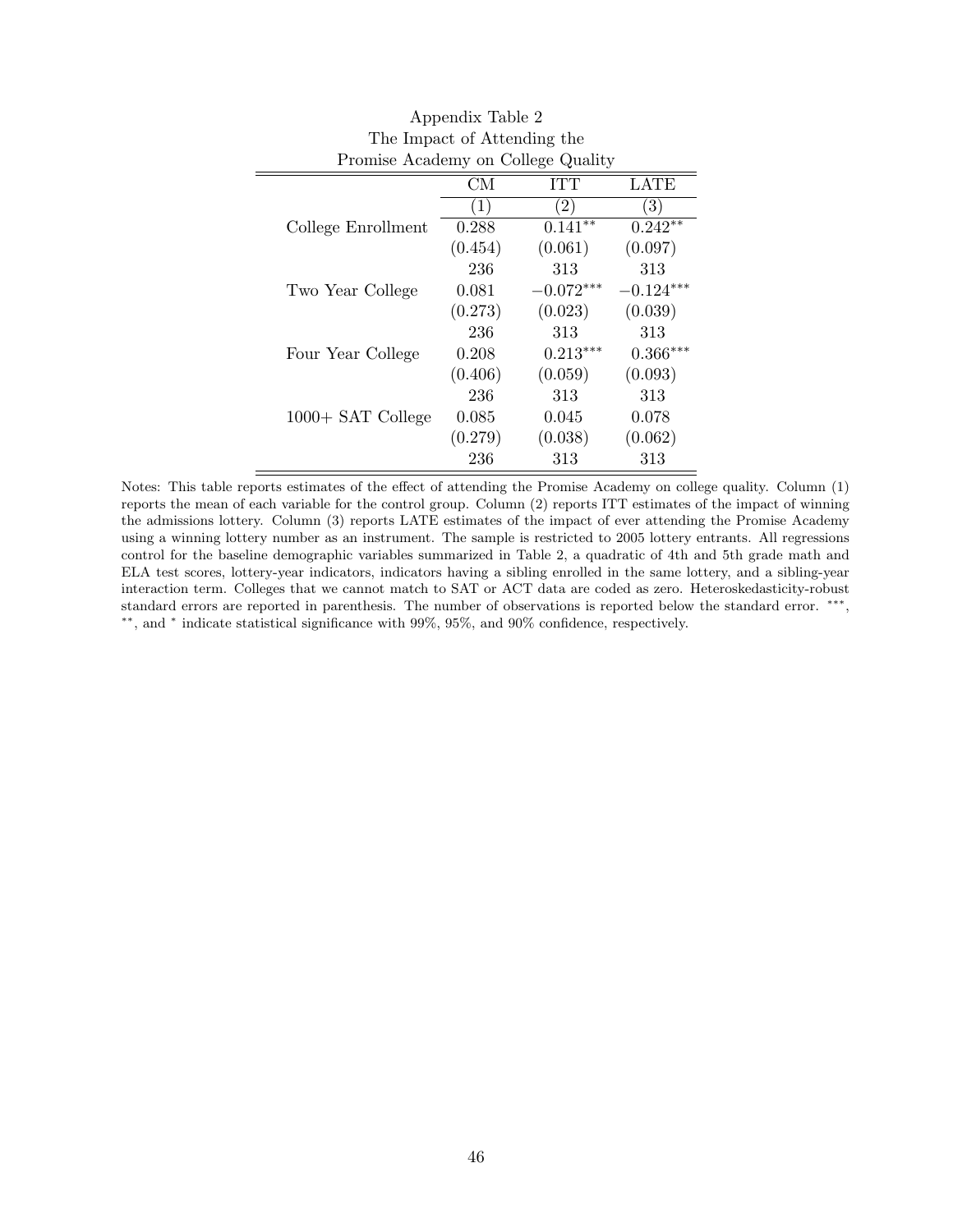| Main estimates with rainity wise-error-nate-controlled p-values |          |              |           |
|-----------------------------------------------------------------|----------|--------------|-----------|
|                                                                 | ITT      | Uncorrected  | Corrected |
|                                                                 | Estimate | p-value      | p-value   |
|                                                                 |          | $\mathbf{2}$ | 3)        |
| Human Capital Index                                             | 0.267    | 0.000        | 0.000     |
|                                                                 | (0.070)  |              |           |
| Risky Behavior Index                                            | $-0.135$ | 0.063        | 0.123     |
|                                                                 | (0.072)  |              |           |
| Health Index                                                    | 0.032    | 0.573        | 0.573     |
|                                                                 | (0.057)  |              |           |

Appendix Table 3 Main Estimates with Familywise-Error-Rate-Controlled p-values

Notes: This table reports ITT estimates correcting for multiple-hypothesis testing. Column (1) reports ITT estimates following the specification described in Table 4. Column (2) reports the unadjusted p-value. Column (3) reports the p-value correcting for the Familywise Error Rate for the three outcomes. Web Appendix E contains additional information on the algorithm used. Standard errors reported in parenthesis are robust to arbitrary heteroskedasticity. The number of observations is reported below the standard error.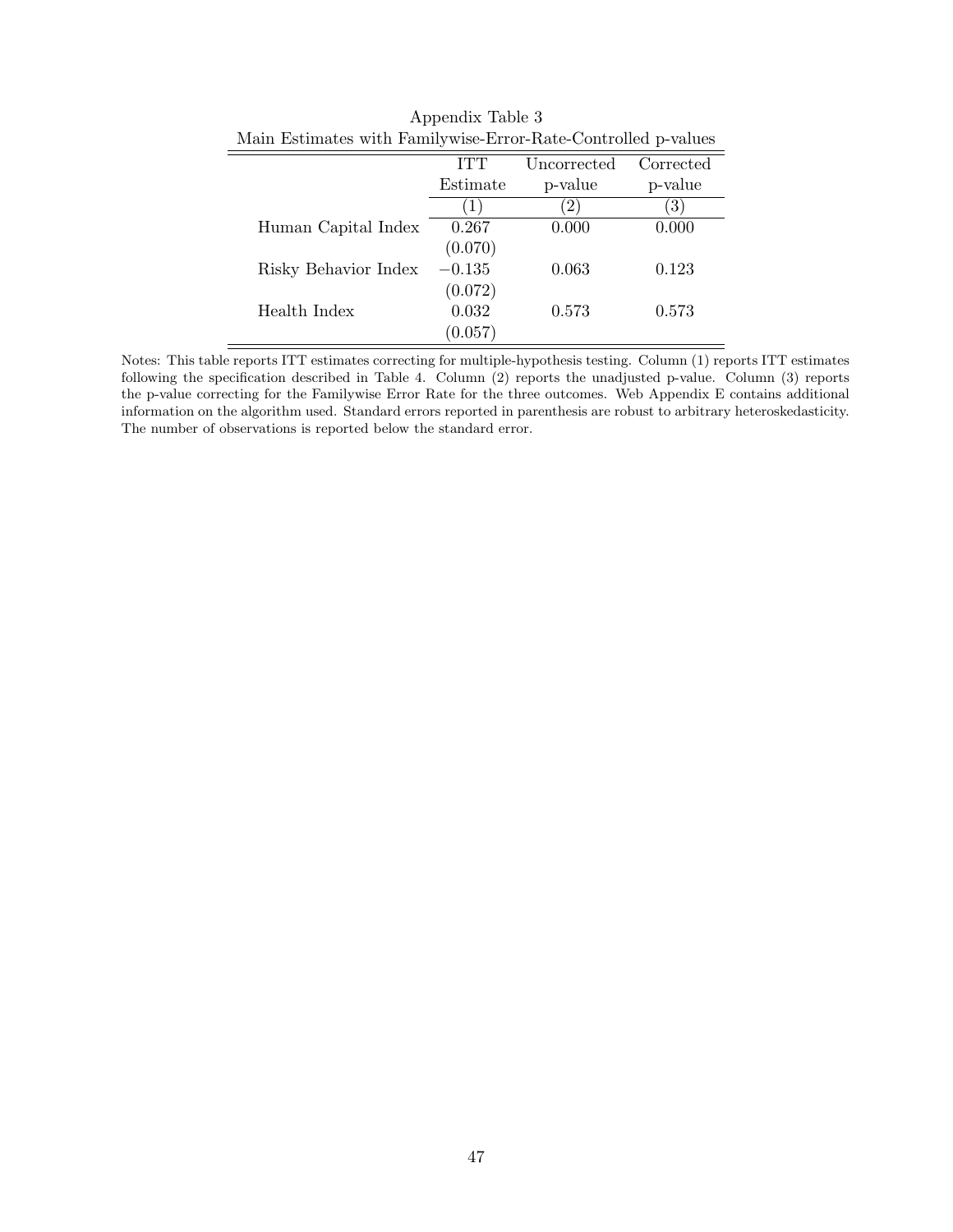|                          | Inside     | Outside     |         |
|--------------------------|------------|-------------|---------|
|                          | Zone       | Zone        | p-value |
| Panel A. Human Capital   | (1)        | (2)         | (3)     |
| Woodcock Johnson Math    | $0.326***$ | $0.273***$  |         |
|                          | (0.131)    | (0.091)     | 0.707   |
|                          | 108        | 270         |         |
| Woodcock Johnson Reading | 0.173      | 0.114       |         |
|                          | (0.135)    | (0.092)     | 0.683   |
|                          | 108        | 270         |         |
| <b>Regents Passed</b>    | $1.479***$ | $0.927***$  |         |
|                          | (0.552)    | (0.299)     | 0.348   |
|                          | 126        | 300         |         |
| Regents Test Scores      | $0.407***$ | $0.210**$   |         |
|                          | (0.147)    | (0.097)     | 0.204   |
|                          | 118        | 291         |         |
| College Enrollment       | 0.114      | $0.167**$   |         |
|                          | (0.110)    | (0.068)     | 0.666   |
|                          | 91         | 205         |         |
| Panel B. Risky Behaviors |            |             |         |
| Ever Pregnant (Female)   | $-0.106$   | $-0.128***$ |         |
|                          | (0.086)    | (0.048)     | 0.800   |
|                          | 65         | 136         |         |
| Incarcerated (Male)      | $-0.051**$ | $-0.041**$  |         |
|                          | (0.025)    | (0.017)     | 0.553   |
|                          | 54         | 176         |         |
| Drug/Alcohol Index       | $-0.031$   | $-0.009$    |         |
|                          | (0.109)    | (0.072)     | 0.850   |
|                          | 112        | 286         |         |
| Criminal Behavior Index  | 0.051      | $-0.024$    |         |
|                          | (0.117)    | (0.069)     | 0.535   |
|                          | 112        | 287         |         |
| Panel C. Health          |            |             |         |
| Nutrition Index          | $0.176*$   | 0.085       |         |
|                          | (0.104)    | (0.067)     | 0.413   |
|                          | 112        | 287         |         |
| Mental Health            | $-0.005$   | $-0.038$    |         |
|                          | (0.149)    | (0.115)     | 0.835   |
|                          | 111        | 284         |         |
| Physical Health Index    | $-0.061$   | $-0.039$    |         |
|                          | (0.096)    | (0.070)     | 0.832   |
|                          | 112        | 287         |         |
| Health Behavior Index    | $-0.011$   | 0.050       |         |
|                          |            |             |         |
|                          | (0.092)    | (0.057)     | 0.538   |

| Appendix Table 4                            |
|---------------------------------------------|
| The Impact of Attending the Promise Academy |
| Inside and Outside the Zone                 |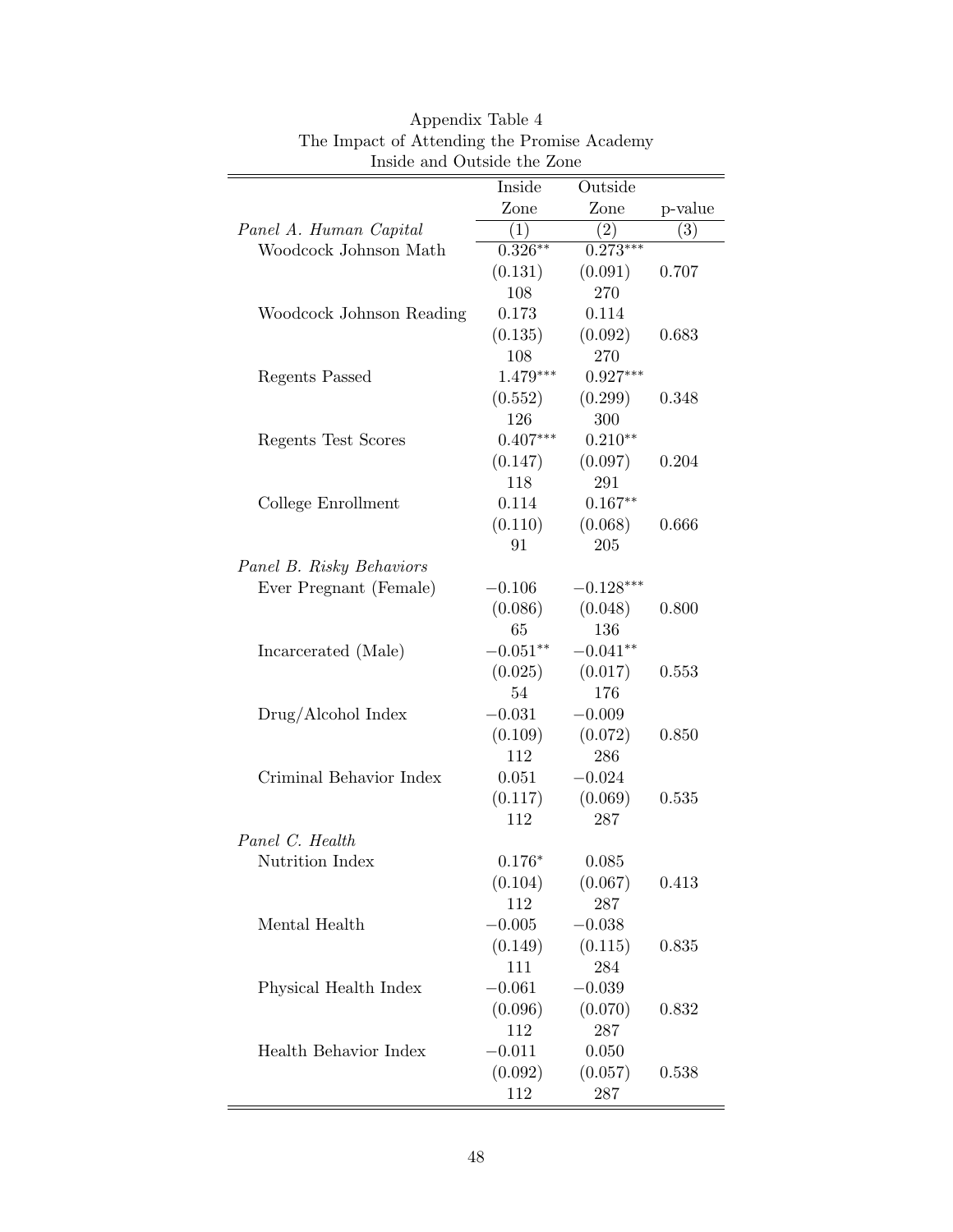Notes: This table reports ITT estimates for youth with baseline addresses inside and outside of the Harlem Children's Zone. Column (1) presents ITT estimates for youth living within 400 meters of the original 24-block Zone. Column (2) presents ITT estimates for youth living outside 400 meters of the original 24-block Zone, and Column (3) reports a p-value of a test that the two coefficients are equal. All specifications and variable definitions are identical to those in Table 4. Heteroskedasticity-robust standard errors are reported in parenthesis. The number of observations is reported below the standard error. \*\*\*, \*\*\*, and \* indicate statistical significance with 99%, 95%, and 90% confidence, respectively.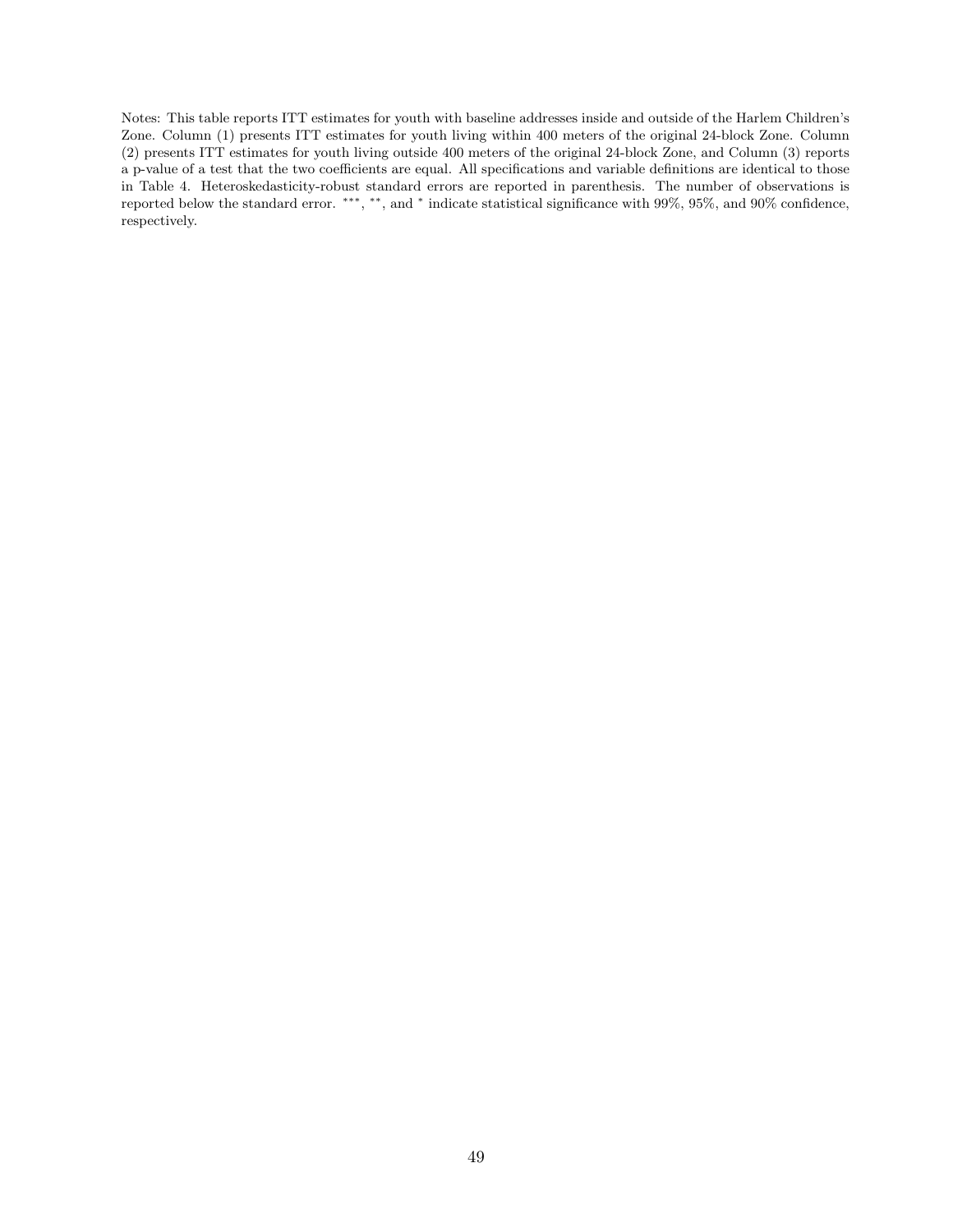|                                        | Female     |             |            | Male       |
|----------------------------------------|------------|-------------|------------|------------|
|                                        | <b>MTO</b> | HCZ         | <b>MTO</b> | HCZ        |
| Panel A. Woodcock Johnson              | (1)        | (2)         | (3)        | (4)        |
| Woodcock Johnson Math                  | 0.119      | $0.251*$    | $-0.095$   | $0.310***$ |
|                                        | (0.095)    | (0.137)     | (0.097)    | (0.108)    |
| Woodcock Johnson Reading               | 0.093      | 0.162       | $-0.087$   | 0.096      |
|                                        | (0.084)    | (0.133)     | (0.096)    | (0.113)    |
| Panel B. Health                        |            |             |            |            |
| Self Reported Health Poor/Fair         | $-0.008$   | $-0.019$    | 0.033      | 0.030      |
|                                        | (0.029)    | (0.045)     | (0.019)    | (0.034)    |
| Had Asthma Attack in Last Year         | 0.002      | 0.075       | 0.016      | $-0.003$   |
|                                        | (0.037)    | (0.071)     | (0.032)    | (0.051)    |
| $\text{BMI}$ > 95th Percentile         | $-0.009$   | $-0.037$    | 0.026      | 0.018      |
|                                        | (0.034)    | (0.060)     | (0.037)    | (0.061)    |
| Mental Health                          | $0.289*$   | $-0.088$    | $-0.095$   | 0.056      |
|                                        | (0.094)    | (0.169)     | (0.085)    | (0.138)    |
| Panel C. Risky Behaviors               |            |             |            |            |
| Drank Alcohol in Last 30 Days          | $-0.060$   | $-0.062$    | 0.063      | 0.017      |
|                                        | (0.037)    | (0.067)     | (0.033)    | (0.071)    |
| Smoked Marijuana in Last 30 Days       | $-0.065*$  | $-0.019$    | 0.051      | 0.063      |
|                                        | (0.029)    | (0.067)     | (0.030)    | (0.068)    |
| Smoked Cigarette in Last 30 Days       | $-0.054$   | 0.025       | $0.103*$   | 0.023      |
|                                        | (0.033)    | (0.045)     | (0.032)    | (0.038)    |
| Ever Been Pregnant or Caused Pregnancy | 0.036      | $-0.121***$ | 0.032      | 0.031      |
|                                        | (0.040)    | (0.046)     | (0.035)    | (0.054)    |

Appendix Table 5 Comparison of Promise Academy and MTO Effects

Notes: This table reports ITT estimates of the Promise Academy and the Moving to Opportunity experiment evaluated by Kling, Liebman, and Katz (2007). Columns (1) and (3) are drawn from Table G2 of Kling, Liebman, and Katz (2007). For all MTO estimates we report the effects from the full experimental treatment that included the neighborhood quality restriction (as opposed to the Section 8-only treatment). Column (2) and (4) follow the specifications described in Table 4. Heteroskedasticity-robust standard errors are reported in parenthesis. The number of observations is reported below the standard error. \*\*\*, \*\*, and \* indicate statistical significance with 99%, 95%, and 90% confidence, respectively.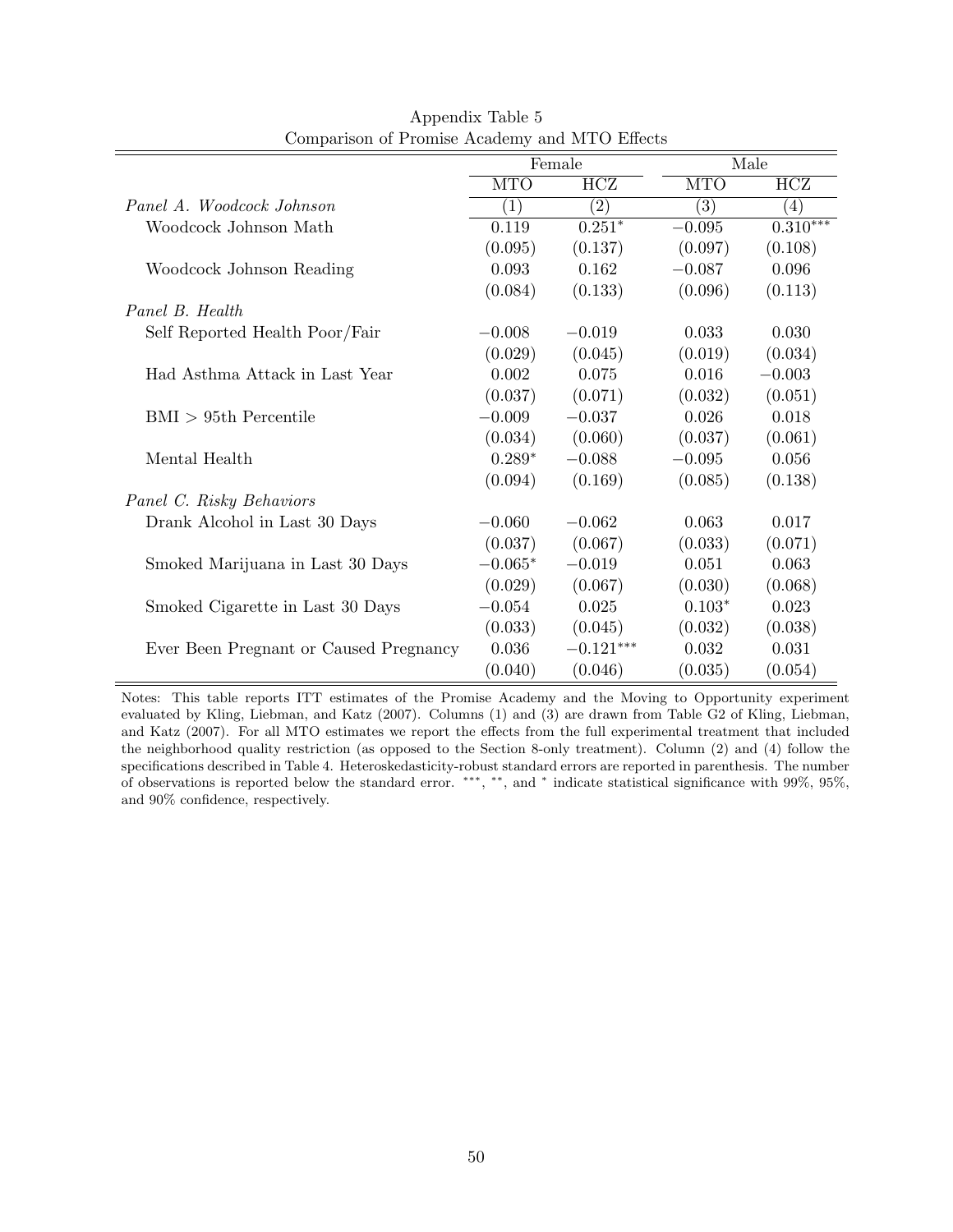|                       |         | Charter High School Lotteries |                  |         |                  |
|-----------------------|---------|-------------------------------|------------------|---------|------------------|
|                       | Lottery | Lottery                       | Lottery          | Lottery | Lottery          |
|                       | Grade   | Years                         | Entrants         | Winners | Losers           |
|                       | 1       | 2)                            | $\left(3\right)$ | 4)      | $\left(5\right)$ |
| Denver Sci. and Tech. | 9       | 2006-2008                     | 952              | 439     | 513              |
| Match                 | 9       | 2000-2009                     | 4362             | 712     | 3650             |
| Noble Network         | 9       | 2003-2005                     | 958              | 412     | 546              |
| Summit Preparatory    | 9       | 2005-2007                     | 554              | 326     | 228              |

Appendix Table 6

Notes: This table describes the charter school lotteries in our sample of high-quality charter schools used in Table 7.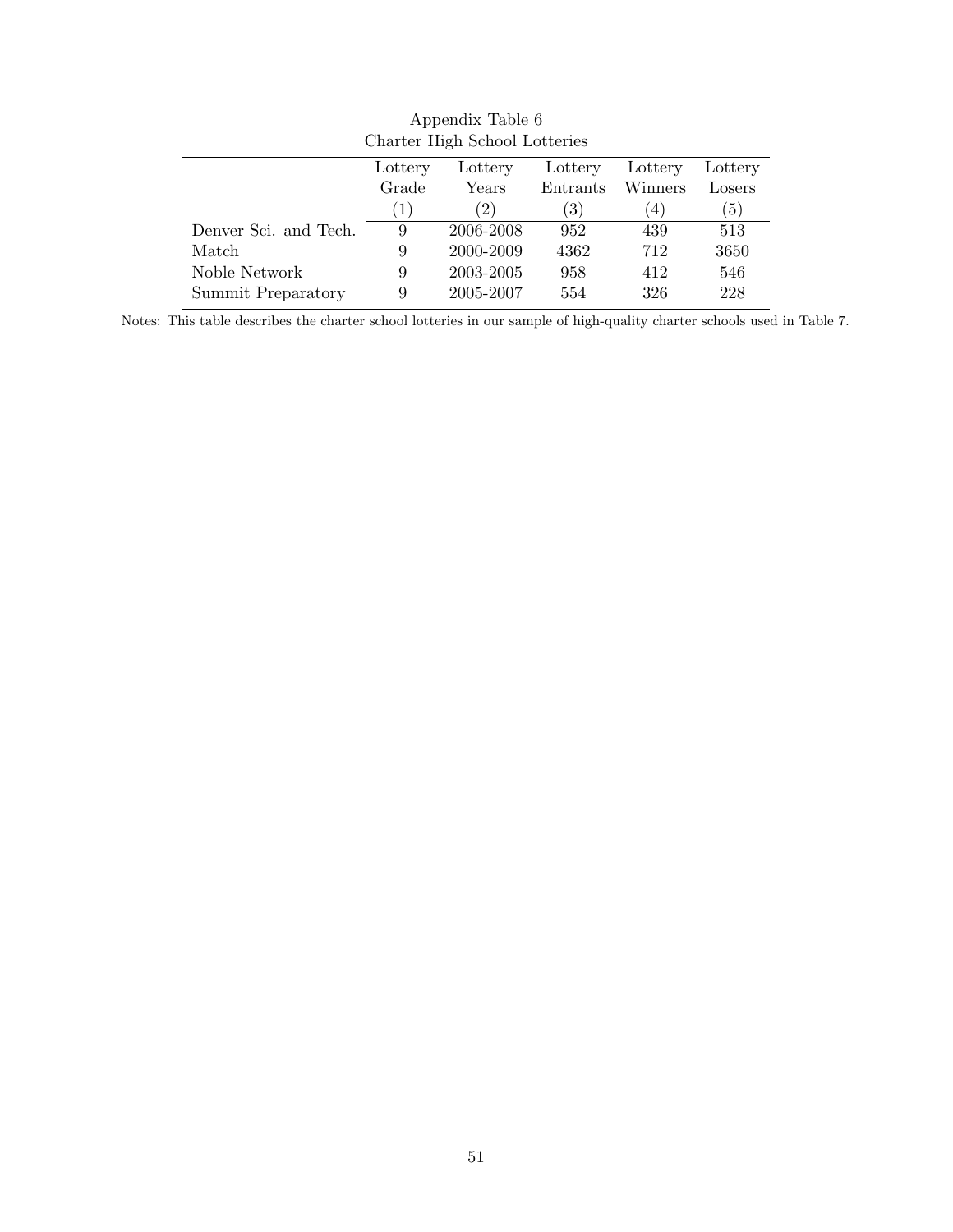| Impacts of the I follise Academy on I ossible incentations |          |            |                  |
|------------------------------------------------------------|----------|------------|------------------|
|                                                            | CM       | <b>ITT</b> | <b>LATE</b>      |
| Panel A. Non-Cognitive Measures                            | (1)      | (2)        | $\overline{(3)}$ |
| Self Esteem Index                                          | 0.000    | $-0.138$   | $-0.224$         |
|                                                            | (1.000)  | (0.110)    | (0.173)          |
|                                                            | 255      | 403        | 403              |
| Grit Index                                                 | 0.000    | $-0.254**$ | $-0.402**$       |
|                                                            | (1.000)  | (0.113)    | (0.177)          |
|                                                            | 250      | 398        | 398              |
| Locus of Control                                           | 0.000    | 0.041      | 0.067            |
|                                                            | (1.000)  | (0.107)    | (0.166)          |
|                                                            | 254      | 398        | 398              |
| Panel B. Discount Rates and Risk Aversion                  |          |            |                  |
| Discount Rate $(\sigma)$                                   | 0.000    | 0.045      | 0.073            |
|                                                            | (1.000)  | (0.110)    | (0.171)          |
|                                                            | 257      | 404        | 404              |
| Risk Aversion $(\sigma)$                                   | 0.000    | $0.248**$  | $0.400**$        |
|                                                            | (1.000)  | (0.103)    | (0.162)          |
|                                                            | 256      | 404        | 404              |
| Panel C. Social Networks                                   |          |            |                  |
| Academic Activities in Social Network                      | $-0.003$ | 0.094      | 0.148            |
|                                                            | (0.754)  | (0.077)    | (0.118)          |
|                                                            | 252      | 398        | 398              |
| Risky Behaviors in Social Network                          | 0.001    | $-0.009$   | $-0.015$         |
|                                                            | (0.574)  | (0.069)    | (0.105)          |
|                                                            | 252      | 398        | 398              |
| Panel D. Sexual Behaviors                                  |          |            |                  |
| Ever Had Sex                                               | 0.644    | $-0.014$   | $-0.023$         |
|                                                            | (0.480)  | (0.051)    | (0.080)          |
|                                                            | 253      | 398        | 398              |
| Condom Use                                                 | 0.809    | $-0.043$   | $-0.070$         |
|                                                            | (0.395)  | (0.058)    | (0.089)          |
|                                                            | 162      | 255        | 255              |
| Other Contraceptive Use                                    | 0.466    | 0.068      | 0.110            |
|                                                            | (0.500)  | (0.066)    | (0.101)          |
|                                                            | 161      | 255        | 255              |
|                                                            |          |            |                  |

| Appendix Table 7                                      |
|-------------------------------------------------------|
| Impacts of the Promise Academy on Possible Mechanisms |